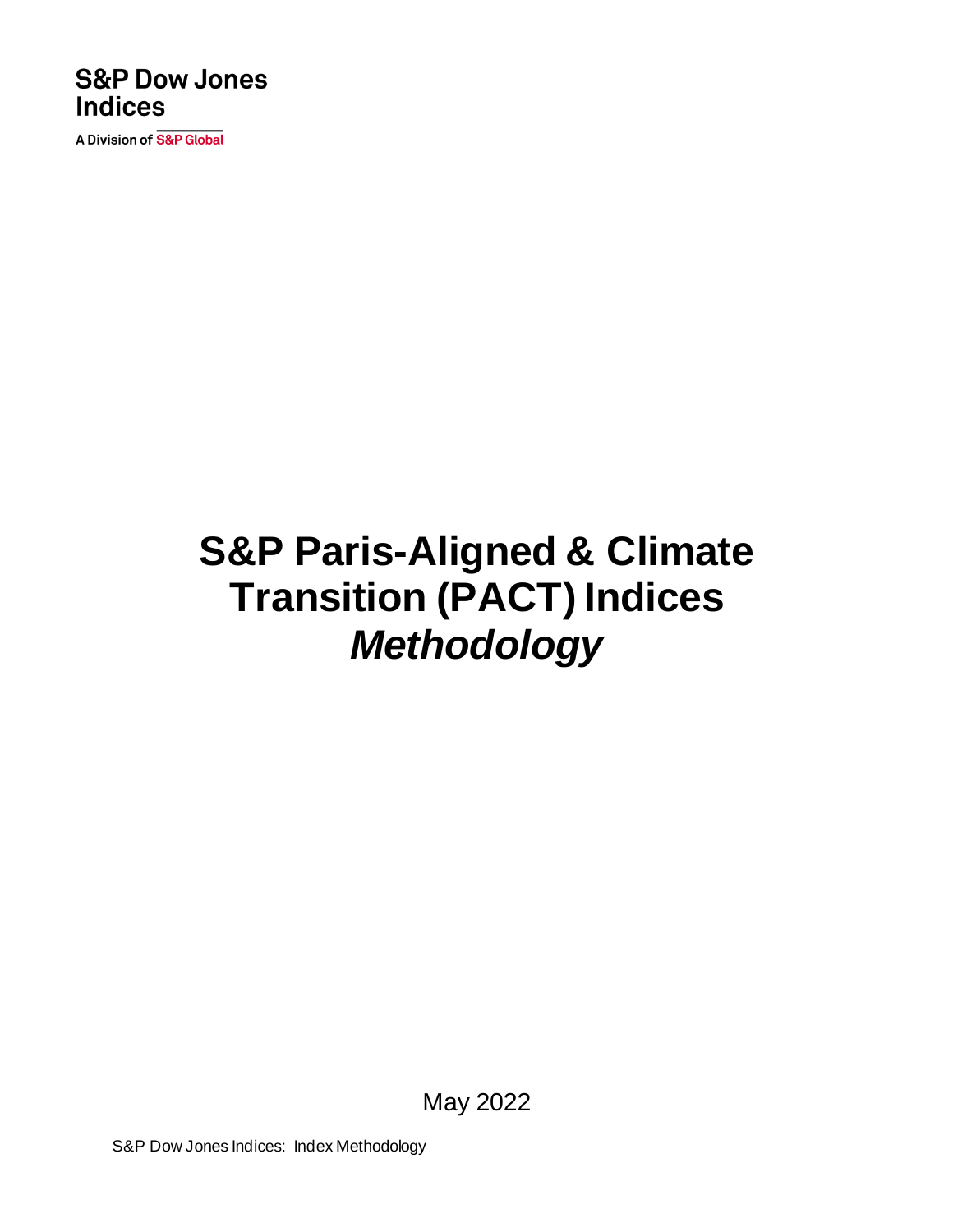### Table of Contents

| Introduction              |                                                                                                 | 4  |
|---------------------------|-------------------------------------------------------------------------------------------------|----|
|                           | <b>Index Objective</b>                                                                          | 4  |
|                           | <b>Highlights</b>                                                                               | 4  |
|                           | <b>Climate-Related Data</b>                                                                     | 5  |
|                           | <b>Trucost's Transition Pathway Model</b>                                                       | 5  |
|                           | <b>Trucost's Physical Risk Data</b>                                                             | 6  |
|                           | <b>Science Based Target Initiative (SBTI)</b>                                                   | 6  |
|                           | The S&P DJI ESG Score                                                                           | 7  |
|                           | <b>Supporting Documents</b>                                                                     | 7  |
| Eligibility Criteria      |                                                                                                 | 8  |
|                           | <b>Index Universe</b>                                                                           | 8  |
|                           | <b>Eligibility Factors</b>                                                                      | 8  |
|                           | <b>Index Exclusions</b>                                                                         | 8  |
|                           | <b>Exclusions Based on Business Activities</b>                                                  | 9  |
|                           | Exclusions Based on Sustainalytics' Global Standards Screening                                  | 10 |
|                           | Exclusions Based on Revenue Thresholds in Fossil Fuel Operations and Power<br><b>Generation</b> | 11 |
|                           | <b>Controversies Monitoring: Media and Stakeholder Analysis Overlay</b>                         | 11 |
|                           | <b>Multiple Classes of Stock</b>                                                                | 12 |
| <b>Index Construction</b> |                                                                                                 | 13 |
|                           | <b>Constituent Selection</b>                                                                    | 13 |
|                           | <b>Constituent Weighting</b>                                                                    | 13 |
|                           | <b>Optimization Constraints</b>                                                                 | 13 |
|                           | <b>Table 1. Transition Risk Constraints</b>                                                     | 13 |
|                           | Table 2. Transition Pathway Constraint Alignment Value                                          | 14 |
|                           | <b>Table 3. Physical Risk Constraints</b>                                                       | 14 |
|                           | <b>Table 4. Climate Opportunities Constraint</b>                                                | 15 |
|                           | <b>Table 5. Index Construction Constraints</b>                                                  | 15 |
|                           | Table 6. Index Specific Liquidity Currency and Notional Portfolio Size Values                   | 15 |
|                           | <b>Constraint Relaxation Hierarchy</b>                                                          | 15 |
|                           | <b>Constraint-Related Definitions</b>                                                           | 16 |
|                           | 1.5°C Climate Scenario Transition Pathway Budget Index Alignment                                | 16 |
|                           | <b>Weighted-Average Carbon Intensity (WACI)</b>                                                 | 16 |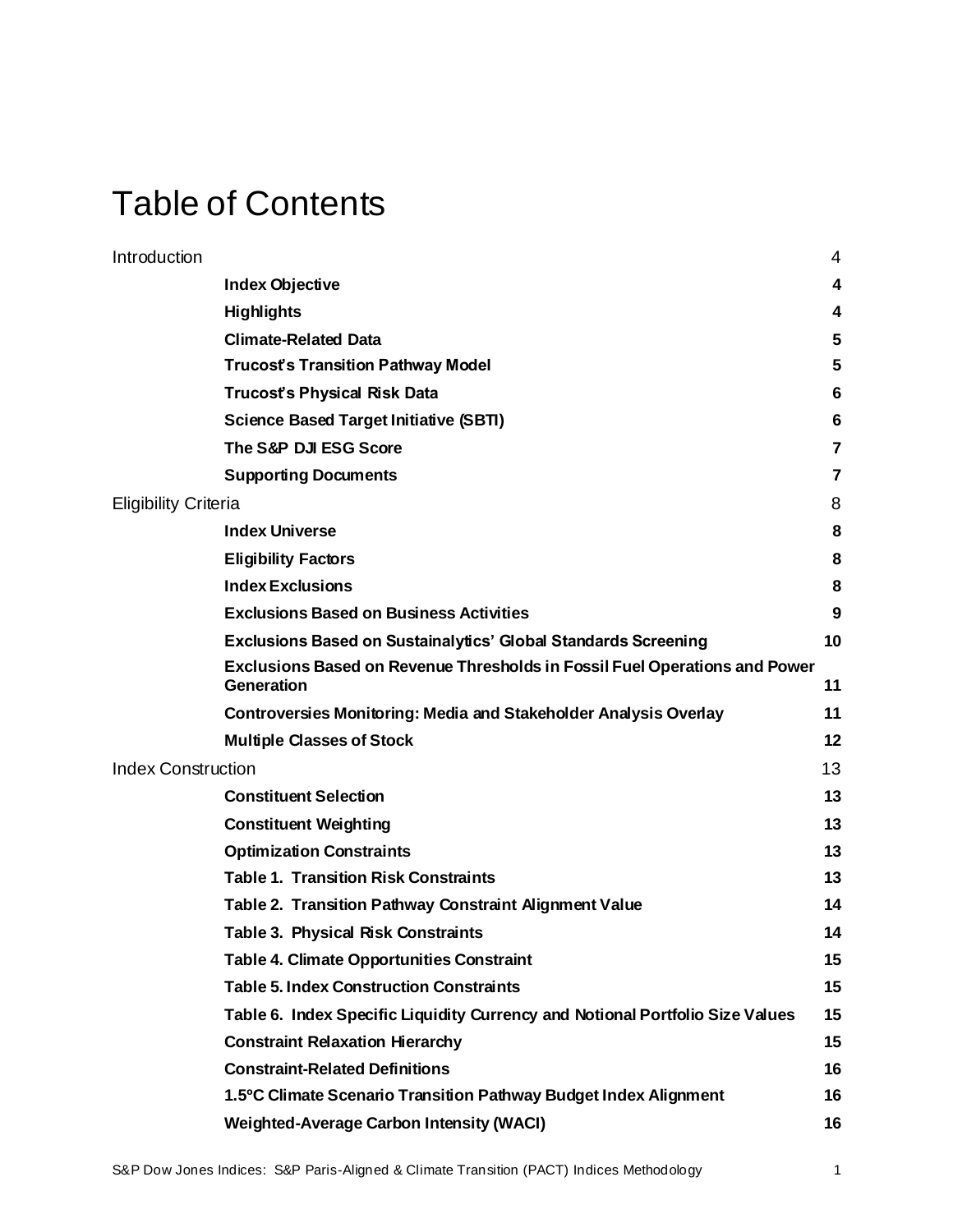|                            | <b>Eligible Science Based Targets</b>                                       | 17 |
|----------------------------|-----------------------------------------------------------------------------|----|
|                            | High Climate Impact Sectors Revenue Proportion (HCISRP)                     | 17 |
|                            | <b>Non-Disclosing Carbon Companies</b>                                      | 18 |
|                            | <b>Fossil Fuel Reserves (FFR)</b>                                           | 18 |
|                            | Green-to-Brown Revenue Share (GBR)                                          | 18 |
|                            | <b>Index Calculations</b>                                                   | 19 |
| <b>Index Maintenance</b>   |                                                                             | 20 |
|                            | Rebalancing                                                                 | 20 |
|                            | <b>Ongoing Maintenance</b>                                                  | 20 |
|                            | <b>Quarterly Updates</b>                                                    | 20 |
|                            | <b>Additions and Deletions</b>                                              | 20 |
|                            | <b>Corporate Actions</b>                                                    | 20 |
|                            | <b>Currency of Calculation and Additional Index Return Series</b>           | 21 |
|                            | <b>Base Dates and History Availability</b>                                  | 21 |
| <b>Index Data</b>          |                                                                             | 22 |
|                            | <b>Calculation Return Types</b>                                             | 22 |
| Index Governance           |                                                                             | 23 |
|                            | <b>Index Committee</b>                                                      | 23 |
| <b>Index Policy</b>        |                                                                             | 24 |
|                            | <b>Announcements</b>                                                        | 24 |
|                            | <b>Pro-forma Files</b>                                                      | 24 |
|                            | <b>Holiday Schedule</b>                                                     | 24 |
|                            | Rebalancing                                                                 | 24 |
|                            | <b>Unexpected Exchange Closures</b>                                         | 24 |
|                            | <b>Recalculation Policy</b>                                                 | 24 |
|                            | <b>Contact Information</b>                                                  | 24 |
| <b>Index Dissemination</b> |                                                                             | 25 |
|                            | <b>Tickers</b>                                                              | 25 |
|                            | <b>Index Data</b>                                                           | 26 |
|                            | <b>S&amp;P DJI ESG Scores Data</b>                                          | 26 |
|                            | Website                                                                     | 26 |
| Appendix I                 |                                                                             | 27 |
|                            | <b>Physical Risk Max Stock Weight Constraint</b>                            | 27 |
| Appendix II                |                                                                             | 29 |
|                            | 1.5°C Climate Scenario Transition Pathway Budget Index Alignment Constraint | 29 |
|                            | Table 7. Transition Pathway Budget Alignment Value Calculation Example      | 30 |
| Appendix III               |                                                                             | 31 |
|                            |                                                                             |    |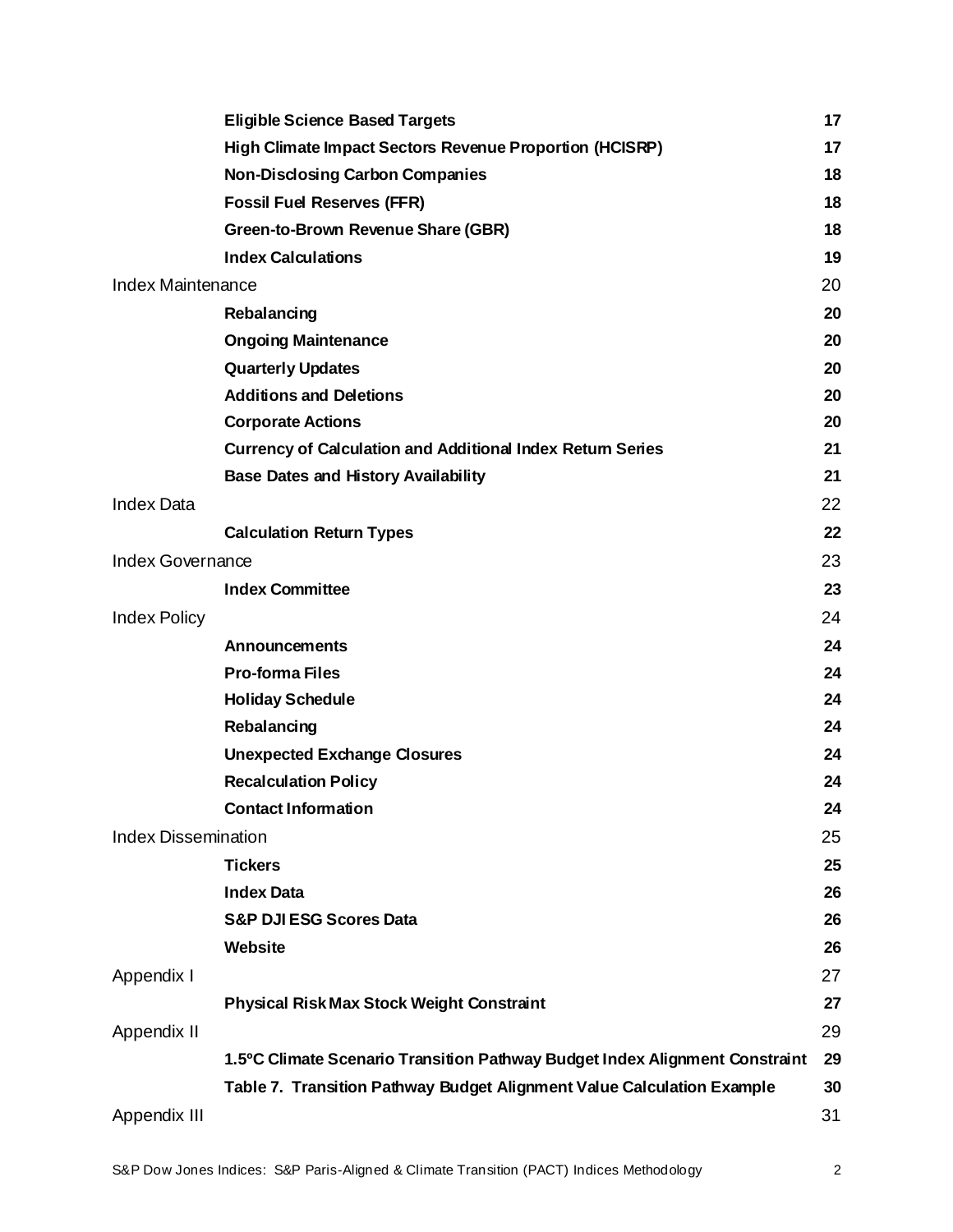|                   | <b>Trucost Methodology</b>                                     | 31 |
|-------------------|----------------------------------------------------------------|----|
| Appendix IV       |                                                                | 32 |
|                   | <b>Methodology Changes</b>                                     | 32 |
| Appendix V        |                                                                | 34 |
|                   | <b>Index Anchor Date of Decarbonization Trajectory</b>         | 34 |
| Appendix VI       |                                                                | 35 |
|                   | Indices in this Methodology Employing Backward Data Assumption | 35 |
|                   | <b>Backward Data Assumption</b>                                | 35 |
|                   | Designated Datasets Subject to Backward Data Assumption        | 35 |
|                   | Historical Coverage Assessment per Designated Dataset          | 36 |
| Appendix VII      |                                                                | 38 |
|                   | <b>EU Required ESG Disclosures</b>                             | 38 |
| <b>Disclaimer</b> |                                                                | 43 |
|                   | Performance Disclosure/Back-Tested Data                        | 43 |
|                   | <b>Intellectual Property Notices/Disclaimer</b>                | 44 |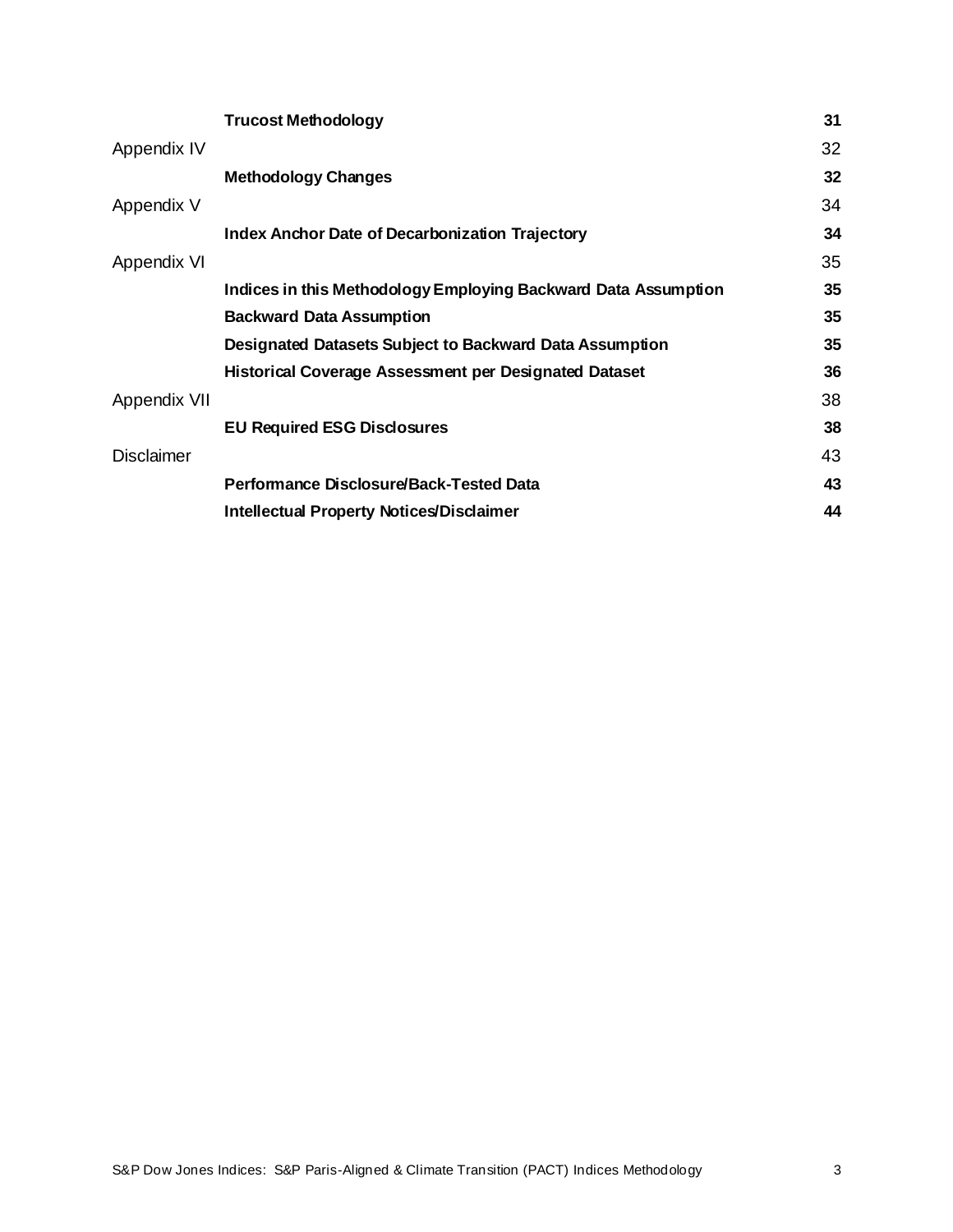### <span id="page-4-0"></span>Introduction

### <span id="page-4-1"></span>**Index Objective**

The S&P Net Zero 2050 Climate Transition ESG Index Series and S&P Net Zero 2050 Paris-Aligned Climate ESG Index Series measure the performance of eligible equity securities from an underlying parent index selected and weighted to be collectively compatible with a 1.5ºC global warming climate scenario<sup>1</sup> at the index level. The S&P Net Zero 2050 Paris-Aligned Climate ESG Index Series encompasses all the elements of the S&P Net Zero 2050 Climate Transition ESG Index Series, but are differentiated by their additional restrictiveness and ambition, seen through their additional constraints and eligibility requirements. The indices apply exclusions based on companies' involvement in specific business activities, performance against the principles of the United Nations' Global Compact (UNGC), and involvement in relevant ESG controversies, all outlined in *Eligibility Criteria*.

### <span id="page-4-2"></span>**Highlights**

The indices aim to meet the minimum standards for EU Climate Transition Benchmarks (EU CTBs) and EU Paris-aligned Benchmarks (EU PABs) under Regulation (EU) 2019/2089 amending Regulation (EU) 2016/1011<sup>2</sup>. The law proposes the definitions of minimum standards for the methodology of any 'EU Climate Transition' and 'EU Paris-Aligned' benchmark indices that would be aligned with the objectives of the Paris Agreement<sup>3</sup>, and addresses the risk of greenwashing. The indices also incorporate factors that seek to manage transition risk and climate change opportunities in a way that aligns them with the recommendations of the Financial Stability Board's Task Force on Climate-related Financial Disclosures' (TCFD) 2017 Final Report<sup>4</sup>, covering transition risk, climate change opportunities, and, for the S&P Net Zero 2050 Paris-Aligned Climate ESG Index Series, stranded asset, and physical risk.

Should a material change to the methodology be required as a consequence of any change made by the EU to the minimum standards for EU CTBs and/or EU PABs, S&P Dow Jones Indices will issue an announcement before the change is implemented (and in these circumstances, S&P Dow Jones Indices would not conduct a formal consultation). For clarity, any other methodology change will follow S&P Dow Jones Indices' standard processes, which may include a consultation.

Both index series' weighting strategies aim to minimize the difference in constituent weights to the underlying parent index. In addition, the indices incorporate a variety of specified decarbonization targets and align with certain specified criteria through the use of optimization with multiple model constraints, including:

- alignment to a 1.5°C climate scenario using Trucost's Transition Pathway Model
- reduced overall greenhouse gas (GHG expressed in  $CO<sub>2</sub>$  equivalents) emissions intensity compared to their respective underlying parent index by at least 30% and 50% for the S&P Net Zero 2050 Climate Transition ESG Index Series and S&P Net Zero 2050 Paris-Aligned Climate ESG Index Series respectively

*[content/uploads/2017/06/FINAL-2017-TCFD-Report-11052018.pdf](https://www.fsb-tcfd.org/wp-content/uploads/2017/06/FINAL-2017-TCFD-Report-11052018.pdf)*.

<sup>1</sup> A climate scenario of 1.5ºC above preindustrial levels has been deemed important by the IPCC: Masson -Delmotte, V., Zhai, P., Pörtner, H. O., Roberts, D., Skea, J., Shukla, P. R. Waterfield, T. (2018). Global warming of 1.5°C. An IPCC Special Report o n the impacts of global warming of 1.5°C. IPCC, available a[t https://www.ipcc.ch/sr15/](https://www.ipcc.ch/sr15/).

 $^2$  Pursuant to Articles 19(a)(2) and 19(b)(1) of Regulation (EU) 2019/2089, Commission Delegated Regulation (EU) 2020/1818 lays down the minimum standards for EU CTBs and EU PABs *<https://eur-lex.europa.eu/legal-content/EN/TXT/?uri=CELEX:32020R1818>*.

<sup>&</sup>lt;sup>3</sup> UNFCCC. (2015). The Paris Agreement: <u><https://unfccc.int/process-and-meetings/the-paris-agreement/the-paris-agreement>.<br><sup>4</sup> Financial Stability Board's Task Force on Climate-related Financial Disclosures' (TCFD). (2017)</u> *of the Task Force on Climate-related Financial Disclosures,* available at *[https://www.fsb-tcfd.org/wp-](https://www.fsb-tcfd.org/wp-content/uploads/2017/06/FINAL-2017-TCFD-Report-11052018.pdf)*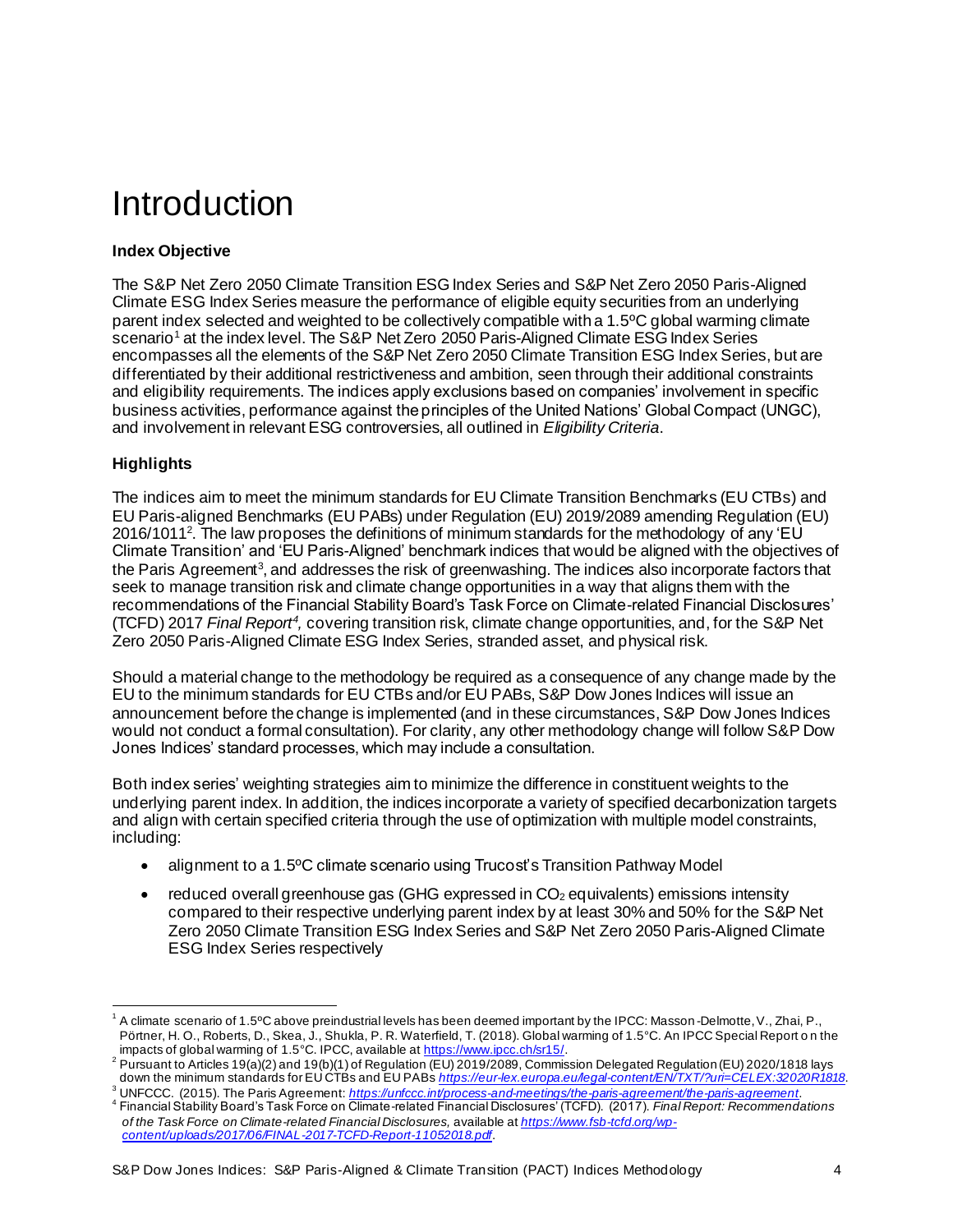- minimum self-decarbonization rate of GHG emissions intensity in accordance with the trajectory implied by Intergovernmental Panel on Climate Change's (IPCC) most ambitious 1.5ºC scenario, equating to at least 7% GHG intensity reduction on average per annum
- increased exposure to companies with Science Based Targets from the Science Based Target Initiative (SBTI) that are credible and consistent with the above decarbonization trajectory
- improved S&P DJI ESG Score (further defined further below) compared to the parent index
- exposure to sectors with high impact on climate change at least equivalent to the parent index
- managed exposure to potential climate change opportunities through controlled green-to-brown revenue share in order to align with the recommendations of the TCFD
- capped exposure to non-disclosing carbon companies
- constituent-level weight capping to address liquidity and diversification

In addition to those listed above, the S&P Net Zero 2050 Paris-Aligned Climate ESG Index Series incorporates further constraints to target:

- reduced exposure to physical risks from climate change using Trucost's Physical Risk dataset
- improved exposure to potential climate change opportunities through substantially higher greento-brown revenue share compared to the parent index
- reduced exposure to fossil fuel reserves compared to the parent index

All indices in the series feature the exclusion of companies from the underlying parent index with:

- involvement in controversial weapons, tobacco, small arms, military contracting, thermal coal, oil sands, shale energy, gambling, and alcohol business activities
- non-compliant United Nations Global Compact (UNGC) principle violations
- involvement in relevant ESG controversies

In addition to those listed above, the S&P Net Zero 2050 Paris-Aligned Climate ESG Index Series incorporates the further exclusion of companies whose revenues from coal, oil, or natural gas exploration or processing activities exceed defined thresholds, and electricity generation companies that exceed a stated revenues threshold.

### <span id="page-5-0"></span>**Climate-Related Data**

### <span id="page-5-1"></span>**Trucost's Transition Pathway Model**

The Trucost Transition Pathway approach is based on two models: the Sectoral Decarbonization Approach ("SDA") (Krabbe, et al., 2015)<sup>5</sup>, and the Greenhouse Gas Emissions per unit of Value Added Approach ("GEVA") (Randers, 2012)<sup>6</sup>, which are both recommended by the Science Based Targets Initiative (Science Based Targets Initiative, 2019). 7

The approach allows for a forward-looking perspective on likely future greenhouse gas emissions, and uses a carbon budget allocation method to allocate each company a total amount of carbon emissions per year. These allocations allow companies, as a collective, to be 1.5°C aligned provided their emissions remain within the allocation budgets.

<sup>&</sup>lt;sup>5</sup> Krabbe, O., Linthorst, G., Blok, K., Crijns-Graus, W., van Vuuren, D., Höhne, N., Pineda, A. C. (2015). Aligning Corporate Greenhouse-Gas Emissions Targets with Climate Goals. Nature Climate Change.

<sup>6</sup> Randers, J. (2012). Greenhouse gas emissions per unit of value added ("GEVA") – A corporate guide to voluntary climate action. Journal Energy Policy.

<sup>7</sup> Science Based Targets Initiative. (2019, April). Science-Based Target Setting Manual, available at *[https://sciencebasedtargets.org/wp-content/uploads/2017/04/SBTi-manual.pd](https://sciencebasedtargets.org/wp-content/uploads/2017/04/SBTi-manual.pdf)*f.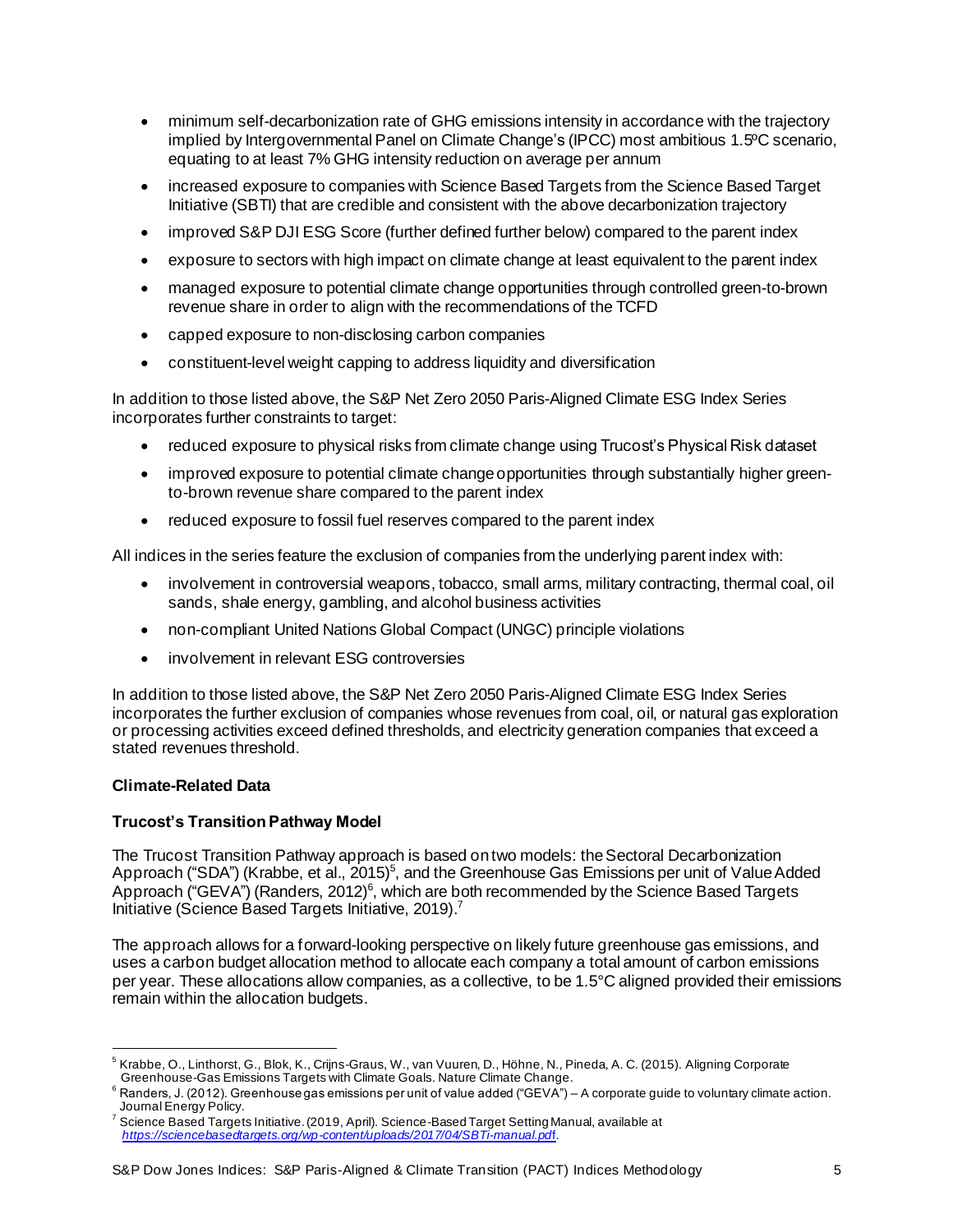The SDA approach is sector specific and is used for high emitting sectors.<sup>8</sup> The SDA uses carbon intensity based on sector specific measures of output. For example, the unit of output for iron and steel companies is " $tCO<sub>2</sub>$  per ton crude steel". This allows an understanding of how carbon efficient companies are per unit of output. The SDA approach also sets carbon budgets for specific sectors as a whole, which allows some sectors to decarbonize more slowly where the opportunities for decarbonization are far lower. This is allowed by setting more aggressive targets for sectors with greater scope for decarbonization.

GEVA is applied to lower emitting or heterogeneous business activities. For GEVA, the unit of output used is gross profit. Companies have diverse business activities, most of which do not have distinct transition pathways defined in climate scenarios. For these companies, the methodology applies a contraction in carbon intensity principle under which a company should make emissions reductions. This is consistent with rates required for the overall economy, but from each company's unique base year emissions intensity.

### <span id="page-6-0"></span>**Trucost's Physical Risk Data**

Trucost's Physical Risk dataset<sup>9</sup> allows users to understand the risk and sensitivity of company assets to the physical risks of climate change. Climate modelling datasets and hazard models are overlaid with the asset locations of companies. Sensitivity analysis is carried out for each asset, to assess whether the company's operations would be affected by each specific physical risk, based on the asset type. $^{10}$ 

These climate modelling datasets and hazard models have been created for each specific physical risk. Physical risk is judged by a score ranging between 1 and 100. The physical risks covered are: wildfire, cold wave, heatwave, water stress, sea level rise, flood, and hurricanes. The index methodology uses a composite physical risk score that is an average of all 7 physical risk indicators, weighted for company specific sensitivity to each physical risk type.

**Other Trucost Data Used:** GHG Emissions, Emissions Disclosure Status, Green-to-Brown Share, Fossil Fuel Reserves, and Sector Revenues.

The indices are generated and published under agreements between S&P Dow Jones Indices and Trucost.

*Please refer to Appendix III for the Trucost Methodology, an[d http://www.trucost.com/](http://www.trucost.com/) for more information on Trucost generally.*

### <span id="page-6-1"></span>**Science Based Target Initiative (SBTI)**

The Science Based Targets initiative champions science-based target setting as a powerful way of boosting companies' competitive advantage in the transition to a low-carbon economy. The initiative is a collaboration between CDP, World Resources Institute (WRI), the World Wide Fund for Nature (WWF), and the United Nations Global Compact (UNGC).

Targets adopted by companies to reduce greenhouse gas (GHG) emissions are considered "sciencebased" if they are in line with what the latest climate science says is necessary to meet the goals of the Paris Agreement—to limit global warming to well-below 2°C above pre-industrial levels and pursue efforts to limit warming to 1.5°C.

*For more information on the initiative, please refer t[o https://sciencebasedtargets.org/](https://sciencebasedtargets.org/)*.

<sup>8</sup> As referenced in section 5.7.2. of The EU Technical Expert Group on Sustainable Finance. (2019). *TEG Final Report on Climate Benchmarks and Benchmarks' ESG Disclosures,* available at *[https://ec.europa.eu/info/files/190930-sustainable-finance-teg-final-](https://ec.europa.eu/info/files/190930-sustainable-finance-teg-final-report-climate-benchmarks-and-disclosures_en)*

*[report-climate-benchmarks-and-disclosures\\_en](https://ec.europa.eu/info/files/190930-sustainable-finance-teg-final-report-climate-benchmarks-and-disclosures_en)*. 9 The 2050 High Climate Scenario is used.

 $^{\rm 10}$  Lord. R, Bullock, S. Birt, M. (2019). 'Understanding Climate Risk at the Asset Level: The Interplay of Transition and Physical Risks'. *<https://www.spglobal.com/marketintelligence/en/documents/sp-trucost-interplay-of-transition-and-physical-risk-report-05a.pdf>*.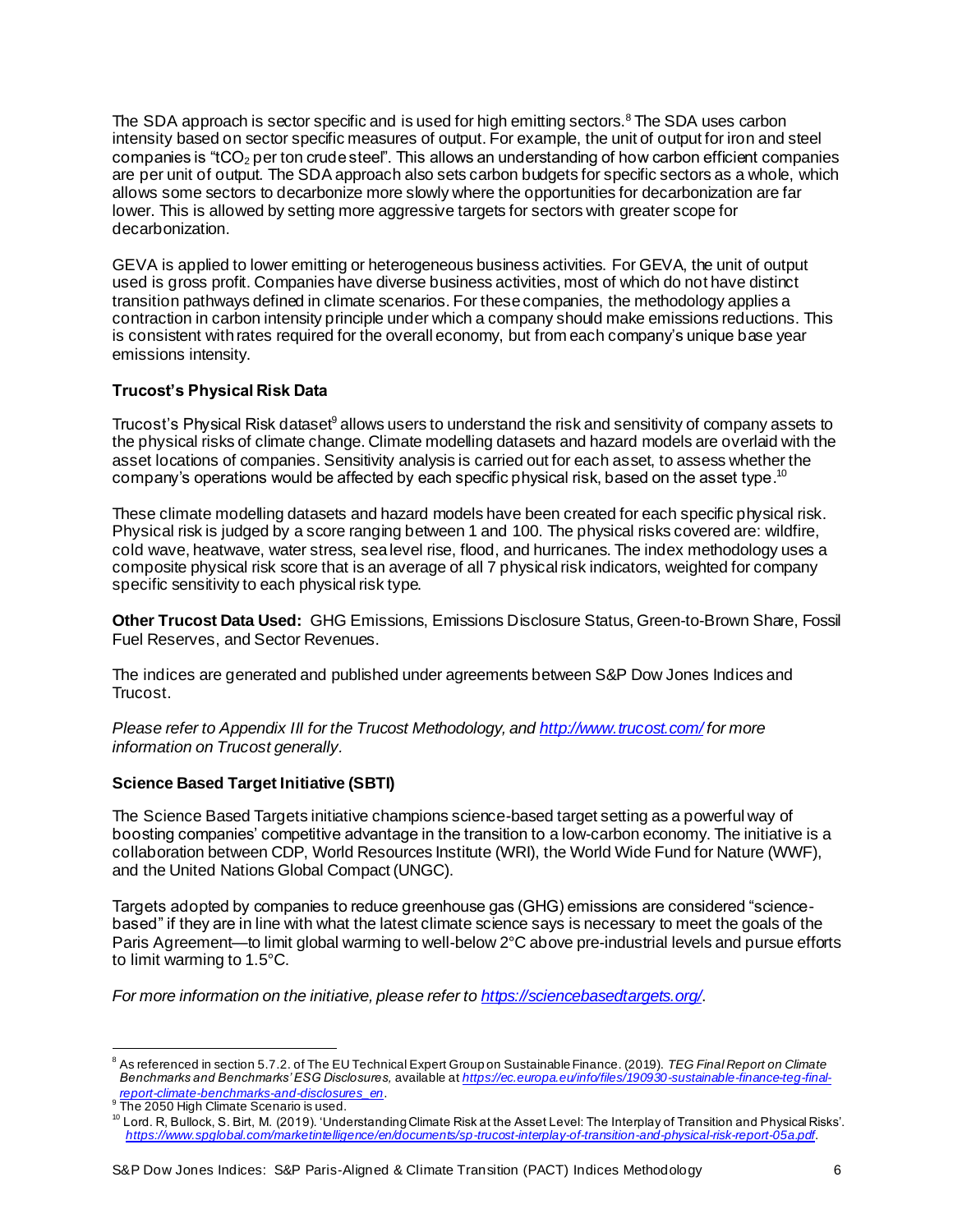### <span id="page-7-0"></span>**The S&P DJI ESG Score**

The S&P DJI ESG Score is built from S&P Global's 'Corporate Sustainability Assessment' (CSA). A company's S&P DJI ESGscore may either be calculated from data received directly by a company completing the comprehensive assessment (together with supporting documents), or – in the absence of this – by using publicly available information. S&P Global uses theCSA results to then calculate the S&P DJI ESG Scores.

*For more information on the CSA Process, please refer t[o https://www.spglobal.com/esg/csa/](https://www.spglobal.com/esg/csa/)*.

*For more information on S&P DJI ESG Scores, please refer to the S&P DJI ESG Score Methodology*.

For the purposes of ESG assessment, companies are assigned to industries defined by S&P Global, and the assessment is largely specific to each industry. S&P Global uses the Global Industry Classification Standard (GICS<sup>®</sup>) as its starting point for determining industry classification. At the industry group and sector levels, the S&P Global CSA Industries match the standard GICS classifications, but some nonstandard aggregations are done at the industry level.

<span id="page-7-1"></span>*For information on S&P Global CSA Industry-GICS Sub-Industry Mapping, please se[e here](https://www.spglobal.com/spdji/en/documents/index-policies/sp-global-csa-industry-gics-sub-industry-mapping.pdf).*

### **Supporting Documents**

This methodology is meant to be read in conjunction with supporting documents providing greater detail with respect to the policies, procedures and calculations described herein. References throughout the methodology direct the reader to the relevant supporting document for further information on a specific topic. The list of the main supplemental documents for this methodology and the hyperlinks to those documents is as follows:

| <b>Supporting Document</b>                     | URL                                            |
|------------------------------------------------|------------------------------------------------|
| S&P Dow Jones Indices' Equity Indices Policies | <b>Equity Indices Policies &amp; Practices</b> |
| & Practices Methodology                        |                                                |
| S&P Dow Jones Indices' Index Mathematics       |                                                |
| Methodology                                    | <b>Index Mathematics Methodology</b>           |
| S&P Dow Jones Indices' Float Adjustment        |                                                |
| Methodology                                    | <b>Float Adjustment Methodology</b>            |
| S&P Dow Jones Indices' Global Industry         |                                                |
| Classification Standard (GICS) Methodology     | <b>GICS Methodology</b>                        |
| S&P DJI ESG Score Methodology                  | <b>S&amp;P DJIESG Score Methodology</b>        |

The methodology is created by S&P Dow Jones Indices to achieve the aforementioned objective of measuring the underlying interest of each index governed by this methodology document. Any changes to or deviations from this methodology are made in the sole judgment and discretion of S&P Dow Jones Indices so that the index continues to achieve its objective.

The Benchmark Administrator for the indices under this methodology is S&P DJI Netherlands B.V.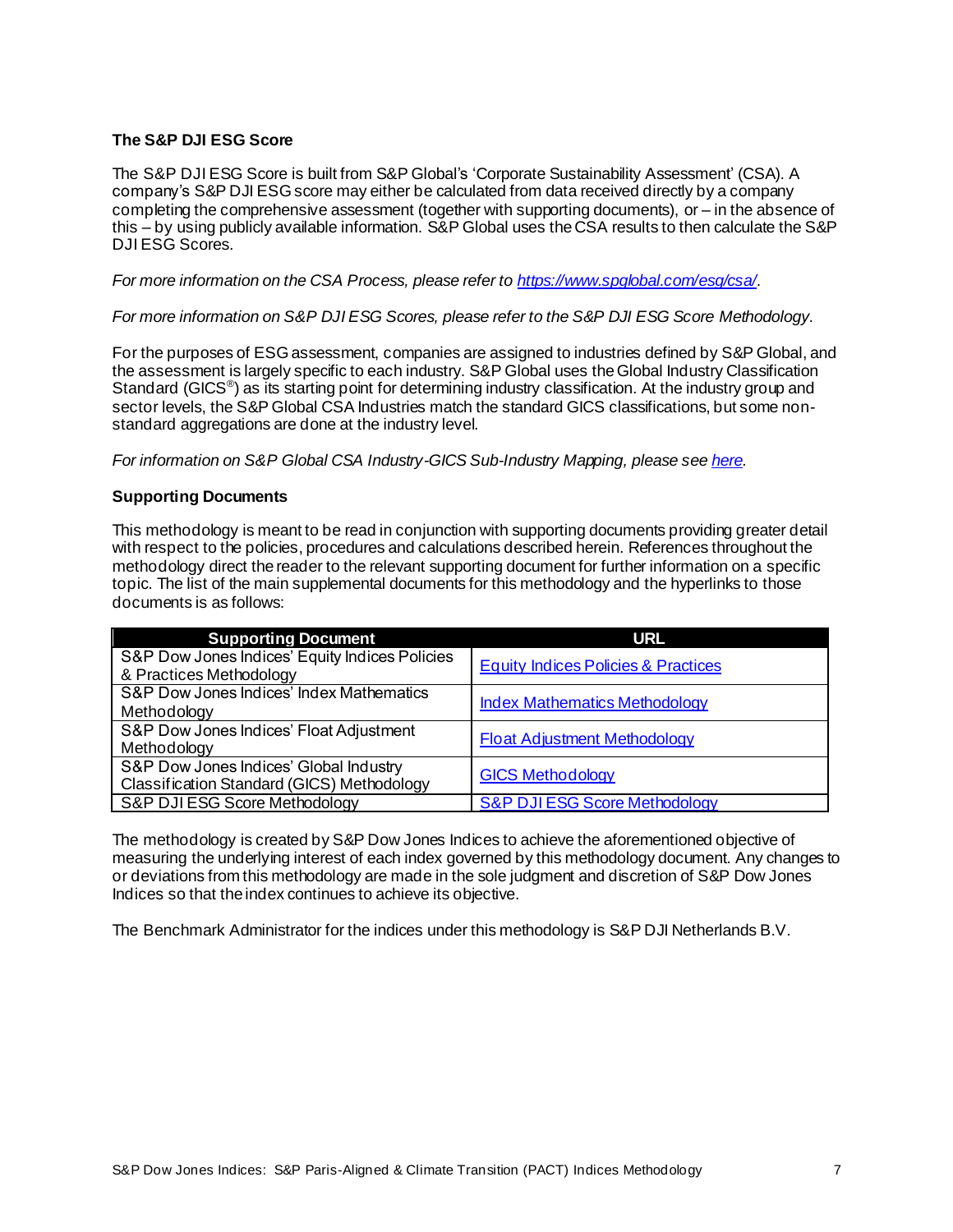## <span id="page-8-0"></span>Eligibility Criteria

### <span id="page-8-1"></span>**Index Universe**

At each rebalancing reference date, the following indices are constructed from an Eligible Universe consisting of the constituents of an underlying index, as defined below:

| S&P Net Zero 2050 Climate Transition ESG Index Series                 | Underlying Index         |
|-----------------------------------------------------------------------|--------------------------|
| S&P 500 Net Zero 2050 Climate Transition ESG Index                    | S&P 500                  |
| S&P Developed Ex-Korea LargeMidCap Net Zero 2050 Climate Transition   | S&P Developed ex-Korea   |
| ESG Index                                                             | LargeMidCap              |
| S&P Europe LargeMidCap Net Zero 2050 Climate Transition ESG Index     | S&P Europe LargeMidCap   |
| S&P Eurozone Large Mid Cap Net Zero 2050 Climate Transition ESG Index | S&P Eurozone LargeMidCap |
| S&P UK Net Zero 2050 Climate Transition ESG Index                     | S&P United Kingdom BMI   |

| S&P Net Zero 2050 Paris-Aligned Climate ESG Index Series           | <b>Underlying Index</b>  |
|--------------------------------------------------------------------|--------------------------|
| S&P 500 Net Zero 2050 Paris-Aligned ESG Index                      | S&P 500                  |
| S&P Developed Ex-Korea LargeMidCap Net Zero 2050 Paris-Aligned ESG | S&P Developed ex-Korea   |
| Index                                                              | LargeMidCap              |
| S&P Europe LargeMidCap Net Zero 2050 Paris-Aligned ESG Index       | S&P Europe LargeMidCap   |
| S&P Eurozone LargeMidCap Net Zero 2050 Paris-Aligned ESG Index     | S&P Eurozone LargeMidCap |
| S&P UK Net Zero 2050 Paris-Aligned ESG Index                       | S&P United Kingdom BMI   |

*For information on an underlying index, please refer to the respective index methodology, available at [www.spglobal.com/spdji](https://www.spglobal.com/spdji)*.

### <span id="page-8-2"></span>**Eligibility Factors**

**Listing.** For the S&P Europe LargeMidCap Net Zero 2050 Climate Transition ESG Index, S&P Europe LargeMidCap Net Zero 2050 Paris-Aligned ESG Index, S&P Eurozone LargeMidCap Net Zero 2050 Climate Transition ESG Index, and S&P Eurozone LargeMidCap Net Zero 2050 Paris-Aligned ESG Index, constituents of the respective underlying index must be listed on an exchange in Europe or North America.

### <span id="page-8-3"></span>**Index Exclusions**

At each rebalancing reference date, companies are excluded from the eligible universe as described below:

| <b>Exclusion Type</b>                                 | <b>S&amp;P Climate Transition</b> | <b>S&amp;P Paris-Aligned Climate</b> |
|-------------------------------------------------------|-----------------------------------|--------------------------------------|
| Exclusions Based on Business Activities <sup>11</sup> | Applicable                        | Applicable                           |
| UNGC Principle Violation                              | Applicable                        | Applicable                           |
| Fossil Fuel Operations and Power Generation           | Not Applicable                    | Applicable                           |
| Controversies: Media and Stakeholder Analysis         | Applicable                        | Applicable                           |

 $11$  The specific exclusions will differ for each index family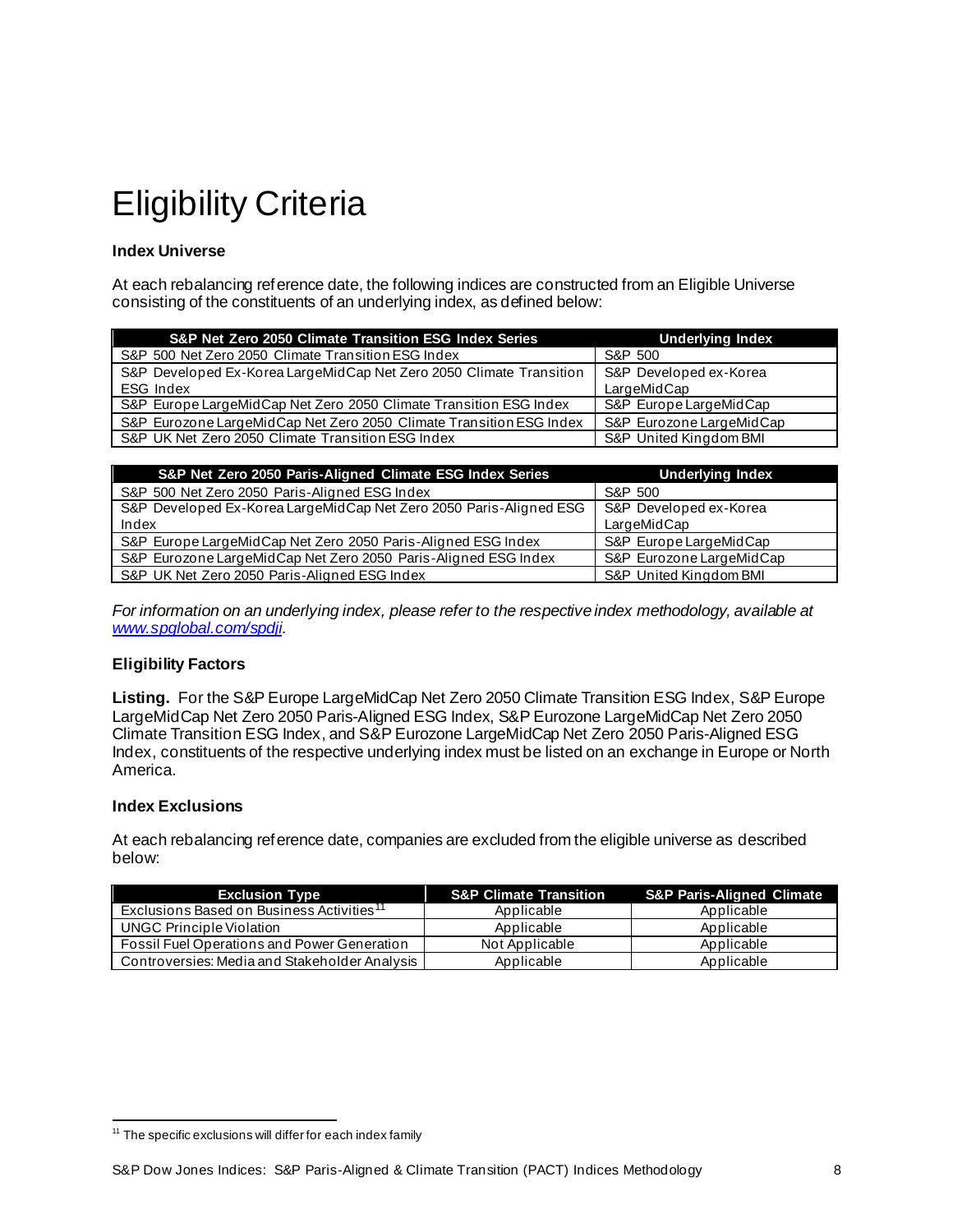### <span id="page-9-0"></span>**Exclusions Based on Business Activities**

As of each rebalancing reference date, companies with the following specific business activities, as relevant for each index family<sup>12</sup>, are excluded from the eligible universe:

| СT | PA | <b>Sustainalytics</b><br><b>Product Involvement</b> | <b>Sustainalytics Category</b><br>of Involvement and<br><b>Description</b>                                                                                                                                                          | <b>Sustainalytics</b><br><b>Involvement</b><br>Proxy | <b>S&amp;P DJI</b><br><b>Level of</b><br><b>Involvement</b><br><b>Threshold</b> | <b>S&amp;P DJI</b><br>Significant<br>Ownership<br><b>Threshold</b> |
|----|----|-----------------------------------------------------|-------------------------------------------------------------------------------------------------------------------------------------------------------------------------------------------------------------------------------------|------------------------------------------------------|---------------------------------------------------------------------------------|--------------------------------------------------------------------|
| X  | X  | Controversial Weapons                               | Tailor Made and Essential:<br>The company is involved in the<br>core weapon system, or<br>components/services of the<br>core weapon system that are<br>considered tailor-made and<br>essential for the lethal use of<br>the weapon. | <b>NA</b>                                            | $>0\%$                                                                          | 225%                                                               |
| X  | X  |                                                     | <b>Production: The company</b><br>manufactures to bacco<br>products.                                                                                                                                                                |                                                      | $>0\%$                                                                          | >25%                                                               |
| X  | X  | Tobacco                                             | <b>Related Products/Services:</b><br>The company supplies<br>tobacco-related<br>products/services.                                                                                                                                  | Revenue                                              | ≥10%                                                                            | ≥25%                                                               |
| X  | X  |                                                     | Retail: The company derives<br>revenues from the distribution<br>and/or retail sale of tobacco<br>products.                                                                                                                         |                                                      | ≥5% for $PA$<br>$\geq$ 10% for CT                                               | 225%                                                               |
|    | X  |                                                     | <b>Civilian Customers (Assault</b><br>Weapons): The company<br>manufactures and sells assault<br>weapons to civilian customers.                                                                                                     |                                                      | $>0\%$                                                                          | N/A                                                                |
|    | X  |                                                     | <b>Civilian Customers (Non-</b><br>Assault Weapons): The<br>company manufactures and<br>sells small arms (non-assault<br>weapons) to civilian<br>customers.                                                                         |                                                      | $>0\%$                                                                          | N/A                                                                |
|    | X  | <b>Small Arms</b>                                   | <b>Military/Law Enforcement</b><br><b>Customers: The company</b><br>manufactures and sells small<br>arms to military/law<br>enforcement.                                                                                            | Revenue                                              | $>0\%$                                                                          | N/A                                                                |
|    | X  |                                                     | <b>Key Components: The</b><br>company manufactures and<br>sells key components of small<br>arms.                                                                                                                                    |                                                      | $>0\%$                                                                          | N/A                                                                |
|    | X  |                                                     | <b>Retail/Distribution (Assault</b><br>Weapons): The company is<br>involved in the retail and/or<br>distribution of assault<br>weapons.                                                                                             |                                                      | $>0\%$                                                                          | N/A                                                                |
|    | X  |                                                     | <b>Retail/Distribution (Non-</b><br>Assault Weapons): The<br>company is involved in the<br>retail and/ordistribution of<br>small arms (non-assault<br>weapons).                                                                     |                                                      | $>0\%$                                                                          | N/A                                                                |

<sup>12</sup> "CT" refers to the S&P Climate Transition Indices and "PA" to the S&P Paris-Aligned Climate Indices. An "X" indicates an active exclusion for that family.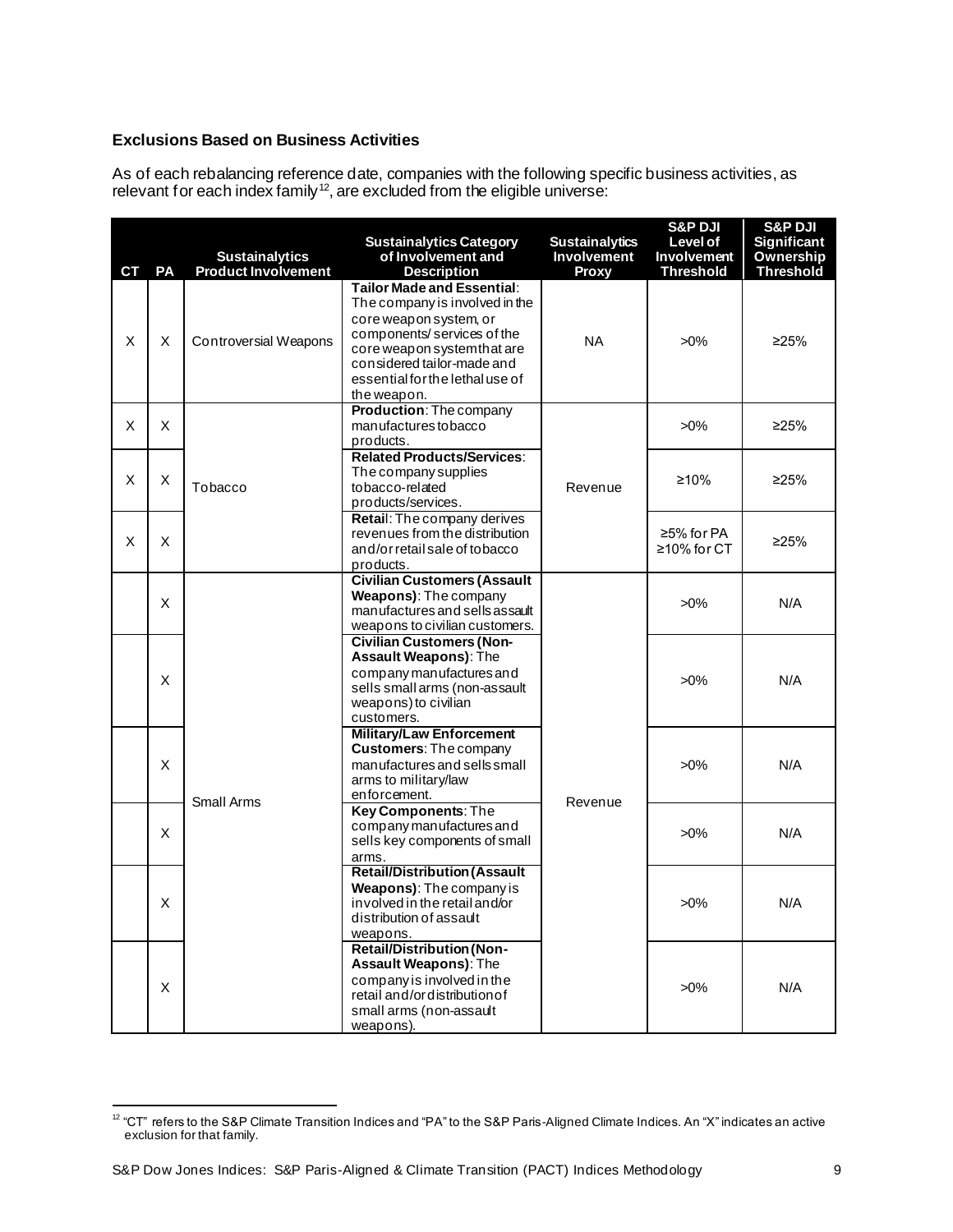| <b>CT</b> | PA | <b>Sustainalytics</b><br><b>Product Involvement</b> | <b>Sustainalytics Category</b><br>of Involvement and<br><b>Description</b>                                                                               | <b>Sustainalytics</b><br>Involvement<br>Proxy | <b>S&amp;P DJI</b><br><b>Level of</b><br><b>Involvement</b><br><b>Threshold</b> | <b>S&amp;P DJI</b><br>Significant<br>Ownership<br><b>Threshold</b> |
|-----------|----|-----------------------------------------------------|----------------------------------------------------------------------------------------------------------------------------------------------------------|-----------------------------------------------|---------------------------------------------------------------------------------|--------------------------------------------------------------------|
|           | X  |                                                     | Weapons: The company<br>manufactures military weapon<br>systems and/or integral,<br>tailor-made components or<br>these weapons.                          |                                               | $>0\%$                                                                          | N/A                                                                |
|           | X  | <b>Military Contracting</b>                         | <b>Weapon Related Products</b><br>and/or services: The<br>company provides tailor-<br>made products and/or<br>services that support military<br>weapons. | Revenue                                       | $\geq 5\%$                                                                      | N/A                                                                |
|           | X  | <b>Thermal Coal</b>                                 | <b>Power Generation: The</b><br>company generates electricity<br>from thermal coal.                                                                      | Revenue                                       | $≥5%$                                                                           | N/A                                                                |
|           | X  | Oil Sands                                           | <b>Extraction:</b> The company<br>extracts oil sands.                                                                                                    | Revenue                                       | $\geq 5\%$                                                                      | N/A                                                                |
|           | X  | Shale Energy                                        | <b>Extraction:</b> The company is<br>involved in shale energy<br>exploration and/or production.                                                          | Revenue                                       | $≥5%$                                                                           | N/A                                                                |
|           | X  | Gambling                                            | <b>Operations: The company</b><br>owns and/or operates a<br>gambling establishment.                                                                      | Revenue                                       | ≥10%                                                                            | N/A                                                                |
|           | X  |                                                     | <b>Production: The company</b><br>manufactures alcoholic<br>beverages.                                                                                   |                                               | $\geq 5\%$                                                                      | N/A                                                                |
|           | Χ  | Alcoholic Beverages                                 | <b>Related Products/Services:</b><br>The company is a supplier of<br>alcohol-related products/<br>services to alcoholic<br>beverage manufacturers.       | Revenue                                       | ≥10%                                                                            | N/A                                                                |
|           | X  |                                                     | Retail: The company derives<br>revenues from the distribution<br>and/or retail sale of alcoholic<br>beverages.                                           |                                               | ≥10%                                                                            | N/A                                                                |

Level of Involvement refers to the company's direct exposure to such products, while Significant Ownership indicates where the company has indirect involvement via some specified level of ownership of a subsidiary company with involvement. These exclusions use business involvement datasets from Sustainalytics. Companies not covered by Sustainalytics are excluded from index inclusion.

*Please refer t[o http://www.sustainalytics.com/](http://www.sustainalytics.com/) for more information.* 

### <span id="page-10-0"></span>**Exclusions Based on Sustainalytics' Global Standards Screening**

Sustainalytics' Global Standards Screening (GSS) provides an assessment of a company's impact on stakeholders and the extent to which a company causes, contributes, or is linked to violations of international norms and standards. The basis of the GSS assessments is the United Nations (UN) Global Compact Principles. Information regarding related standards is also provided in the screening, including the Organization for Economic Co-operation and Development (OECD) Guidelines for Multinational Enterprises and the UN Guiding Principles on Business and Human Rights, as well as their underlying conventions. Sustainalytics classifies companies into the following three statuses:

- **Non-Compliant.** Classification given to companies that do not act in accordance with the UNGC principles and its associated standards, conventions, and treaties.
- **Watchlist.** Classification given to companies that are at risk of violating one or more principles, for which all dimensions for Non-Compliant status could not be established or confirmed.
- **Compliant.** Classification given to companies that act in accordance with the UNGC principles and its associated standards, conventions, and treaties.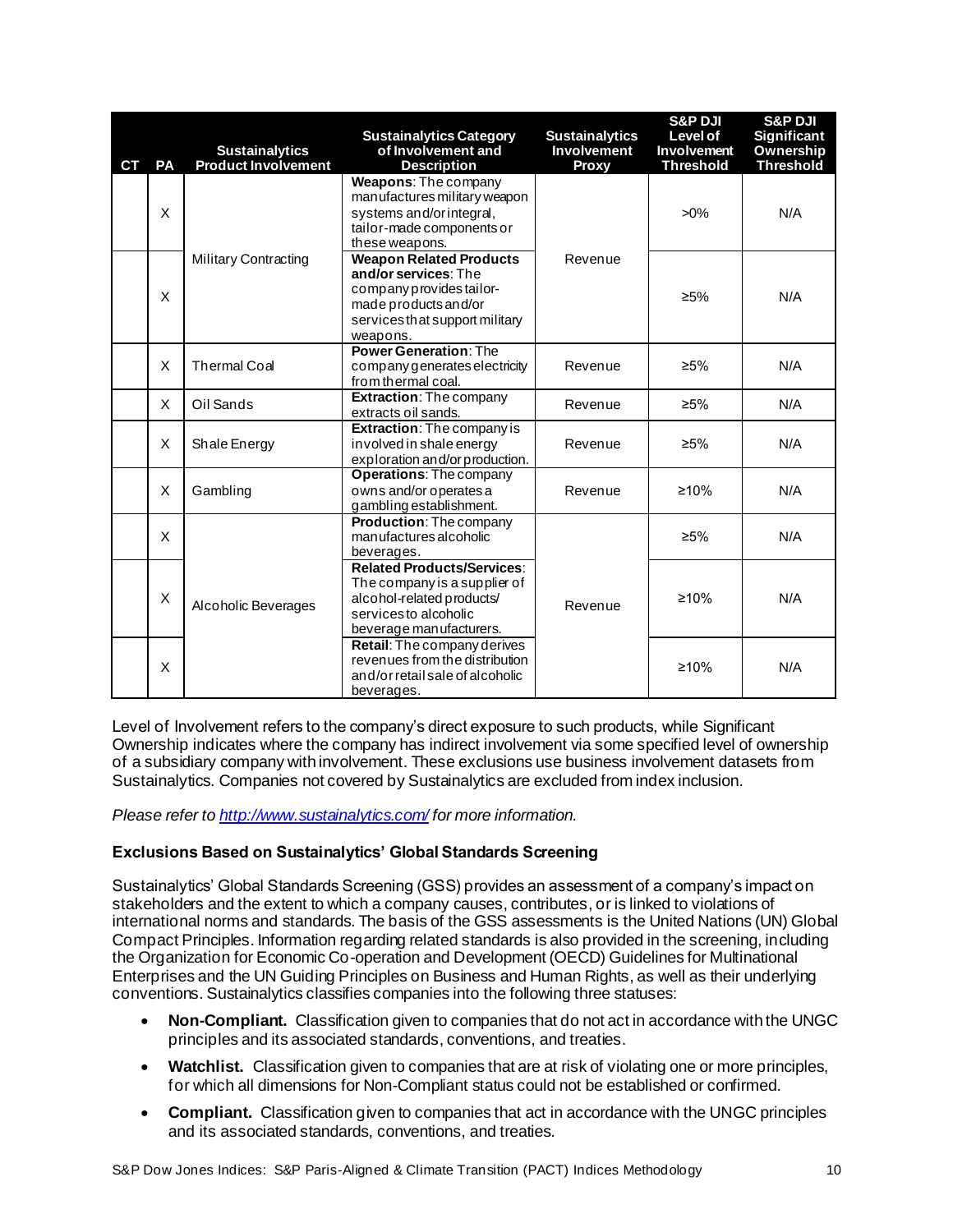As of each rebalancing reference date, companies classified as Non-Compliant, according to Sustainalytics, are ineligible for index inclusion. Companies not covered by Sustainalytics are excluded from index inclusion.

Please refer to *<http://www.sustainalytics.com/>* for more information.

### <span id="page-11-0"></span>**Exclusions Based on Revenue Thresholds in Fossil Fuel Operations and Power Generation**

As of each rebalancing reference date, companies considered for the S&P Net Zero 2050 Paris-Aligned Climate ESG Index Series are excluded from the eligible universe if the sum of their revenues derived from the relevant Trucost sectors breach the following revenue thresholds:

| <b>Exclusion Type</b>                              | <b>Trucost Revenue Sectors</b>                                                                                                                                                                                                                                                                                                                                                                                        | <b>Revenue Threshold</b> |
|----------------------------------------------------|-----------------------------------------------------------------------------------------------------------------------------------------------------------------------------------------------------------------------------------------------------------------------------------------------------------------------------------------------------------------------------------------------------------------------|--------------------------|
| Coal Exploration or<br>Processing                  | Bituminous Coal and Lignite Surface Mining<br>Bituminous Coal Underground Mining<br>All Other Petroleum and Coal Products Manufacturing<br>Pipeline Transportation                                                                                                                                                                                                                                                    | $\geq 1\%$               |
| Oil Exploration or<br>Processing                   | All Other Petroleum and Coal Products Manufacturing<br>Crude Petroleum and Natural Gas Extraction<br>Drilling Oiland Gas Wells<br>Support Activities for Oil and Gas Operations<br>Petroleum Lubricating Oil and Grease Manufacturing<br>Mining and Oil and Gas Field Machinery Manufacturing<br><b>Tar Sands Extraction</b><br><b>Petroleum Refineries</b><br>Petrochemical Manufacturing<br>Pipeline Transportation | $\geq 10\%$              |
| <b>Natural Gas</b><br>Exploration or<br>Processing | Crude Petroleum and Natural Gas Extraction<br>Drilling Oiland Gas Wells<br>Support Activities for Oil and Gas Operations<br>Mining and Oil and Gas Field Machinery Manufacturing<br>Natural Gas Liquid Extraction<br>Natural Gas Distribution<br>Industrial Gas Manufacturing<br>Pipeline Transportation                                                                                                              | $\geq 50\%$              |
| Power Generation                                   | Coal Power Generation<br>Petroleum Power Generation<br>Natural Gas Power Generation<br><b>Biomass Power Generation</b>                                                                                                                                                                                                                                                                                                | $\geq 50\%$              |

These exclusions use a sector revenues dataset from Trucost.

### <span id="page-11-1"></span>**Controversies Monitoring: Media and Stakeholder Analysis Overlay**

In addition to the above, S&P Global uses RepRisk, a leading data science company, for daily filtering, screening, and analysis of ESG risk incidents and controversial activities related to companies within the indices $13$ .

In cases where risks are presented, S&P Global releases a Media and Stakeholder Analysis (MSA), which includes a range of issues such as economic crime and corruption, fraud, illegal commercial practices, human rights issues, labor disputes, workplace safety, catastrophic accidents, and environmental disasters.

The Index Committee reviews constituents flagged by S&P Global's MSA to evaluate the potential impact of controversial company activities on the composition of the indices. If the Index Committee decides to remove a company in question, that company is ineligible for re-entry into the index for one full calendar year, beginning with the subsequent rebalancing.

*For more information on RepRisk, please refer to [www.reprisk.com](http://www.reprisk.com/)*. *This service is not considered a direct contribution to the index construction process.*

 $^{13}$  RepRisk, an ESG data science company, leverages the combination of AI and machine learning with human intelligence to systematically analyze public information in 23 languages and identify material ESG risks. With daily data updates across 100+ ESG risk factors, RepRisk provides consistent, timely, and actionable data for risk management and ESG integration across a company's operations, business relationships, and investments.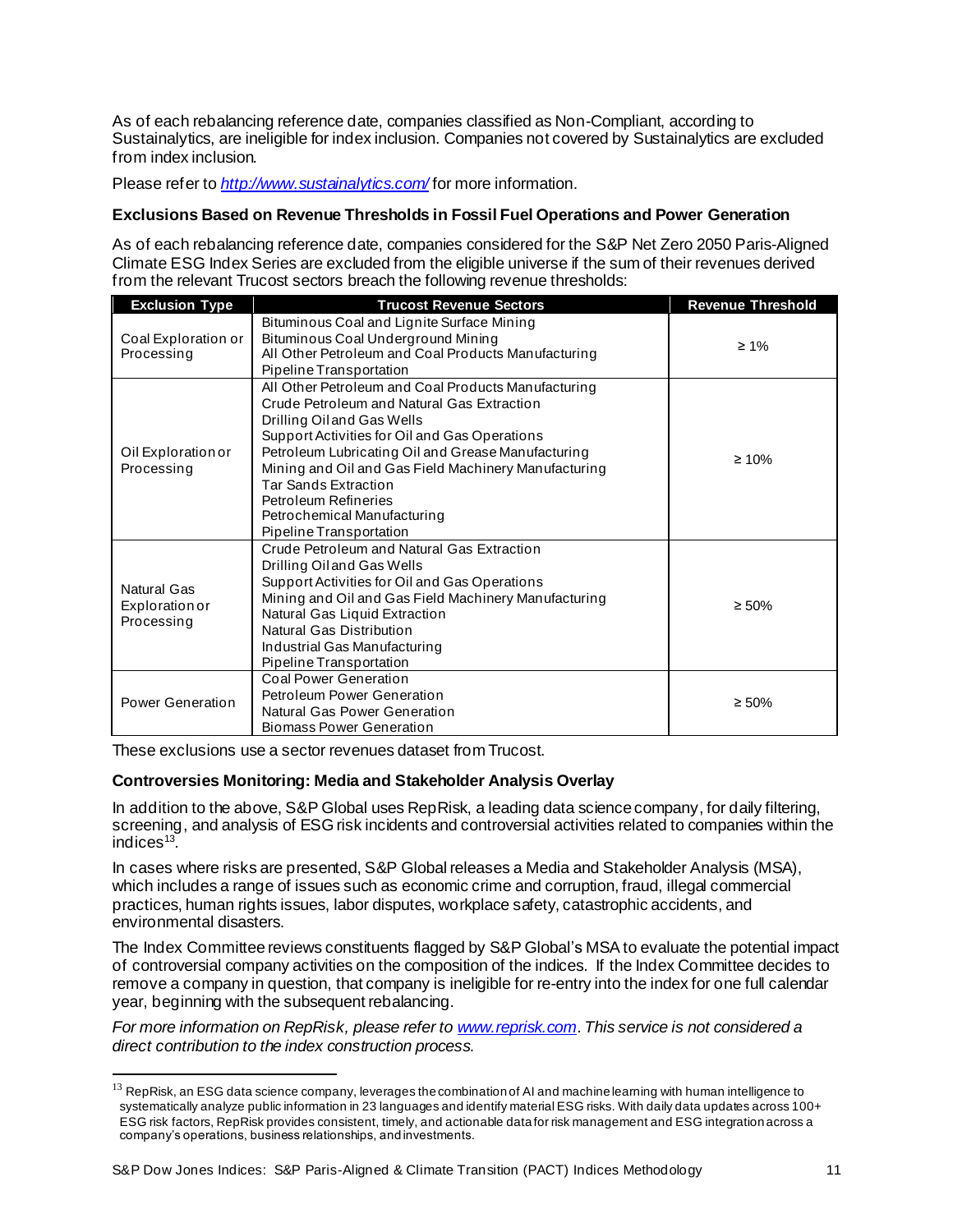### <span id="page-12-0"></span>**Multiple Classes of Stock**

All publicly listed multiple share class lines are eligible for index inclusion subject to meeting the eligibility criteria. For more information regarding the treatment of multiple share classes, please refer to Approach A within the Multiple Share Classes section of the S&P Dow Jones Indices' Equity Indices Policies & Practices Methodology.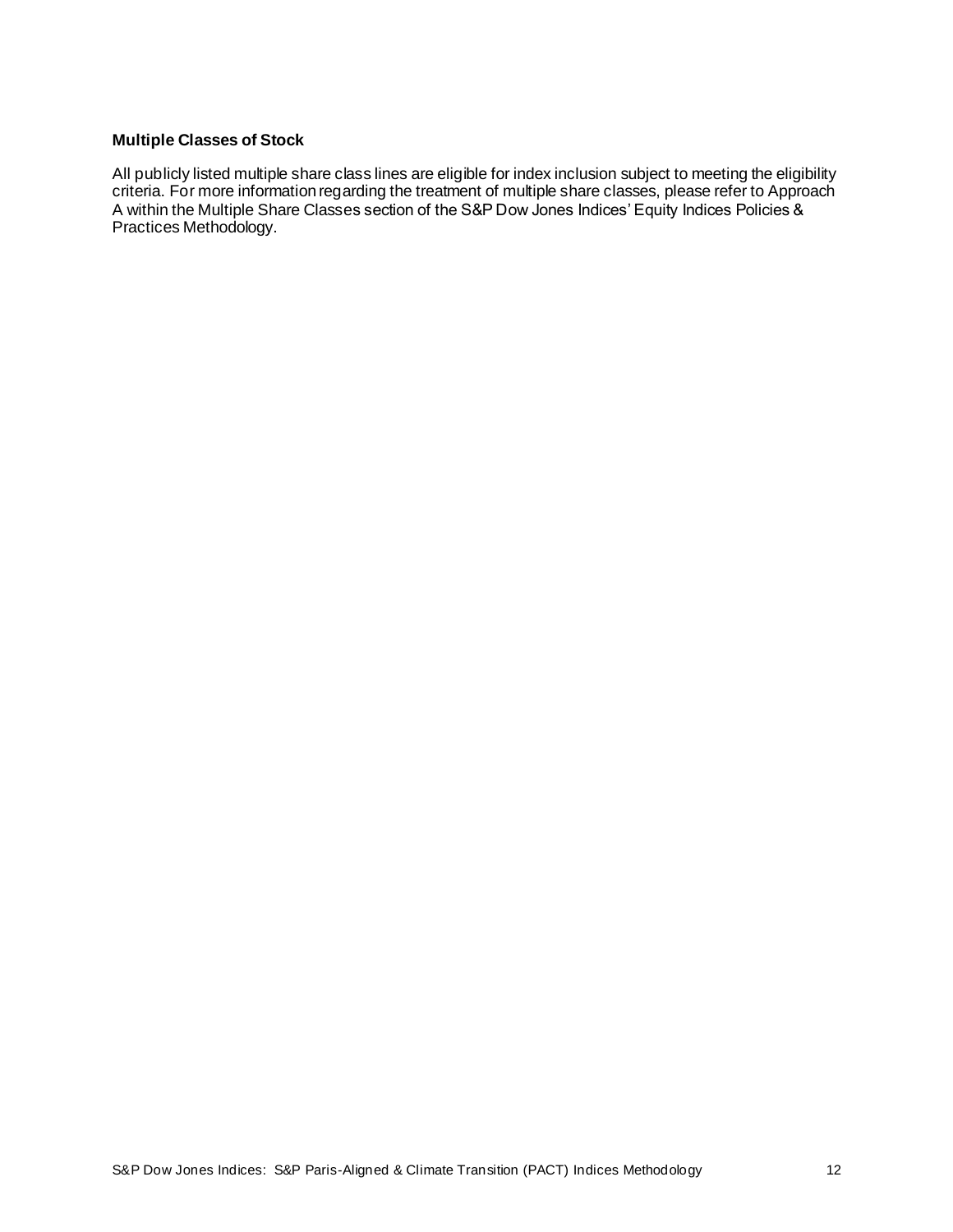### <span id="page-13-0"></span>Index Construction

### <span id="page-13-1"></span>**Constituent Selection**

At each rebalancing, the eligible constituents of each underlying index are selected and form each index, subject to the optimization constraints below.

### <span id="page-13-2"></span>**Constituent Weighting**

At each rebalancing reference date, weights are determined to minimize the sum of the squared difference between the parent weight for each constituent (i) and its optimized weight, divided by its parent weight, subject to constraints. The objective function is as follows:



For the S&P Europe LargeMidCap Net Zero 2050 Climate Transition ESG Index, S&P Europe LargeMidCap Net Zero 2050 Paris-Aligned ESG Index, S&P Eurozone LargeMidCap Net Zero 2050 Climate Transition ESG Index, and S&P Eurozone LargeMidCap Net Zero 2050 Paris-Aligned ESG Index the underlying index used as a reference for the optimization process has the weight of stocks not listed on European or North American exchanges transferred to other eligible share class lines from the same company (if available).

### <span id="page-13-3"></span>**Optimization Constraints**

As of each rebalancing reference date, the optimizer will seek to minimize the above objective function for each index in the series while satisfying the criteria that index constituents will have an index weight of at least 0.01%, and all applicable combinations of the below transition risk, physical risk, climate opportunities, and index construction constraints.

### <span id="page-13-4"></span>**Table 1. Transition Risk Constraints**

| Constraint*                                                                                                                                                                                                                                                                                                        | <b>S&amp;P Climate Transition</b><br><b>Index Series</b> | <b>S&amp;P Paris-Aligned Climate</b><br><b>Index Series</b> | Data<br><b>Source</b>         |  |         |
|--------------------------------------------------------------------------------------------------------------------------------------------------------------------------------------------------------------------------------------------------------------------------------------------------------------------|----------------------------------------------------------|-------------------------------------------------------------|-------------------------------|--|---------|
| 1.5°C Climate Scenario Transition<br>Pathway Budget Index Alignment                                                                                                                                                                                                                                                | See Table 2 for index specific constraint values.        |                                                             |                               |  | Trucost |
| Weighted-average Carbon<br>Intensity (WACI) Target                                                                                                                                                                                                                                                                 | $\leq$ underlying WACI $\times$ 70% $\times$ Buffer**    | $\leq$ underlying WACI $\times$ 50% $\times$ Buffer         | Trucost                       |  |         |
| ≤ AnchorWACI <sup>***</sup> × $\frac{(1-7\%)^{\wedge} (q/4)}{1+lnf}$ × Buffer<br>7% Decarbonization Trajectory<br>where:<br><b>WACI Target</b><br>$=$ number of rebalances since index launch date<br>Inf = Enterprise Value Including Cash (EVIC) growth of parent index<br>since index Anchor Date <sup>14</sup> |                                                          | Trucost                                                     |                               |  |         |
| Weight of Eligible Science Based<br><b>Targets Companies</b>                                                                                                                                                                                                                                                       | $\geq$ 120% x weight of group in underlying index        |                                                             | Trucost /<br>Science<br>Based |  |         |

 $14$  The index 'Anchor Date' is the date of the reference index composition and base carbon intensity calculation used to determin e the index's decarbonization trajectory. It is the rebalancing reference date for the most recent index rebalancing prior to t he index's launch date. Please see *Appendix V* for more details.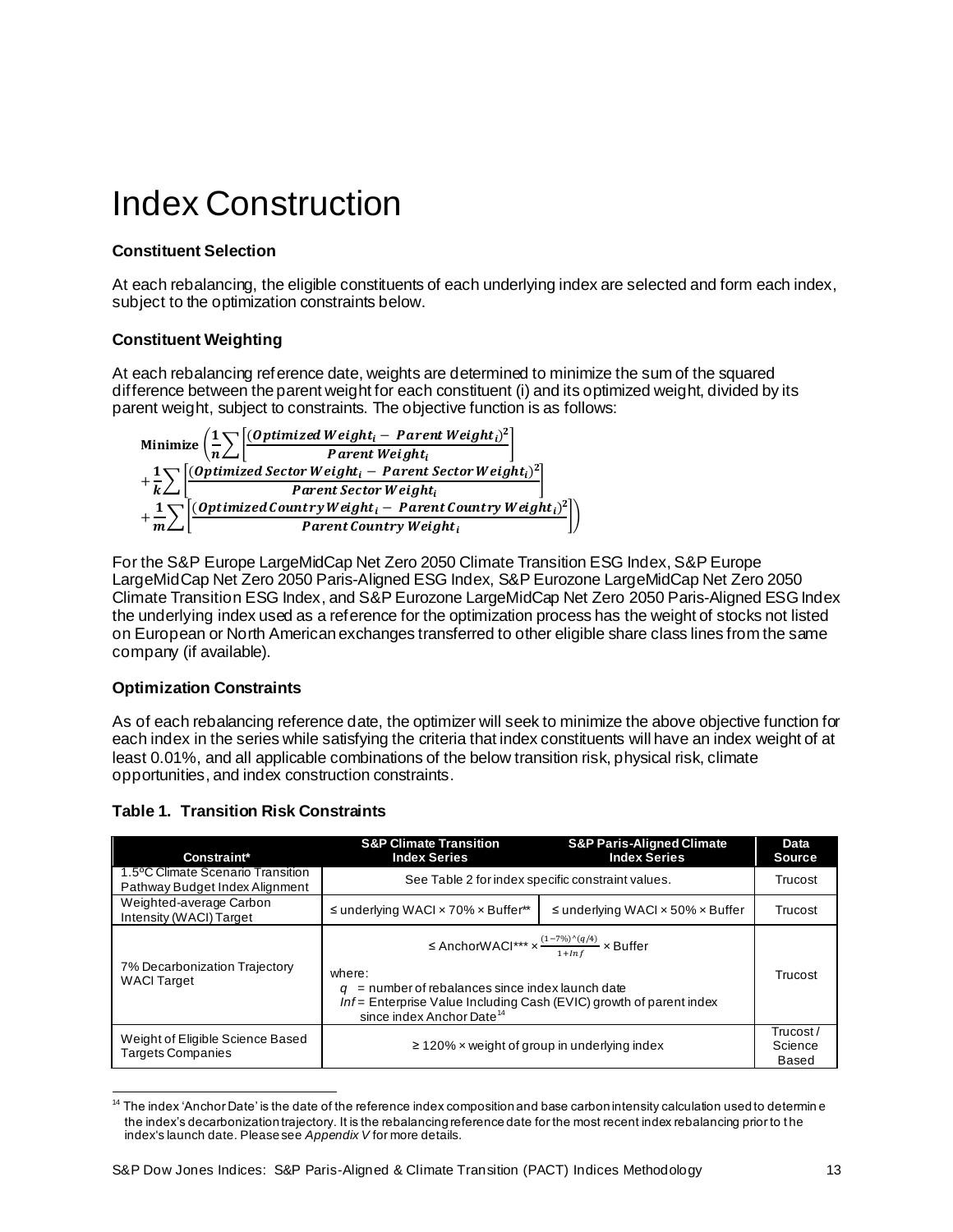| Constraint*                                                       | <b>S&amp;P Climate Transition</b><br><b>Index Series</b>                      | <b>S&amp;P Paris-Aligned Climate</b><br><b>Index Series</b>                                                                                |                           |
|-------------------------------------------------------------------|-------------------------------------------------------------------------------|--------------------------------------------------------------------------------------------------------------------------------------------|---------------------------|
|                                                                   |                                                                               |                                                                                                                                            | Targets<br>Initiative     |
| Weighted-average S&P DJI ESG<br>Score (waESG)                     | $\ge$ of eligible index waESG****                                             | $\geq$ underlying index waESG after<br>20% of the lowest ESG scoring<br>stocks by count are removed and<br>their weight redistributed***** | S&P Global<br>$-$ S&P DJI |
| <b>High Climate Impact Sectors</b><br>Revenue Proportion (HCISRP) | $\geq$ HCISRP of underlying index                                             |                                                                                                                                            | Trucost                   |
| Weight of Non-Disclosing Carbon<br>Companies                      |                                                                               | $\leq$ 110% $\times$ weight in underlying index                                                                                            | Trucost                   |
| Fossil Fuel Reserves (FFR)                                        | $\leq$ FFR of underlying index<br>$\leq$ 20% $\times$ FFR of underlying index |                                                                                                                                            | Trucost                   |

\* Constraints are defined in *Constraint-Related Definitions* below.

\*\* Where Buffer = 95% to represent a 5% margin to allow for drift between targeted and realized WACI.

\*\*\* WACI of index on the index's Anchor Date. Prior to launch date, the 7% Decarbonization Trajectory WACI Target was reset to the index Anchor Date. Prior to launch, the 7% decarbonization Trajectory WACI Target was calculated based on the index Inception Date.

\*\*\*\* Stocks without an S&P DJI ESG Score are excluded from the waESG calculation.

\*\*\*\*\* If a company does not have an S&P DJI ESG Score, the company is assigned the underlying index's waESG prior to ranking stocks by ESG score. The calculation of the lowest 20% of stocks by ESG Score selects stocks with ESG scores less than the ESG score associated with the 20**th** percentile of ESG scores among all stocks in the underlying index.

### <span id="page-14-0"></span>**Table 2. Transition Pathway Constraint Alignment Value**

| Index                                                                         | 1.5°C Climate Scenario<br><b>Transition Pathway Budget</b><br><b>Index Alignment Constraint</b> |
|-------------------------------------------------------------------------------|-------------------------------------------------------------------------------------------------|
| S&P 500 Net Zero 2050 Climate Transition ESG Index                            |                                                                                                 |
| S&P 500 Net Zero 2050 Paris-Aligned ESG Index                                 |                                                                                                 |
| S&P Developed Ex-Korea LargeMidCap Net Zero 2050 Climate Transition ESG Index |                                                                                                 |
| S&P Developed Ex-Korea LargeMidCap Net Zero 2050 Paris-Aligned ESG Index      | $\leq 0$                                                                                        |
| S&P Europe LargeMidCap Net Zero 2050 Climate Transition ESG Index             |                                                                                                 |
| S&P Europe LargeMidCap Net Zero 2050 Paris-Aligned ESG Index                  |                                                                                                 |
| S&P Eurozone LargeMidCap Net Zero 2050 Climate Transition ESG Index           |                                                                                                 |
| S&P Eurozone LargeMidCap Net Zero 2050 Paris-Aligned ESG Index                |                                                                                                 |
| S&P UK Net Zero 2050 Climate Transition ESG Index                             | $\leq C$                                                                                        |
|                                                                               | where:                                                                                          |
| S&P UK Net Zero 2050 Paris-Aligned ESG Index                                  | $0 \le C \le 50\% \times$ (weighted<br>average of TPBA of underlying<br>index)]                 |
|                                                                               | For more details see Appendix II.                                                               |

### <span id="page-14-1"></span>**Table 3. Physical Risk Constraints**

| <b>Constraint</b>                              | <b>S&amp;P Climate Transition</b><br><b>Index Series</b>                                                                                                                                                                                                                                                                                                                                 | <b>S&amp;P Paris-Aligned Climate</b><br><b>Index Series</b> | <b>Data</b><br><b>Source</b> |
|------------------------------------------------|------------------------------------------------------------------------------------------------------------------------------------------------------------------------------------------------------------------------------------------------------------------------------------------------------------------------------------------------------------------------------------------|-------------------------------------------------------------|------------------------------|
| Weighted-average Physical Risk<br>Score (waPR) | $\leq$ waPR of underlying index                                                                                                                                                                                                                                                                                                                                                          | $\leq$ 90% x waPR of underlying index                       | Trucost                      |
| Physical Risk Max Company<br>Weight            | where:<br>$A_i = \rho * \frac{PR_i - 100}{PR_i - 10}$<br>$PR_i$ is the Physical Risk score of the company i<br>$\rho = \frac{Physical Risk Score 95th percentile - 10}{Physical Risk Score 95th percentile - 100}$<br>See Appendix I for more details. (This constraint is only applied to<br>companies with a PR such that $A_i \leq 4$ . And a Physical Risk Score higher<br>than $10$ | $\leq A_i * Parent Weight_i$                                | Trucost                      |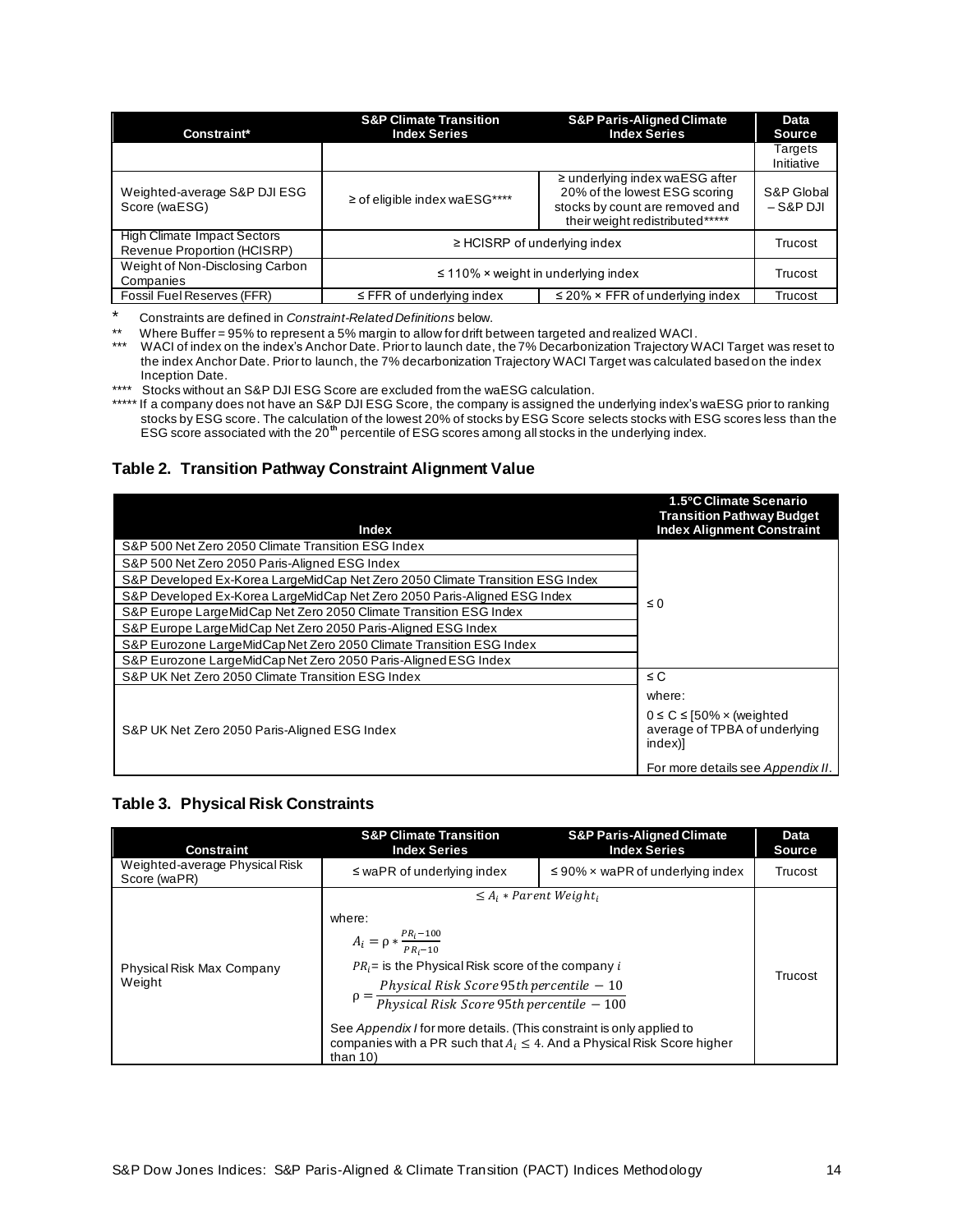### <span id="page-15-0"></span>**Table 4. Climate Opportunities Constraint**

|                                    | <b>S&amp;P Climate Transition</b> | <b>S&amp;P Paris-Aligned Climate</b> | Data    |
|------------------------------------|-----------------------------------|--------------------------------------|---------|
| Constraint                         | <b>Index Series</b>               | <b>Index Series</b>                  | Source  |
| Green-to-Brown Revenue Share (GBR) | $\ge$ GBR of underlying index     | $\geq$ 4 × GBR of underlying index   | Trucost |

### <span id="page-15-1"></span>**Table 5. Index Construction Constraints**

| <b>Constraint</b>                              | S&P Net Zero 2050 Climate Transition ESG Index Series &<br>S&P Net Zero 2050 Paris-Aligned Climate ESG Index Series |  |  |  |
|------------------------------------------------|---------------------------------------------------------------------------------------------------------------------|--|--|--|
| Diversification Relative Company<br>Weight     | $\pm$ 2% from underlying index company weight                                                                       |  |  |  |
| Diversification Absolute Max Company<br>Weight | $\leq$ max(5%, underlying company weight)                                                                           |  |  |  |
|                                                | Hypothetical Days to Buy/Sell $\times$ Daily Participation $\times$ Liquidity,<br><<br>Notional Portfolio Size      |  |  |  |
| Liquidity Max Stock Weight                     | where:<br>Hypothetical Days to Buy/Sell = $5$                                                                       |  |  |  |
|                                                | Daily Participation = 10%                                                                                           |  |  |  |
|                                                | Liquidity = 3-month Median Daily Value Traded                                                                       |  |  |  |
|                                                | For Liquidity Currency and Notional Portfolio Size for each index see Table 6.                                      |  |  |  |
| Minimum Stock Weight Lower                     | Existing constituents: $\geq 0.01\%$ <sup>15</sup>                                                                  |  |  |  |
| Threshold                                      | New constituents: $\geq$ max(0.01%, min(0.05.0.5 $\times$ underlying stock weight))                                 |  |  |  |

### <span id="page-15-2"></span>**Table 6. Index Specific Liquidity Currency and Notional Portfolio Size Values**

| <b>Index</b>                                                                  | Liquidity<br><b>Currency</b> | <b>Notional</b><br><b>Portfolio Size</b> |
|-------------------------------------------------------------------------------|------------------------------|------------------------------------------|
| S&P 500 Net Zero 2050 Climate Transition ESG Index                            |                              |                                          |
| S&P 500 Net Zero 2050 Paris-Aligned ESG Index                                 | <b>USD</b>                   |                                          |
| S&P Developed Ex-Korea LargeMidCap Net Zero 2050 Climate Transition ESG Index |                              |                                          |
| S&P Developed Ex-Korea LargeMidCap Net Zero 2050 Paris-Aligned ESG Index      |                              | 1 billion                                |
| S&P Europe LargeMidCap Net Zero 2050 Climate Transition ESG Index             |                              |                                          |
| S&P Europe LargeMidCap Net Zero 2050 Paris-Aligned ESG Index                  | <b>EUR</b>                   |                                          |
| S&P Eurozone LargeMidCap Net Zero 2050 Climate Transition ESG Index           |                              |                                          |
| S&P Eurozone LargeMidCap Net Zero 2050 Paris-Aligned ESG Index                |                              |                                          |
| S&P UK Net Zero 2050 Climate Transition ESG Index                             | GBP                          | 500 million                              |
| S&P UK Net Zero 2050 Paris-Aligned ESG Index                                  |                              |                                          |

### <span id="page-15-3"></span>**Constraint Relaxation Hierarchy**

In the case that the optimization does not solve for a certain period each constraint in the hierarchy will be partially relaxed in the order listed below and repeated, if necessary, until a solution is found.

- Weighted-average S&P DJI ESG Score
- Weighted-average Physical Risk Score
- Weight of Non-Disclosing Carbon Companies
- Diversification Absolute Max Stock Weight
- Diversification Relative Stock Weight
- Liquidity Max Stock Weight
- Fossil Fuel Reserves
- Physical Risk Max Stock Weight
- Green-to-Brown Revenue Share
- 1.5ºC Climate Scenario Transition Pathway Budget Index Alignment

<sup>&</sup>lt;sup>15</sup> Constraints relating to existing constituents do notapply to the historical rebalance on the index 'Anchor Date'. Please see *Appendix V* for more details on the 'Anchor Date'.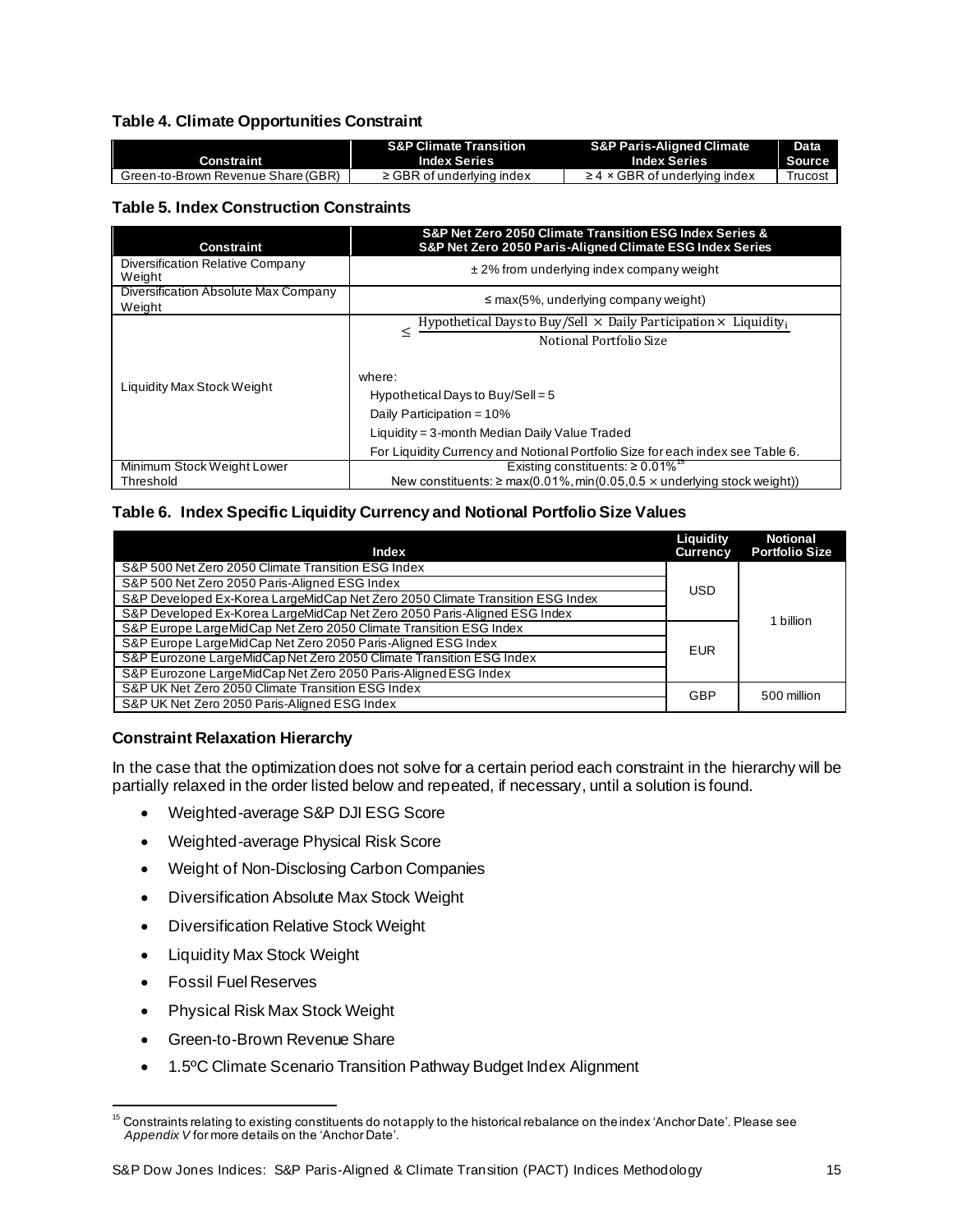The following constraints are considered hard constraints and will not be relaxed:

- Weighted-average Carbon Intensity (WACI) Target
- 7% Decarbonization Trajectory WACI Target
- High Climate Impact Sectors Revenue Proportion
- Weight of Eligible Science Based Targets Companies

### <span id="page-16-0"></span>**Constraint-Related Definitions**

### <span id="page-16-1"></span>**1.5ºC Climate Scenario Transition Pathway Budget Index Alignment**

The alignment of the index $16$  is calculated as follows:

$$
\sum w_i \times \frac{\text{Winsorized TPBA}_i}{\text{EVC}_i}
$$

where:

 $w_i$  = weight of the company *i* in the index

*Winsorized TPBA<sub>i</sub>=* max (2.5 percentile of the TPBA of underlying index,TPBA<sub>i</sub>)

 $EVIC_i$  = enterprise value including cash of the company i

The Transition Pathway Budget Alignment (TPBA) of each company *i* is calculated as the sum of the difference between a company's carbon budget and emissions (either realized or predicted) both using history and future projections. A TPBA of 0 would be compatible with a 1.5ºC climate scenario, a budget below 0 would be compatible with better than a 1.5ºC climate scenario and a budget above 0 would not be compatible with a 1.5ºC climate scenario.

This metric is calculated using the GHG emissions dataset and the 1.5ºC Climate Transition Pathway Model Scenario dataset provided by Trucost.

### <span id="page-16-2"></span>**Weighted-Average Carbon Intensity (WACI)**

$$
\sum w_i \times \frac{GHG1_i + GHG2_i + GHG3_i}{EVIC_i}
$$

where:

 $w_i$  = weight of the company *i* in the index

 $GHG1_i = \text{Scope 1 GHG emissions in tCO}_2e$  for the company i

 $GHG2<sub>i</sub>$  = Scope 2 GHG emissions in tCO<sub>2</sub>e for the company i

 $GHG3<sub>i</sub> = \text{Scope 3 (upstream and downstream)} \text{ GHz emission in } t\text{CO}_2\text{e for the company } i$ 

 $EVIC_i$  = enterprise value including cash of the company i

This metric is calculated using the GHG emissions dataset provided by Trucost.

<sup>16</sup> For history prior to November 2018, only the realized GHG data available at that point-in-time was used in the calculation of the Transition Pathway Budget Alignment (i.e., Predicted GHG was included from December 2018 onwards).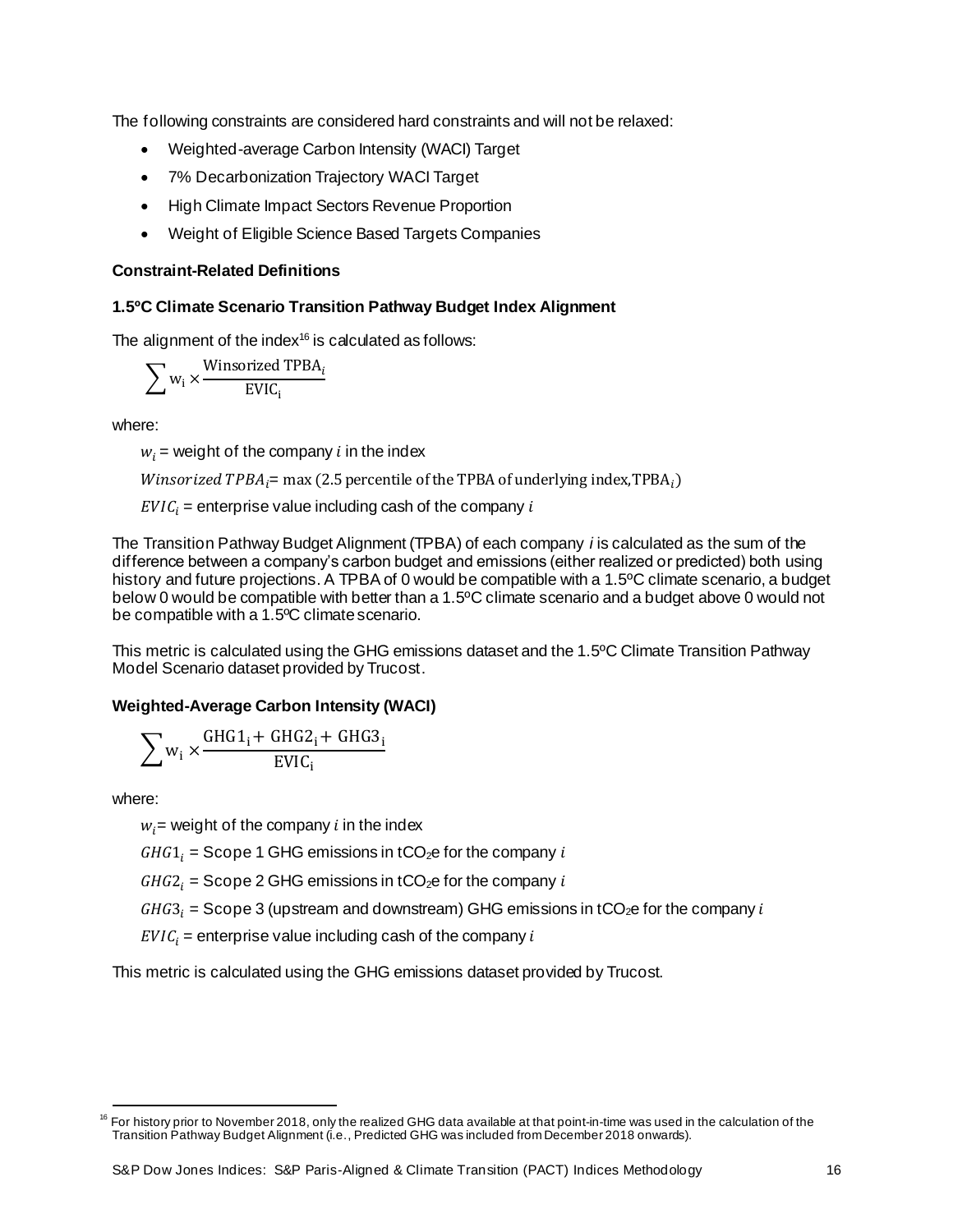### <span id="page-17-0"></span>**Eligible Science Based Targets**

Eligible Science Based Targets Companies are those companies with publicly disclosed targets from the Science Based Targets Initiative (SBTI), subject to the following conditions:

- 1. The target is publicly disclosed and is 1.5ºC aligned
- 2. The targets set include all scope 1, scope 2 and scope 3 (upstream and downstream) emissions
- 3. The company discloses their scope 1, scope 2 and scope 3 emissions sufficiently
- 4. Companies must show a 7% decarbonization year-on-year, for the past 3 years
- 5. Companies' targets must represent an annualized decarbonization rate of 7% when accounting for scopes 1, 2 and 3 (upstream and downstream) targets assuming the companies' current composition of emissions.

This metric is calculated using the GHG emissions dataset and the 1.5ºC Climate Transition Pathway Model Scenario dataset provided by Trucost, and the register of approved science-based company targets from the SBTI.

### <span id="page-17-1"></span>**High Climate Impact Sectors Revenue Proportion (HCISRP)**

$$
\frac{\sum w_i \times \frac{HCISR_i}{EVIC_i}}{\sum w_i \times \frac{TR_i}{EVIC_i}}
$$

where:

 $w_i$  = weight of the company *i* in the index

 $HCISR_i$  = revenue of the company *i* derived from High Climate Impact Sectors

 $TR_i$  = total revenue of the company i

 $EVIC_i$  = enterprise value including cash of the company i

High Climate Impact Sectors are defined by the follow NACE sections:

- Agriculture, Forestry and Fishing
- Mining and Quarrying
- Manufacturing
- Electricity, Gas, Steam and Air Conditioning Supply
- Water Supply; Sewerage, Waste Management and Remediation Activities
- Construction
- Wholesale and Retail Trade, Repair of Motor Vehicles and Motorcycles
- Transportation and Storage
- Real Estate Activities

NACE sections have been mapped to Trucost Sectors. This metric is calculated using the sector revenues dataset provided by Trucost.

*For more information on High Climate Impact Sectors, including the classification of Trucost revenue sectors as either 'high' or 'low' climate impact sectors, please refer to the [Trucost Climate Impact Sectors](https://www.spindices.com/documents/additional-material/trucost-climate-impact-sectors-classification.pdf)  [Classification](https://www.spindices.com/documents/additional-material/trucost-climate-impact-sectors-classification.pdf)*.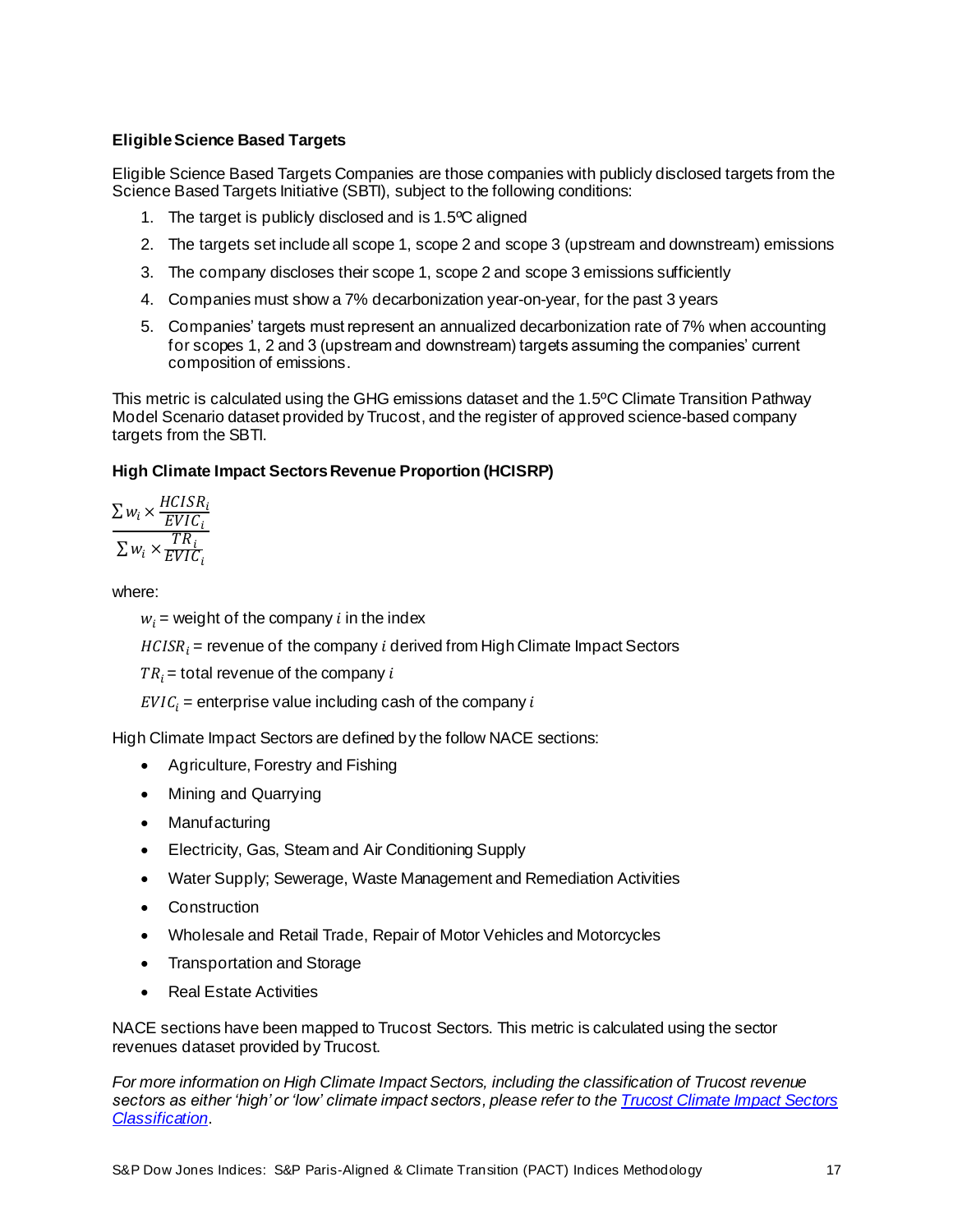### <span id="page-18-0"></span>**Non-Disclosing Carbon Companies**

Non-disclosing carbon companies are those companies identified by Trucost as having insufficiently disclosed their GHG emissions (expressed in CO<sub>2</sub> equivalents). A 'Disclosed' status is achieved when Trucost identifies companies as having full or partial disclosure in its largest GHG emissions scope in absolute emissions terms (between scope 1 and 2).

This metric is calculated using the GHG emissions disclosure level dataset provided by Trucost.

### <span id="page-18-1"></span>**Fossil Fuel Reserves (FFR)**

$$
\sum w_i \times \frac{Fossil\, \text{Full Reserves}_i}{\text{EVIC}_i}
$$

where:

 $w_i$  = weight of the company *i* in the index

*Fossil Fuel Reserves<sub>i</sub>* = the embedded emissions (tCO<sub>2</sub>) within the fossil fuel reserves owned by  $company i$ 

 $EVIC_i$  = enterprise value including cash of the company i

This metric is calculated using the fossil fuel reserves dataset provided by Trucost.

### <span id="page-18-2"></span>**Green-to-Brown Revenue Share (GBR)**

$$
\frac{\sum w_i \times \frac{GR_i}{EVIC_i}}{\sum w_i \times \frac{BR_i}{EVIC_i}}
$$

where:

 $w_i$  = weight of the company *i* in the index

 $GR_i$  = revenue of the company *i* derived from Green Sectors

 $BR_i$  = revenue of the company *i* derived from Brown Sectors

 $EVIC_i$  = enterprise value including cash of the company i

S&P DJI defines Green Sectors as the following Trucost Sectors:

- Nuclear Electric Power Generation
- Biomass Power Generation
- Geothermal Power Generation
- Hydroelectric Power Generation
- Solar Power Generation
- Wave & Tidal Power Generation
- Wind Power Generation

S&P DJI defines Brown Sectors as the following Trucost Sectors:

- Coal Power Generation
- Petroleum Power Generation
- Natural Gas Power Generation

This metric is calculated using the sector revenues dataset provided by Trucost.

*Please refer t[o http://www.trucost.com/](http://www.trucost.com/) for more information*.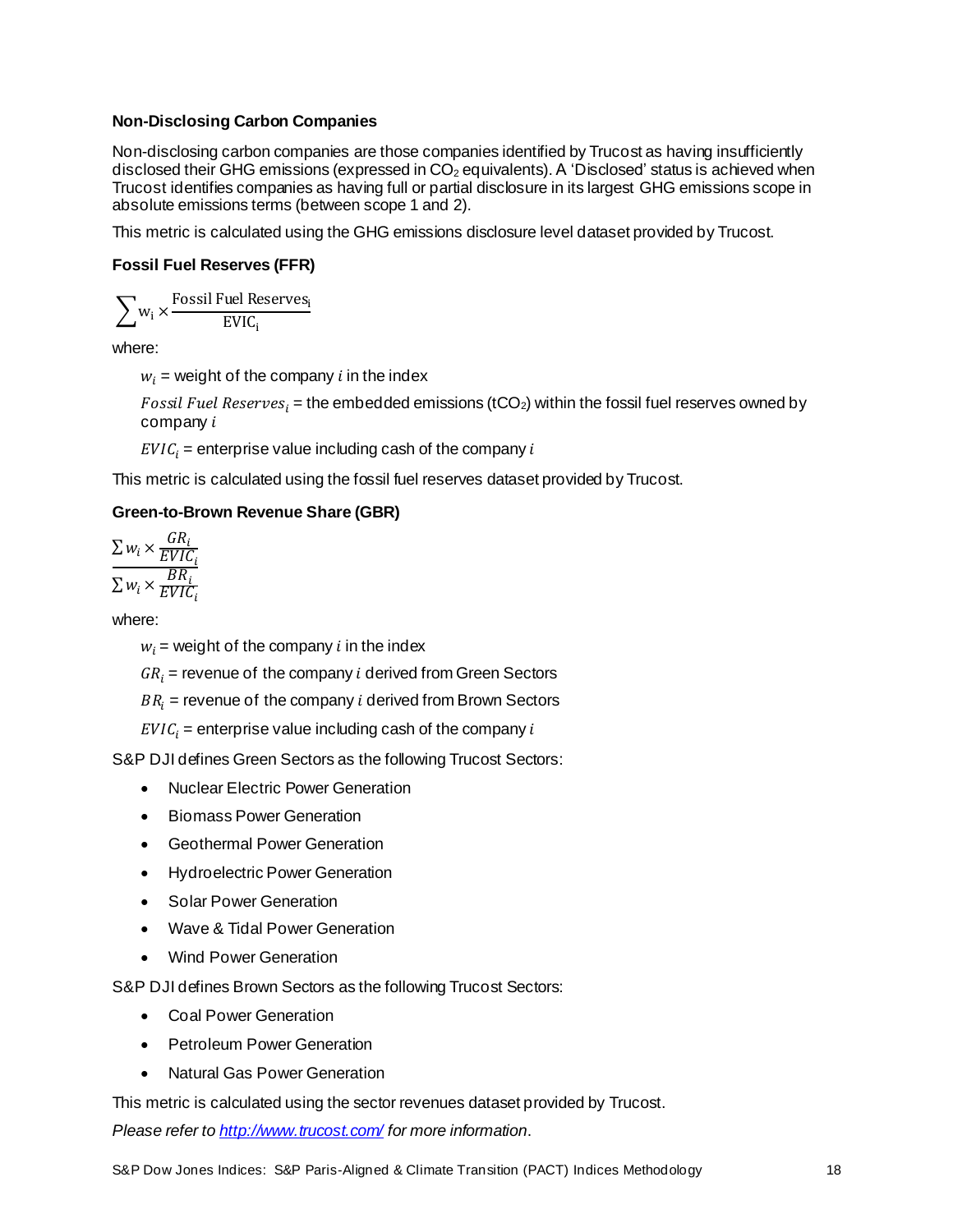### <span id="page-19-0"></span>**Index Calculations**

The indices are calculated by means of the divisor methodology used in all S&P Dow Jones Indices' equity indices.

*For more information on the index calculation methodology, please refer to the Non-Market Capitalization Weighted Indices and Capped Market Capitalization Weighted Indices sections, respectively, of S&P Dow Jones Indices' Index Mathematics Methodology.*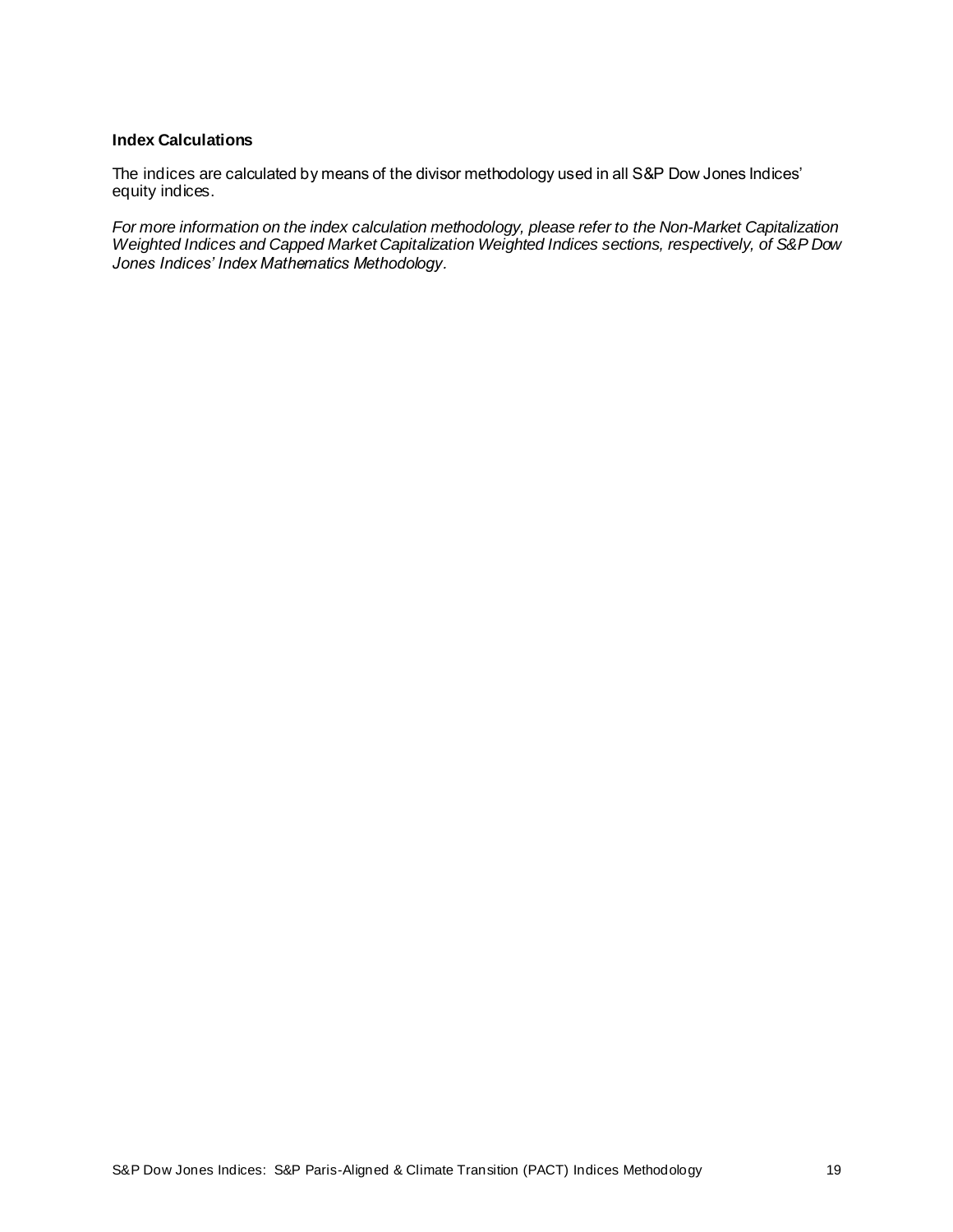### <span id="page-20-0"></span>Index Maintenance

### <span id="page-20-1"></span>**Rebalancing**

The indices rebalance quarterly, effective after the close of the last business day of March, June, September, and December. The rebalancing reference date for each rebalance is the last trading day of the prior month. As part of the rebalancing process, constituent stock weights are updated. Weights calculated as a result of the reference date data are implemented in the indices using closing prices seven business days prior to the rebalancing effective date.

### <span id="page-20-2"></span>**Ongoing Maintenance**

Index constituents are drawn from the underlying index or component indices. Specific changes to index constituents, such as share changes, Investable Weight Factor (IWF) changes, dividend distributions, and price adjustments, follow the policies of the underlying index.

*For more information on Share Updates, Float Adjustment, and IWFs, please refer to S&P Dow Jones Indices' Equity Indices Policies & Practices Methodology and S&P Dow Jones Indices' Float Adjustment Methodology.*

The indices are reviewed on an ongoing basis to account for corporate events such as mergers, takeovers, delistings, suspensions, spin-offs/demergers, or bankruptcies. Changes to index composition and related weight adjustments are made as soon as they are effective. These changes are typically announced prior to the implementation date.

### <span id="page-20-3"></span>**Quarterly Updates**

Changes to a constituent's shares and IWF as a result of the quarterly updates are effective after the close on the third Friday in March, June, September, and December.

### <span id="page-20-4"></span>**Additions and Deletions**

**Additions.** Except for spin-offs, no stocks are added to the indices between rebalance dates. Spinoffs are added to all indices where the parent security is a constituent at a zero price at the market close of the day before the ex-date (with no divisor adjustment) and are removed after at least one day of regular way trading (with a divisor adjustment).

**Deletions.** If a stock is dropped from an underlying index, it is also removed from the respective S&P Net Zero 2050 Climate Transition ESG Index Series and S&P Net Zero 2050 Paris-Aligned Climate ESG Index Series indices simultaneously. Between rebalancings, a stock can be deleted from an index due to corporate events such as mergers, takeovers, delistings, suspensions, spin-offs/demergers, or bankruptcies.

<span id="page-20-5"></span>In addition, at the discretion of the Index Committee, a deletion may occur if an MSA is raised.

### **Corporate Actions**

For more information on Corporate Actions, please refer to the S&P Dow Jones Indices' Equity Indices Policies & Practices Methodology.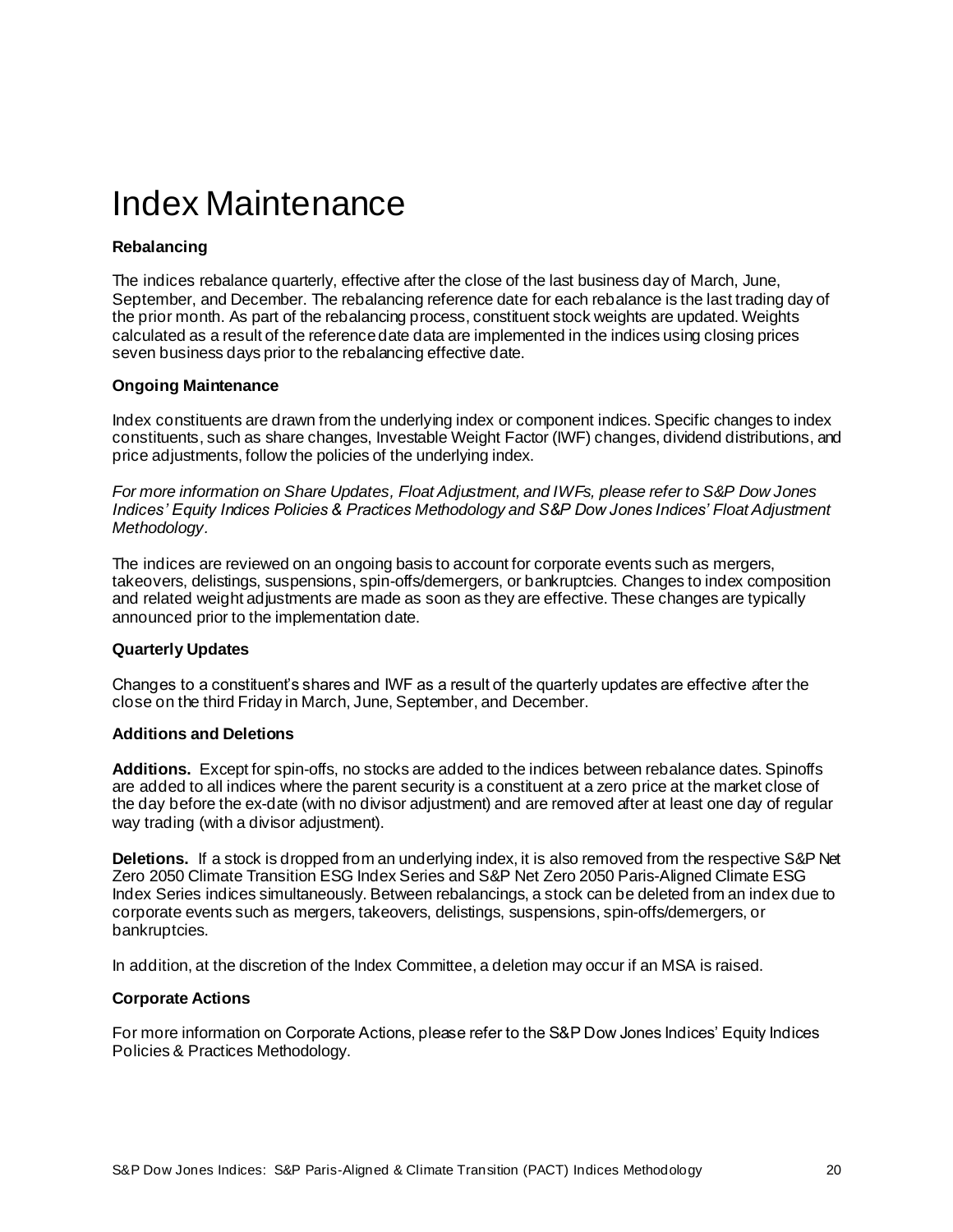### <span id="page-21-0"></span>**Currency of Calculation and Additional Index Return Series**

The indices calculate in euros and U.S. dollars.

WM/Refinitiv foreign exchange rates are taken daily at 04:00 PM London Time and used in the end-ofday calculation of the indices. These mid-market fixings are calculated by The WM Company based on Refinitiv data and appear on Refinitiv pages WMRA.

In addition to the indices detailed in this methodology, additional return series versions of the indices may be available, including, but not limited to: currency, currency hedged, decrement, fair value, inverse, leveraged, and risk control versions. For a list of available indices, please refer to the *[S&P DJI](https://www.spglobal.com/spdji/en/governance/methodology-and-regulatory-status/)  [Methodology & Regulatory Status Database](https://www.spglobal.com/spdji/en/governance/methodology-and-regulatory-status/)*.

*For information on various index calculations, please refer to S&P Dow Jones Indices' Index Mathematics Methodology.*

*For the inputs necessary to calculate certain types of indices, including decrement, dynamic hedged, fair value, and risk control indices, please refer to the Parameters documents available at [www.spglobal.com/spdji](https://www.spglobal.com/spdji).*

#### <span id="page-21-1"></span>**Base Dates and History Availability**

Index history availability, base dates, and base values are shown in the table below.

| Index                                                                                   | Launch<br>Date | <b>First Value</b><br>Date | <b>Base Date</b> | <b>Base</b><br>Value |
|-----------------------------------------------------------------------------------------|----------------|----------------------------|------------------|----------------------|
| S&P 500 Net Zero 2050 Climate Transition ESG Index                                      | 06/01/2020     | 12/31/2016                 | 12/31/2016       | 1000                 |
| S&P 500 Net Zero 2050 Paris-Aligned ESG Index                                           | 06/01/2020     | 12/31/2016                 | 12/31/2016       | 1000                 |
| S&P Developed Ex-Korea LargeMidCap Net Zero 2050<br><b>Climate Transition ESG Index</b> | 06/01/2020     | 12/31/2016                 | 12/31/2016       | 1000                 |
| S&P Developed Ex-Korea LargeMidCap Net Zero 2050<br>Paris-Alianed ESG Index             | 06/01/2020     | 12/31/2016                 | 12/31/2016       | 1000                 |
| S&P Europe LargeMidCap Net Zero 2050 Climate<br><b>Transition ESG Index</b>             | 05/04/2020     | 12/31/2016                 | 12/31/2016       | 1000                 |
| S&P Europe LargeMidCap Net Zero 2050 Paris-Aligned<br><b>ESG Index</b>                  | 05/04/2020     | 12/31/2016                 | 12/31/2016       | 1000                 |
| S&P Eurozone LargeMidCap Net Zero 2050 Climate<br><b>Transition ESG Index</b>           | 04/20/2020     | 12/31/2016                 | 12/31/2016       | 1000                 |
| S&P Eurozone LargeMidCap Net Zero 2050 Paris-<br>Alianed ESG Index                      | 04/20/2020     | 12/31/2016                 | 12/31/2016       | 1000                 |
| S&P UK Net Zero 2050 Climate Transition ESG Index                                       | 10/25/2021     | 12/31/2016                 | 12/31/2016       | 1000                 |
| S&P UK Net Zero 2050 Paris-Aligned ESG Index                                            | 10/25/2021     | 12/31/2016                 | 12/31/2016       | 1000                 |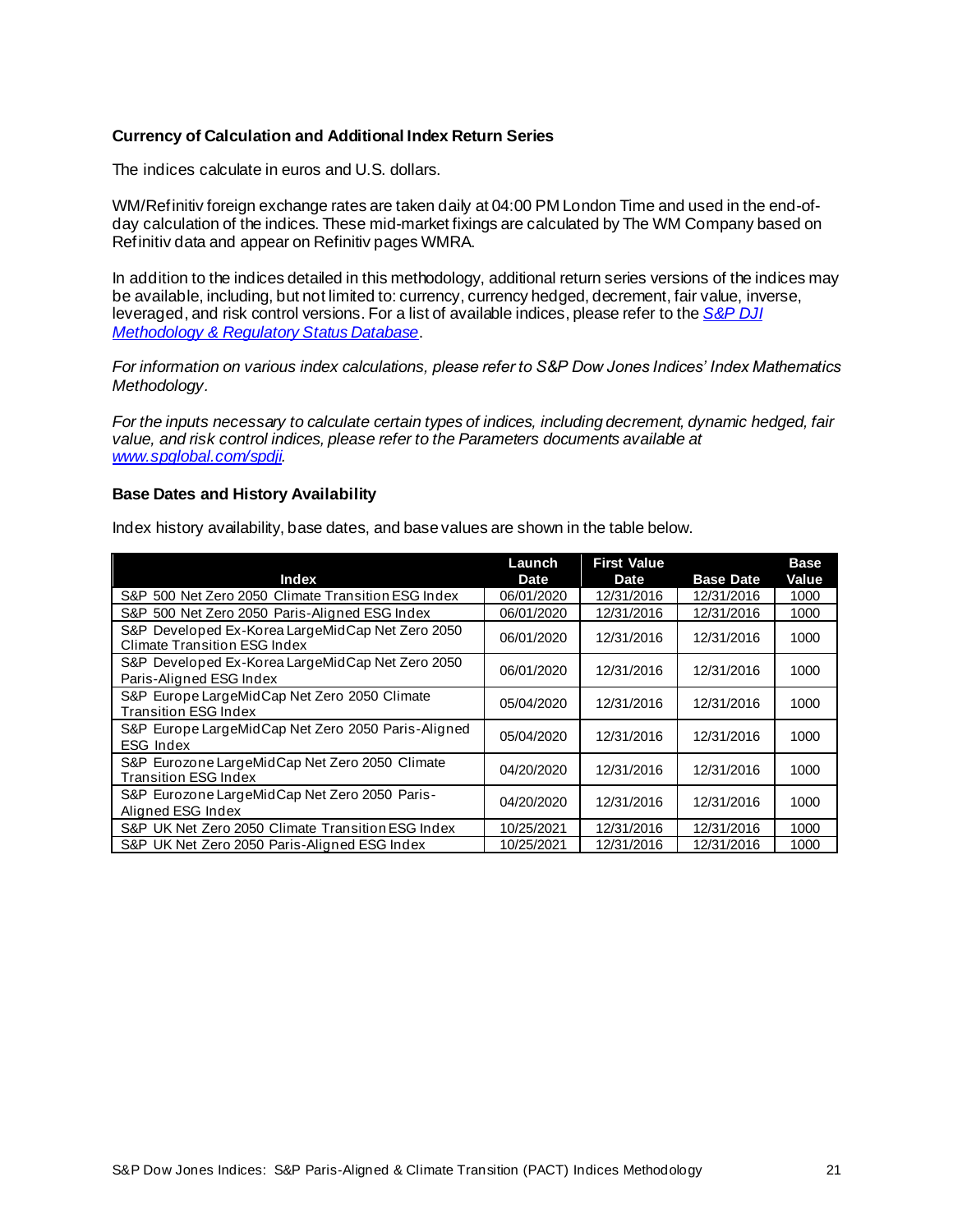### <span id="page-22-0"></span>Index Data

### <span id="page-22-1"></span>**Calculation Return Types**

S&P Dow Jones Indices calculates multiple return types which vary based on the treatment of regular cash dividends. The classification of regular cash dividends is determined by S&P Dow Jones Indices.

- Price Return (PR) versions are calculated without adjustments for regular cash dividends.
- Gross Total Return (TR) versions reinvest regular cash dividends at the close on the ex-date without consideration for withholding taxes.
- Net Total Return (NTR) versions, if available, reinvest regular cash dividends at the close on the ex-date after the deduction of applicable withholding taxes.

In the event there are no regular cash dividends on the ex-date, the daily performance of all three indices will be identical.

For a complete list of indices available, please refer to the daily index levels file (".SDL").

*For more information on the classification of regular versus special cash dividends as well as the tax rates used in the calculation of net return, please refer to S&P Dow Jones Indices' Equity Indices Policies & Practices Methodology*.

*For more information on the calculation of return types, please refer to S&P Dow Jones Indices' Index Mathematics Methodology.*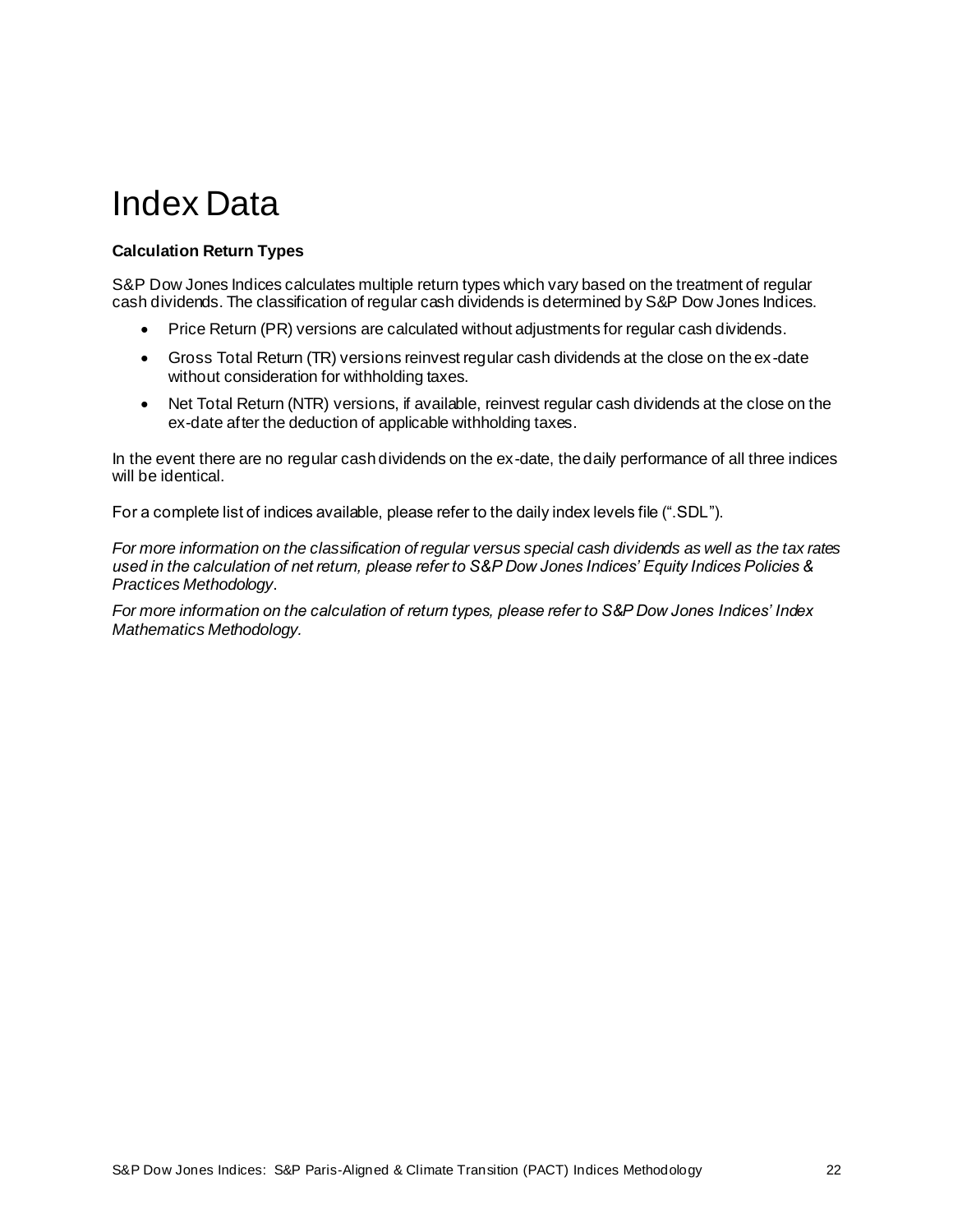### <span id="page-23-0"></span>Index Governance

### <span id="page-23-1"></span>**Index Committee**

The indices are managed by an S&P Dow Jones Indices' Index Committee. The Index Committee meets regularly. At each meeting, the Index Committee reviews pending corporate actions that may affect index constituents, statistics comparing the composition of the index to the market, companies that are being considered as candidates for addition to the index, and any significant market events. In addition, the Index Committee may revise index policy covering rules for selecting companies, treatment of dividends, share counts or other matters.

S&P Dow Jones Indices considers information about changes to its indices and related matters to be potentially market moving and material. Therefore, all Index Committee discussions are confidential.

S&P Dow Jones Indices' Index Committees reserve the right to make exceptions when applying the methodology if the need arises. In any scenario where the treatment differs from the general rules stated in this document or supplemental documents, clients will receive sufficient notice, whenever possible.

In addition to the daily governance of indices and maintenance of index methodologies, at least once within any 12-month period, the Index Committee reviews the methodology to ensure the indices continue to achieve the stated objectives, and that the data and methodology remain effective. In certain instances, S&P Dow Jones Indices may publish a consultation inviting comments from external parties.

*For information on Quality Assurance and Internal Reviews of Methodology, please refer to S&P Dow Jones Indices' Equity Indices Policies & Practices Methodology*.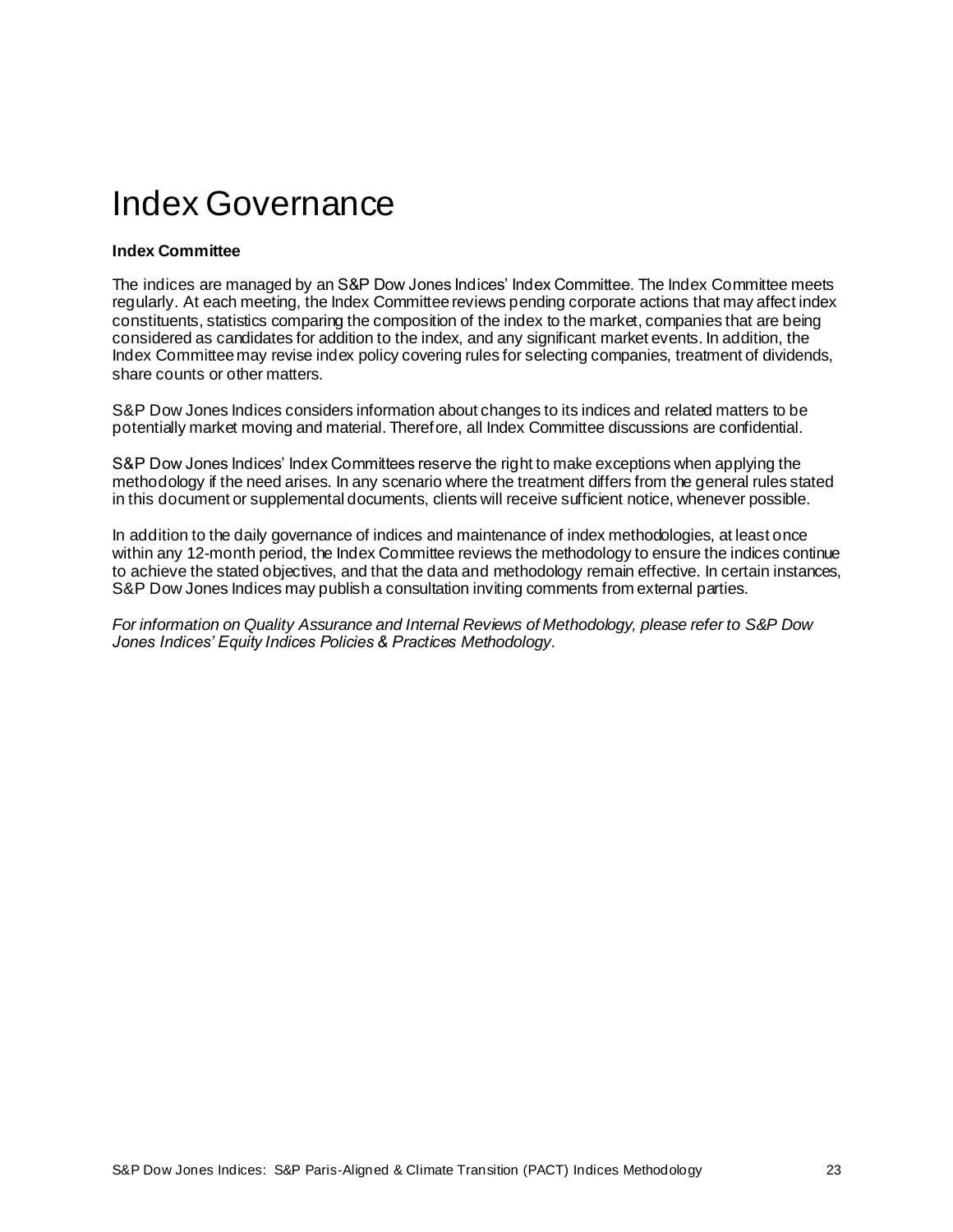### <span id="page-24-0"></span>Index Policy

### <span id="page-24-1"></span>**Announcements**

All index constituents are evaluated daily for data needed to calculate index levels and returns. All events affecting the daily index calculation are typically announced in advance via the Index Corporate Events report (.SDE), delivered daily to all clients. Any unusual treatment of a corporate action or short notice of an event may be communicated via email to clients.

Press releases are posted on our Web site, *[www.spglobal.com/spdji](https://www.spglobal.com/spdji)*, and are released to major news services.

### <span id="page-24-2"></span>**Pro-forma Files**

In addition to the corporate events file (.SDE), S&P Dow Jones Indices provides constituent pro-forma files each time the indices rebalance. The pro-forma file is typically provided daily in advance of the rebalancing date and contains all constituents, and their corresponding weights and index shares effective for the upcoming rebalancing.

*Please visi[t www.spglobal.com/spdji](https://www.spglobal.com/spdji) for a complete schedule of rebalancing timelines and pro-forma delivery times.*

### <span id="page-24-3"></span>**Holiday Schedule**

The indices are calculated daily, throughout the calendar year. The only days an index is not calculated are on days when all exchanges where an index's constituents are listed are officially closed or if WM/Reuters' exchange rates services are not published.

<span id="page-24-4"></span>A complete holiday schedule for the year is available at *[www.spglobal.com/spdji](https://www.spglobal.com/spdji)*.

### **Rebalancing**

The Index Committee may change the date of a given rebalancing for reasons including market holidays occurring on or around the scheduled rebalancing date. Any such change will be announced with proper advance notice where possible.

### <span id="page-24-5"></span>**Unexpected Exchange Closures**

For information on Unexpected Exchange Closures, please refer to S&P Dow Jones Indices' Equity Indices Policies & Practices Methodology.

### <span id="page-24-6"></span>**Recalculation Policy**

For information on the recalculation policy, please refer to S&P Dow Jones Indices' Equity Indices Policies & Practices Methodology.

*For information on Calculations and Pricing Disruptions, Expert Judgment and Data Hierarchy, please refer to S&P Dow Jones Indices' Equity Indices Policies & Practices Methodology*.

### <span id="page-24-7"></span>**Contact Information**

For any questions regarding an index, please contact[: index\\_services@spglobal.com](mailto:index_services@spglobal.com).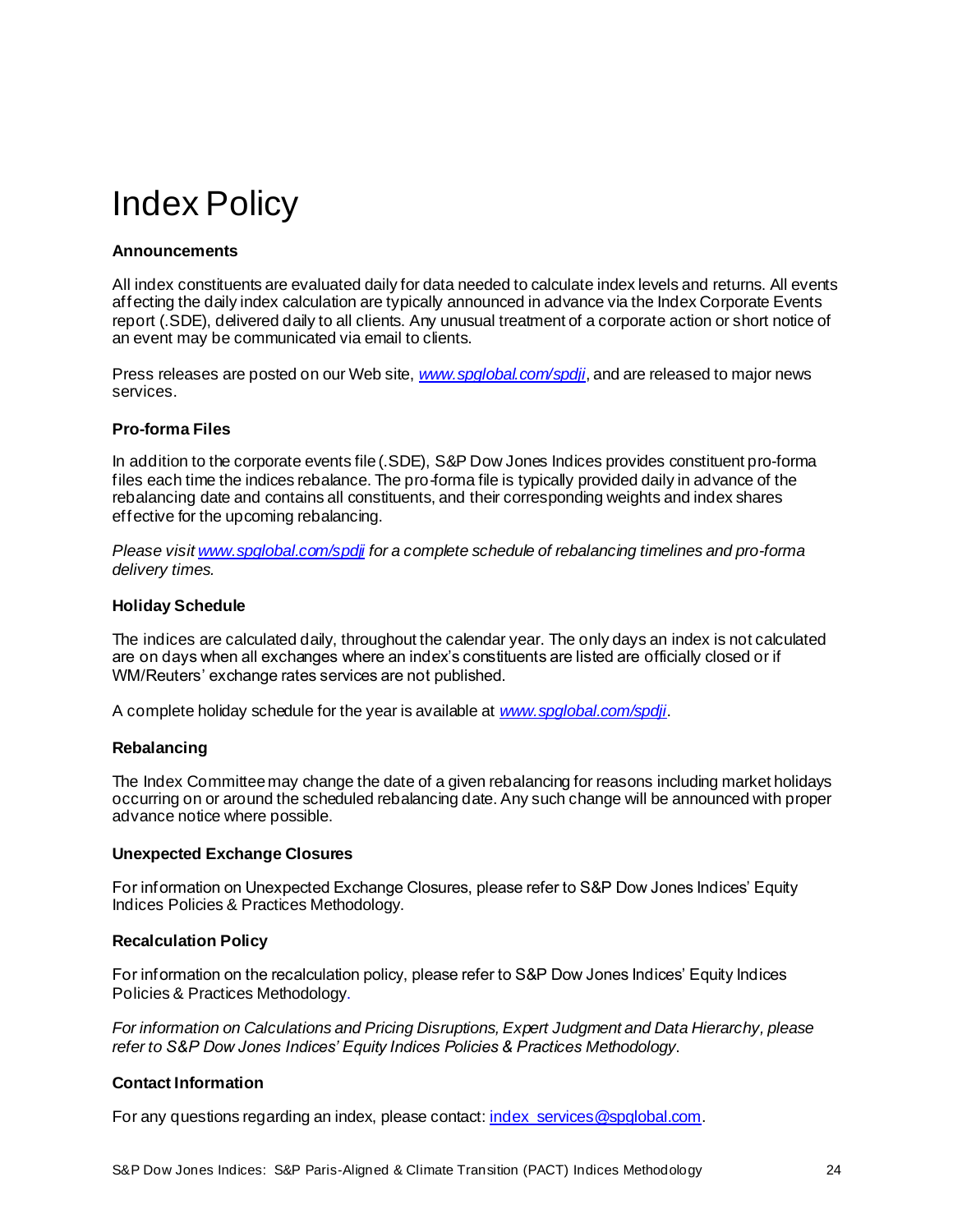### <span id="page-25-0"></span>Index Dissemination

Index levels are available through S&P Dow Jones Indices' Web site at *[www.spglobal.com/spdji](https://www.spglobal.com/spdji)*, major quote vendors (see codes below), numerous investment-oriented Web sites, and various print and electronic media.

### <span id="page-25-1"></span>**Tickers**

The table below lists headline indices covered by this document. All versions of the below indices that may exist are also covered by this document. Please refer to the *[S&P DJI Methodology & Regulatory](https://www.spglobal.com/spdji/en/governance/methodology-and-regulatory-status/)  [Status Database](https://www.spglobal.com/spdji/en/governance/methodology-and-regulatory-status/)* for a complete list of indices covered by this document.

| <b>Index</b>                                                   | <b>Return Type</b>      | <b>Bloomberg</b> |
|----------------------------------------------------------------|-------------------------|------------------|
| S&P 500 Net Zero 2050 Climate Transition ESG Index (EUR)       | Price Return            | SP50CTEP         |
|                                                                | <b>Total Return</b>     | SP50CTET         |
|                                                                | Net Total Return        | SP50CTEN         |
| S&P 500 Net Zero 2050 Climate Transition ESG Index (USD)       | <b>Price Return</b>     | SP50CTUP         |
|                                                                | <b>Total Return</b>     | SP50CTUT         |
|                                                                | <b>Net Total Return</b> | SP50CTUN         |
| S&P 500 Net Zero 2050 Paris-Aligned ESG Index (EUR)            | Price Return            | SP50PAEP         |
|                                                                | <b>Total Return</b>     | SP50PAET         |
|                                                                | <b>Net Total Return</b> | SP50PAEN         |
| S&P 500 Net Zero 2050 Paris-Aligned ESG Index (USD)            | <b>Price Return</b>     | SP50PAUP         |
|                                                                | <b>Total Return</b>     | SP50PAUT         |
|                                                                | <b>Net Total Return</b> | SP50PAUN         |
| S&P Developed Ex-Korea LargeMidCap Net Zero 2050 Climate       | <b>Price Return</b>     | <b>SPDKCTEP</b>  |
| Transition ESG Index (EUR)                                     | <b>Total Return</b>     | <b>SPDKCTET</b>  |
|                                                                | <b>Net Total Return</b> | <b>SPDKCTEN</b>  |
| S&P Developed Ex-Korea LargeMidCap Net Zero 2050 Climate       | <b>Price Return</b>     | <b>SPDKCTUP</b>  |
| Transition ESG Index (USD)                                     | <b>Total Return</b>     | <b>SPDKCTUT</b>  |
|                                                                | Net Total Return        | <b>SPDKCTUN</b>  |
| S&P Developed Ex-Korea LargeMidCap Net Zero 2050 Paris-Aligned | Price Return            | <b>SPDPACEP</b>  |
| ESG Index (EUR)                                                | <b>Total Return</b>     | <b>SPDPACET</b>  |
|                                                                | <b>Net Total Return</b> | SPDPACEN         |
| S&P Developed Ex-Korea LargeMidCap Net Zero 2050 Paris-Aligned | <b>Price Return</b>     | <b>SPDPACUP</b>  |
| ESG Index (USD)                                                | <b>Total Return</b>     | SPDPACUT         |
|                                                                | <b>Net Total Return</b> | <b>SPDPACUN</b>  |
| S&P Europe LargeMidCap Net Zero 2050 Climate Transition ESG    | <b>Price Return</b>     | <b>SPEUCTEP</b>  |
| Index (EUR)                                                    | <b>Total Return</b>     | <b>SPEUCTET</b>  |
|                                                                | <b>Net Total Return</b> | <b>SPEUCTEN</b>  |
| S&P Europe LargeMidCap Net Zero 2050 Climate Transition ESG    | <b>Price Return</b>     | <b>SPEUCTUP</b>  |
| Index (USD)                                                    | <b>Total Return</b>     | <b>SPEUCTUT</b>  |
|                                                                | Net Total Return        | <b>SPEUCTUN</b>  |
| S&P Europe LargeMidCap Net Zero 2050 Paris-Aligned ESG Index   | <b>Price Return</b>     | <b>SPEUPAEP</b>  |
| (EUR)                                                          | <b>Total Return</b>     | <b>SPEUPAET</b>  |
|                                                                | Net Total Return        | <b>SPEUPAEN</b>  |
| S&P Europe LargeMidCap Net Zero 2050 Paris-Aligned ESG Index   | <b>Price Return</b>     | <b>SPEUPAUP</b>  |
| (USD)                                                          | <b>Total Return</b>     | <b>SPEUPAUT</b>  |
|                                                                | Net Total Return        | SPEUPAUN         |
| S&P Eurozone LargeMidCap Net Zero 2050 Climate Transition ESG  | Price Return            | <b>SPEUCTEP</b>  |
| Index (EUR)                                                    | <b>Total Return</b>     | <b>SPEUCTET</b>  |
|                                                                | <b>Net Total Return</b> | <b>SPEUCTEN</b>  |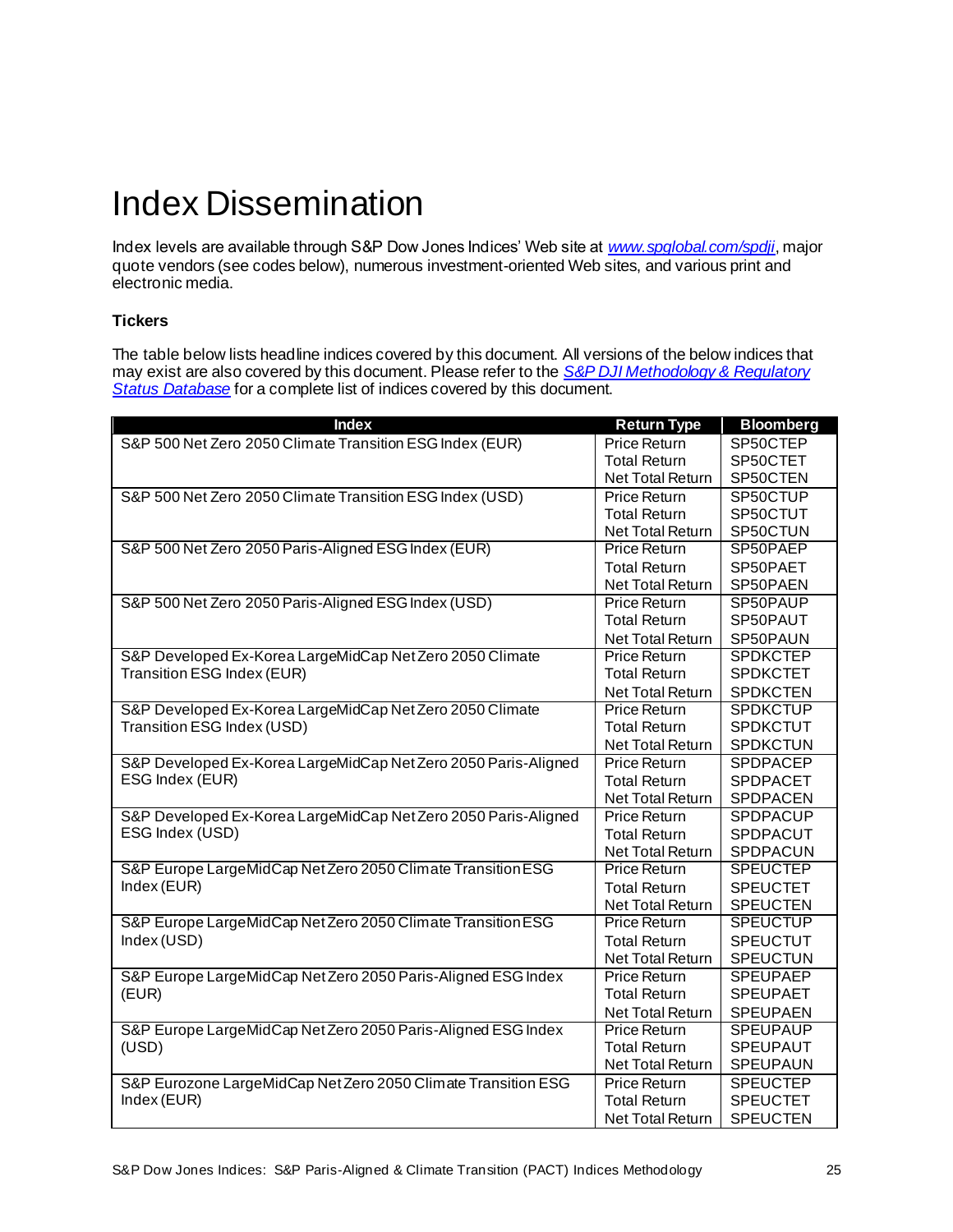| <b>Index</b>                                                   | <b>Return Type</b>      | <b>Bloomberg</b> |
|----------------------------------------------------------------|-------------------------|------------------|
| S&P Eurozone LargeMidCap Net Zero 2050 Climate Transition ESG  | Price Return            | <b>SPEUCTUP</b>  |
| Index (USD)                                                    | <b>Total Return</b>     | <b>SPEUCTUT</b>  |
|                                                                | Net Total Return        | <b>SPEUCTUN</b>  |
| S&P Eurozone LargeMidCap Net Zero 2050 Paris-Aligned ESG Index | Price Return            | <b>SPEUPAEP</b>  |
| (EUR)                                                          | <b>Total Return</b>     | <b>SPEUPAET</b>  |
|                                                                | Net Total Return        | <b>SPEUPAEN</b>  |
| S&P Eurozone LargeMidCap Net Zero 2050 Paris-Aligned ESG Index | Price Return            | <b>SPEUPAUP</b>  |
| (USD)                                                          | <b>Total Return</b>     | <b>SPEUPAUT</b>  |
|                                                                | <b>Net Total Return</b> | <b>SPEUPAUN</b>  |
| S&P UK Net Zero 2050 Climate Transition ESG Index (EUR)        | Price Return            | <b>SPGBCTEP</b>  |
|                                                                | <b>Total Return</b>     | <b>SPGBCTET</b>  |
|                                                                | <b>Net Total Return</b> | <b>SPGBCTEN</b>  |
| S&P UK Net Zero 2050 Climate Transition ESG Index (USD)        | Price Return            | <b>SPGBCTUP</b>  |
|                                                                | <b>Total Return</b>     | <b>SPGBCTUT</b>  |
|                                                                | <b>Net Total Return</b> | <b>SPGBCTUN</b>  |
| S&P UK Net Zero 2050 Paris-Aligned ESG Index (EUR)             | Price Return            | <b>SPGBPAEP</b>  |
|                                                                | <b>Total Return</b>     | <b>SPGBPAET</b>  |
|                                                                | Net Total Return        | <b>SPGBPAEN</b>  |
| S&P UK Net Zero 2050 Paris-Aligned ESG Index (USD)             | Price Return            | <b>SPGBPAUP</b>  |
|                                                                | <b>Total Return</b>     | <b>SPGBPAUT</b>  |
|                                                                | Net Total Return        | <b>SPGBPAUN</b>  |

### <span id="page-26-0"></span>**Index Data**

Daily constituent and index level data are available via subscription.

*For product information, please contact S&P Dow Jones Indices[, www.spglobal/spdji.com/contact-us](http://www.spdji.com/contact-us).* 

### <span id="page-26-1"></span>**S&P DJI ESG Scores Data**

Company-level S&P DJI ESG Scores data are available via subscription.

<span id="page-26-2"></span>*For product information, please contact S&P Dow Jones Indices[, www.spglobal/spdji.com/contact-us](http://www.spdji.com/contact-us).* 

### **Website**

*For further information, please refer to S&P Dow Jones Indices' Web site a[t www.spglobal.com/spdji](https://www.spglobal.com/spdji).*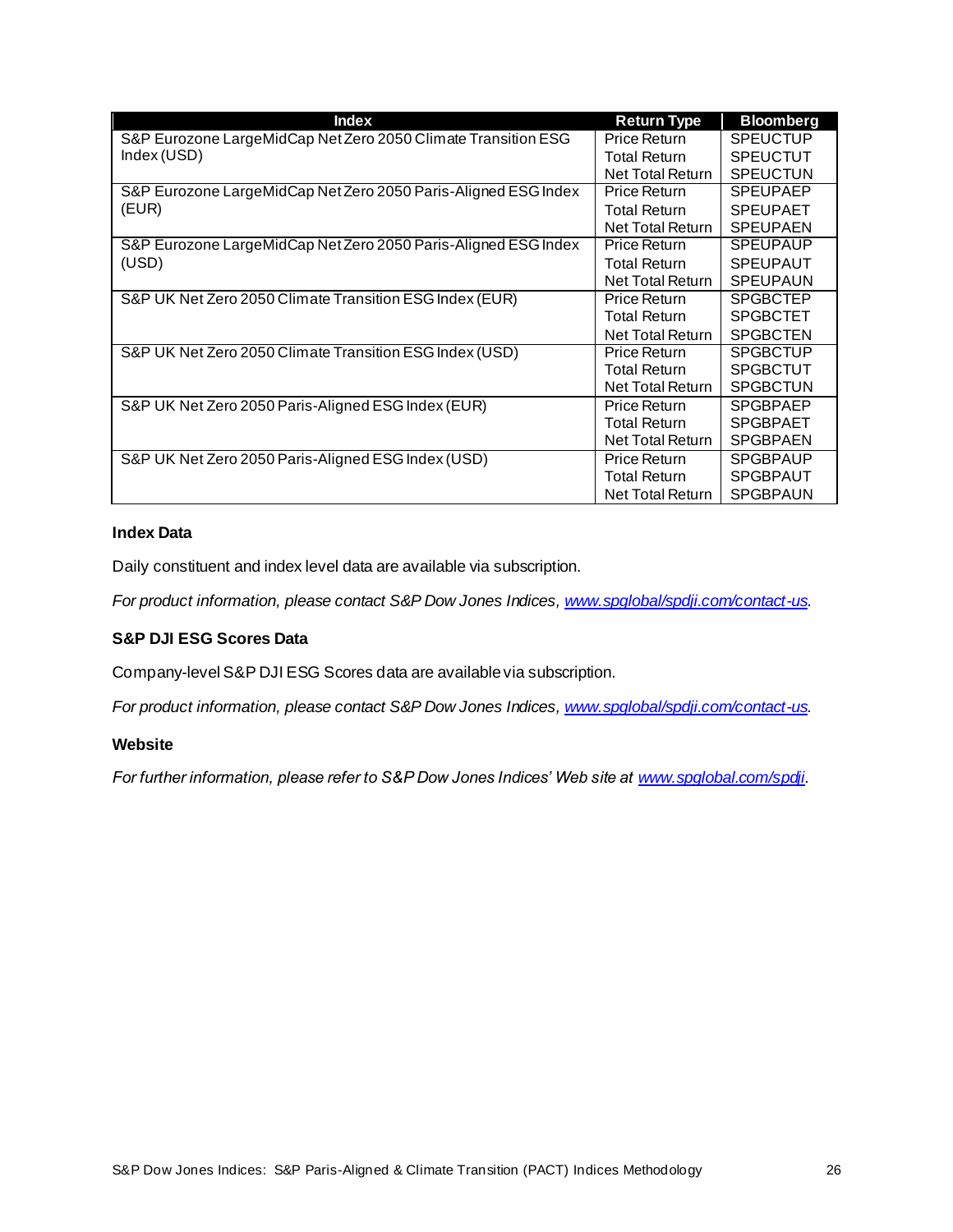### <span id="page-27-0"></span>Appendix I

### <span id="page-27-1"></span>**Physical Risk Max Stock Weight Constraint**

This constraint is designed to avoid excessively overweighting companies with high physical risk score. The constraint is applied in proportion to the weight in the parent index.

*Stategy Weight*<sub>i</sub>  $\leq A_i *$  *Parent Weight*<sub>i</sub>

where:

 $A_i = \rho * \frac{Physical Risk Score_i - 100}{Physical Risk Score_i - 100}$ *Firstcal Risk Score* $i^{-100}$ ,<br>*Physical Risk Score* $i^{-10}$ , and ρ = ℎ 95ℎ−10 Physical Risk Score 95th percentile−100

where Physical Risk Score 95th percentile is the Physical Risk Score value greater that the 95% of the parent index.

This constraint is only applied to companies that have a Physical Risk Score higher than 10 and such that  $A_i \leq 4$ .

Any stock with Physical Risk value greater than *Physical Risk Score 95th percentile* cannot have a weight greater than its parent index weight  $(A_i \leq 1)$ . If the Physical Risk score is 100,  $A_i$  will be zero.

For example, for the indices where the 95<sup>th</sup> percentile Physical risk value for the stocks in the universe is 40, if a company has a Physical Score of 30 and a weight in the parent of 2%, the maximal allowed weight in the S&P Paris-Aligned and Climate Transition (PACT) Index Series is 2%\*1.75 = 3.5%. If instead its Physical Risk Score were 70 the maximum allowed weight would be 2%\*0.25 = 0.5%.

The following table shows the values of the multiplier A for each Physical Risk Score rounded to the third decimal point, for when the 95<sup>th</sup> percentile Physical risk value for the stocks in the universe is 40.

| <b>Physical</b><br><b>Risk</b><br><b>Score</b> | A     | <b>Physical</b><br><b>Risk</b><br><b>Score</b> | A     | <b>Physical</b><br><b>Risk</b><br><b>Score</b> | A     | <b>Physical</b><br><b>Risk</b><br><b>Score</b> | A     |
|------------------------------------------------|-------|------------------------------------------------|-------|------------------------------------------------|-------|------------------------------------------------|-------|
| 20                                             | 4.000 | 40                                             | 1.000 | 60                                             | 0.400 | 80                                             | 0.143 |
| 21                                             | 3.591 | 41                                             | 0.952 | 61                                             | 0.382 | 81                                             | 0.134 |
| 22                                             | 3.250 | 42                                             | 0.906 | 62                                             | 0.365 | 82                                             | 0.125 |
| 23                                             | 2.962 | 43                                             | 0.864 | 63                                             | 0.349 | 83                                             | 0.116 |
| 24                                             | 2.714 | 44                                             | 0.824 | 64                                             | 0.333 | 84                                             | 0.108 |
| 25                                             | 2.500 | 45                                             | 0.786 | 65                                             | 0.318 | 85                                             | 0.100 |
| 26                                             | 2.313 | 46                                             | 0.750 | 66                                             | 0.304 | 86                                             | 0.092 |
| 27                                             | 2.147 | 47                                             | 0.716 | 67                                             | 0.289 | 87                                             | 0.084 |
| 28                                             | 2.000 | 48                                             | 0.684 | 68                                             | 0.276 | 88                                             | 0.077 |
| 29                                             | 1.868 | 49                                             | 0.654 | 69                                             | 0.263 | 89                                             | 0.070 |
| 30                                             | 1.750 | 50                                             | 0.625 | 70                                             | 0.250 | 90                                             | 0.063 |
| 31                                             | 1.643 | 51                                             | 0.598 | 71                                             | 0.238 | 91                                             | 0.056 |
| 32                                             | 1.545 | 52                                             | 0.571 | 72                                             | 0.226 | 92                                             | 0.049 |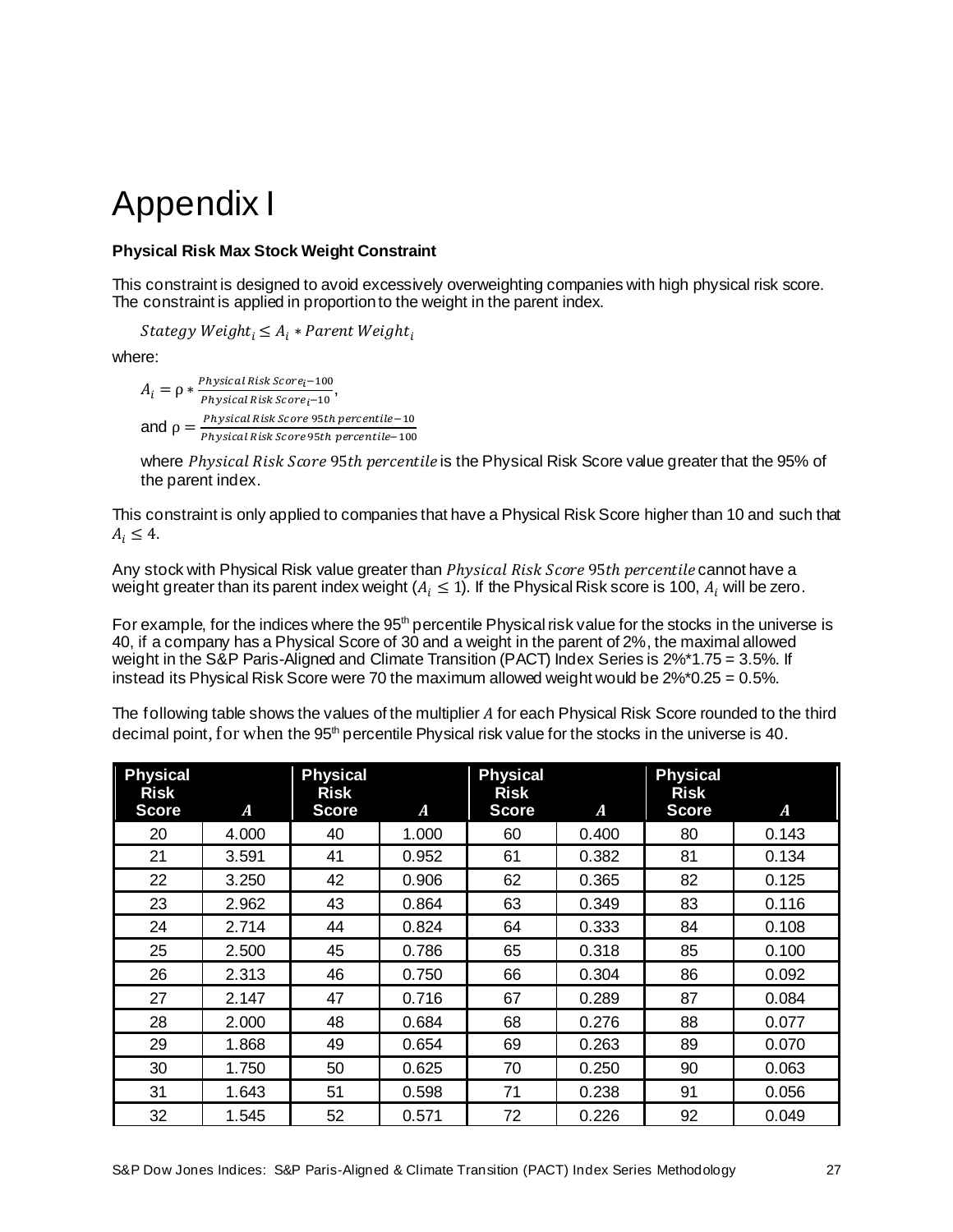| <b>Physical</b><br><b>Risk</b><br><b>Score</b> | A     | <b>Physical</b><br><b>Risk</b><br><b>Score</b> | A     | <b>Physical</b><br><b>Risk</b><br><b>Score</b> | A     | <b>Physical</b><br><b>Risk</b><br><b>Score</b> | A     |
|------------------------------------------------|-------|------------------------------------------------|-------|------------------------------------------------|-------|------------------------------------------------|-------|
| 33                                             | 1.457 | 53                                             | 0.547 | 73                                             | 0.214 | 93                                             | 0.042 |
| 34                                             | 1.375 | 54                                             | 0.523 | 74                                             | 0.203 | 94                                             | 0.036 |
| 35                                             | 1.300 | 55                                             | 0.500 | 75                                             | 0.192 | 95                                             | 0.029 |
| 36                                             | 1.231 | 56                                             | 0.478 | 76                                             | 0.182 | 96                                             | 0.023 |
| 37                                             | 1.167 | 57                                             | 0.457 | 77                                             | 0.172 | 97                                             | 0.017 |
| 38                                             | 1.107 | 58                                             | 0.438 | 78                                             | 0.162 | 98                                             | 0.011 |
| 39                                             | 1.052 | 59                                             | 0.418 | 79                                             | 0.152 | 99                                             | 0.006 |
|                                                |       |                                                |       |                                                |       | 100                                            | 0.000 |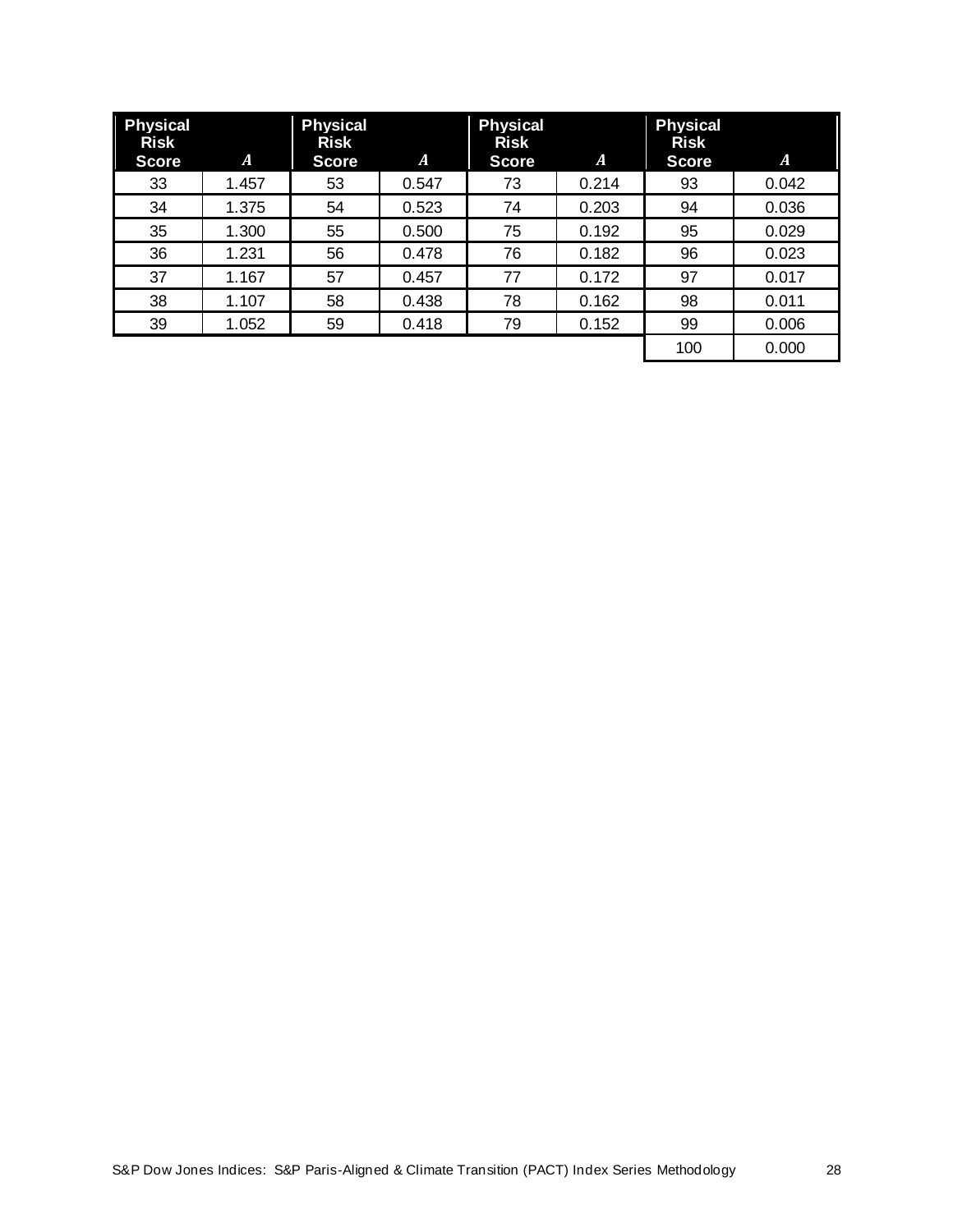## <span id="page-29-0"></span>Appendix II

### <span id="page-29-1"></span>**1.5ºC Climate Scenario Transition Pathway Budget Index Alignment Constraint**

For the indices where the 1.5ºC Climate Scenario Transition Pathway Budget Index Alignment constraint is not zero, the value of C is used as the constraint.

At each rebalancing reference date, C is defined as the Transition Pathway Budget Alignment (TPBA)<sup>17</sup> of a specific underlying index stock that represents where the sum of Absolute Transition Pathway Budget Contributions for stocks with a TPBA below C is closest to 5% of the sum of Absolute Transition Pathway Budget Contributions for stocks with a TPBA above C.

The following steps describe the calculation of C in more detail:

- 1. Sort stocks by their TPBA values in ascending order (see *Table 7*).
- 2. Calculate the 'Transition Pathway Budget Contribution' for all stocks in the universe, by multiplying their TPBA by their weight in the underlying index as at the rebalancing reference date.
- 3. For each stock i calculate ( $S_i$ ) as the sum of Absolute Transition Pathway Budget Contributions for all the stocks with a TPBA that is lower or equal than that of stock  $i$ .
- 4. For each stock i calculate  $(T_i)$  as the sum of Absolute Transition Pathway Budget Contributions for all the stocks with a TPBA that is higher than that of stock i.
- 5. The value C is the 1.5ºC Climate Scenario Transition Pathway Budget Index Alignment constraint for the index and is defined as the TPBA of the stock whose  $\frac{S_i}{T_i}$  ratio is closest to 5%. This can

also be stated as the TPBA of the stock with the minimum absolute value of  $\frac{S_i}{T_i}$  ratio minus 5%

 $\left(\right|\frac{S_i}{\pi}$  $\frac{S_1}{T_1}$  – 0.05|).

- If C is less than zero, zero is used instead.
- If  $C \ge 50\% \times$  (weighted average TPBA of underlying index)] then C is set to equal [50%  $\times$  (weighted average TPBA of underlying index)].

The following table illustrates an example of how to calculate the value C. The  $\frac{S_{\rm i}}{T_{\rm i}}$  ratio value of 0.050575 (shown in bold in second-to-last column) is the closest  $\frac{S_{\rm i}}{T_{\rm i}}$  ratio to 5%, just as the  $|\frac{S_{\rm i}}{T_{\rm i}}\rangle$  $\frac{s_1}{T_1}$  – 0.05| value in that column is the lowest among all others. Therefore C will be taken to be equal to 10, as it is the Transition Pathway Budget Index Alignment constraint. It is also greater than 0 and less than half of the weighted average of the parent (40.89  $\times$  50%).

<sup>17</sup> The Transition Pathway Budget Alignment (TPBA) of each company *i* is calculated as the sum of the difference between a company's carbon budget and emissions (either realized or predicted) both using history and future projections. A TPBA of 0 would be compatible with a 1.5°C climate scenario, a budget below 0 would be compatible with better than a 1.5°C climate scenario and a budget above 0 would not be compatible with a 1.5ºC climate scenario.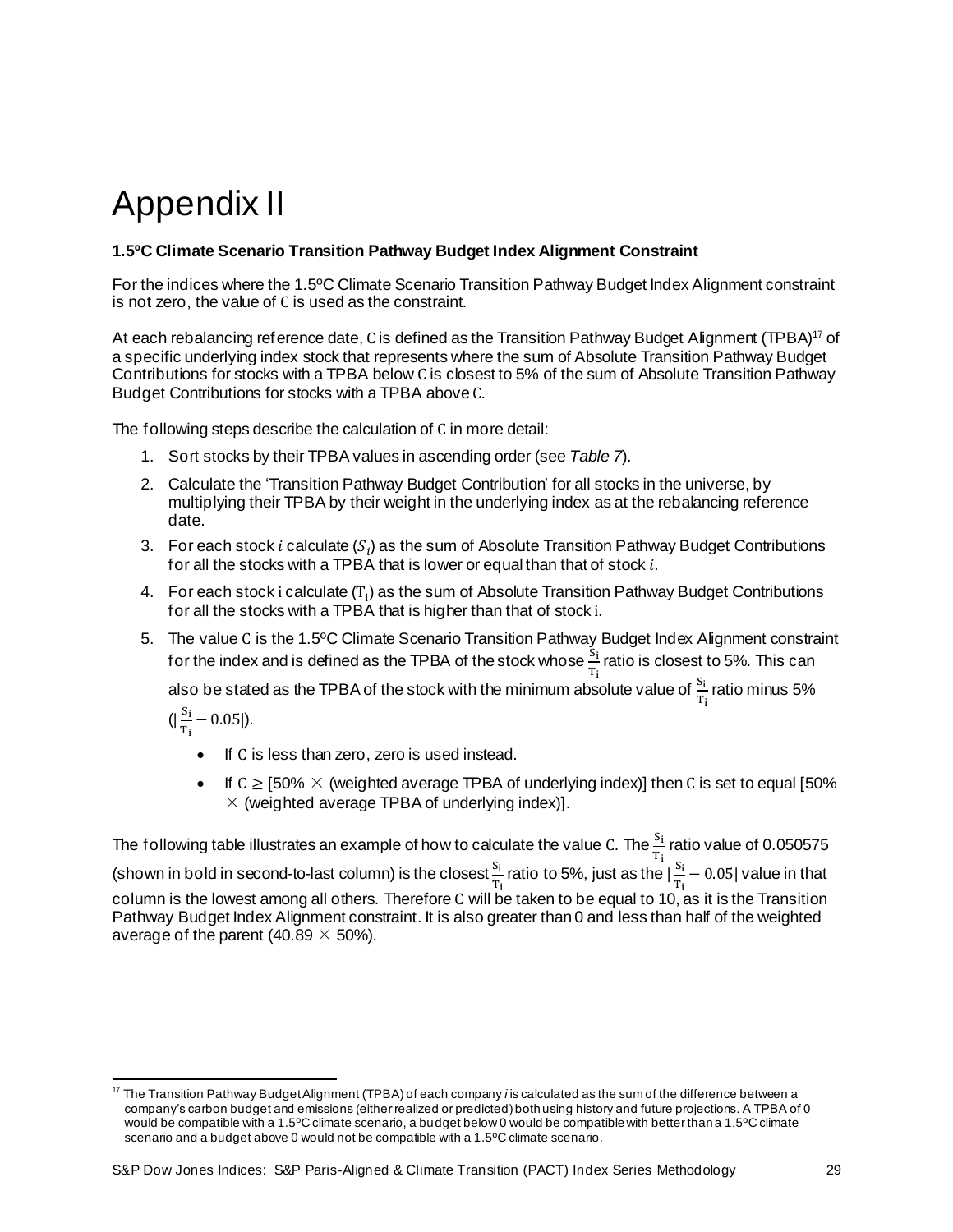| <b>Stock</b> | <b>Transition</b><br>Pathway<br><b>Budget</b><br><b>Alignment</b><br>(TPBA) | <b>Underlying</b><br>Index<br>Weight | Transition<br>Pathway<br><b>Budget</b><br><b>Contribution</b> | <b>Absolute</b><br><b>Transition</b><br>Pathway<br><b>Budget</b><br><b>Contribution</b> | $S_i$ | $T_i$    | $S_i$<br>$T_i$ | $\frac{S_i}{T_i}$<br>$-0.05$ |
|--------------|-----------------------------------------------------------------------------|--------------------------------------|---------------------------------------------------------------|-----------------------------------------------------------------------------------------|-------|----------|----------------|------------------------------|
| Stock A      | $-24$                                                                       | 3%                                   | $-0.72$                                                       | 0.72                                                                                    | 0.72  | 43.11    | 0.016701       | 0.033299                     |
| Stock B      | $-3$                                                                        | 25%                                  | $-0.75$                                                       | 0.75                                                                                    | 1.47  | 42.36    | 0.034703       | 0.015297                     |
| Stock C      | 4                                                                           | 6%                                   | 0.24                                                          | 0.24                                                                                    | 1.71  | 42.12    | 0.040598       | 0.009402                     |
| Stock D      | 10 <sup>1</sup>                                                             | 4%                                   | 0.40                                                          | 0.40                                                                                    | 2.11  | 41.72    | 0.050575       | 0.000575                     |
| Stock E      | 27                                                                          | 9%                                   | 2.43                                                          | 2.43                                                                                    | 4.54  | 39.29    | 0.115551       | 0.065551                     |
| Stock F      | 55                                                                          | 19%                                  | 10.45                                                         | 10.45                                                                                   | 14.99 | 28.84    | 0.519764       | 0.469764                     |
| Stock G      | 68                                                                          | 21%                                  | 14.28                                                         | 14.28                                                                                   | 29.27 | 14.56    | 2.010302       | 1.960302                     |
| Stock H      | 112                                                                         | 13%                                  | 14.56                                                         | 14.56                                                                                   | 43.83 | $\Omega$ | Inf            | Inf                          |
|              |                                                                             |                                      |                                                               |                                                                                         |       |          |                |                              |
| <b>TOTAL</b> |                                                                             | 100%                                 | 40.89                                                         | 43.83                                                                                   |       |          |                |                              |

### <span id="page-30-0"></span>**Table 7. Transition Pathway Budget Alignment Value Calculation Example**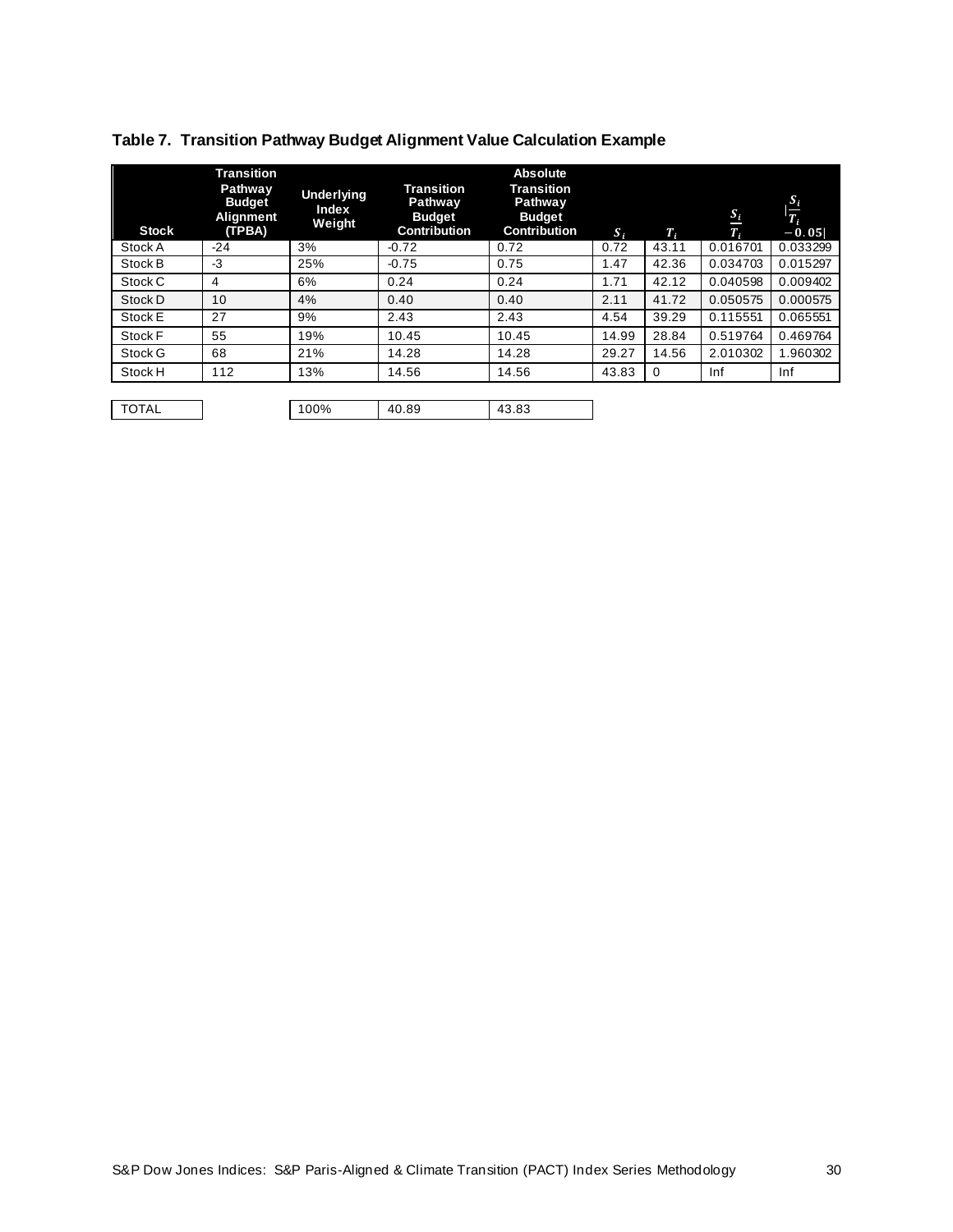## <span id="page-31-0"></span>Appendix III

### <span id="page-31-1"></span>**Trucost Methodology**

Trucost has analyzed the environmental performance of over 16,000 companies worldwide. Trucost's standardized greenhouse gas ("GHG") emissions data provides a proxy for carbon performance. To calculate the carbon intensity of any company included in the indices, Trucost reviews company annual reports and accounts, environmental/sustainability reports, public disclosures, and corporate Web sites.

However, many companies do not disclose their environmental or carbon impacts. Where there is no public disclosure, Trucost employs its environmental profiling system. This proprietary Input-Output model maps the GHG impacts of business activities in 464 sectors. Trucost's broad coverage seeks to ensure that all non-disclosing companies are considered for index eligibility, not just those that disclose environmental information.

Six greenhouse gases (GHGs) are included in the analysis; these are all the GHGs regulated under the Kyoto protocol. Each gas has a different capacity to cause global warming. Although carbon dioxide ("CO2") is the least potent of the GHGs, it is one of the most prevalent in terms of man-made emissions. The GHGs are calculated for each company and converted into tons of carbon dioxide equivalents based on the appropriate Global Warming Potential factors. The Global Warming Potential ("GWP") index, published by the Intergovernmental Panel on Climate Change ("IPCC"), assesses the effect of the emissions of different gases over a 100-year time period, relative to the emission of an equal mass of  $CO<sub>2</sub>$ . GWP enables all the GHGs to be expressed in terms of  $CO<sub>2</sub>$  equivalents, or  $CO<sub>2</sub>$ , and is used as the basis for the analysis and for index calculation.

Quantities of greenhouse gas emissions are, then, normalized by sales to calculate the company's carbon footprint, or "carbon intensity". The smaller the carbon footprint, the less investments contribute to climate change and the lower an index's exposure to the rising costs of emitting carbon dioxide.

Trucost, a part of S&P Global, is a leader in carbon and environmental data and risk analysis and assesses risks relating to climate change, natural resource constraints, and broader environmental, social and governance factors.

*For more information, please refer t[o http://www.trucost.com/](http://www.trucost.com/)*.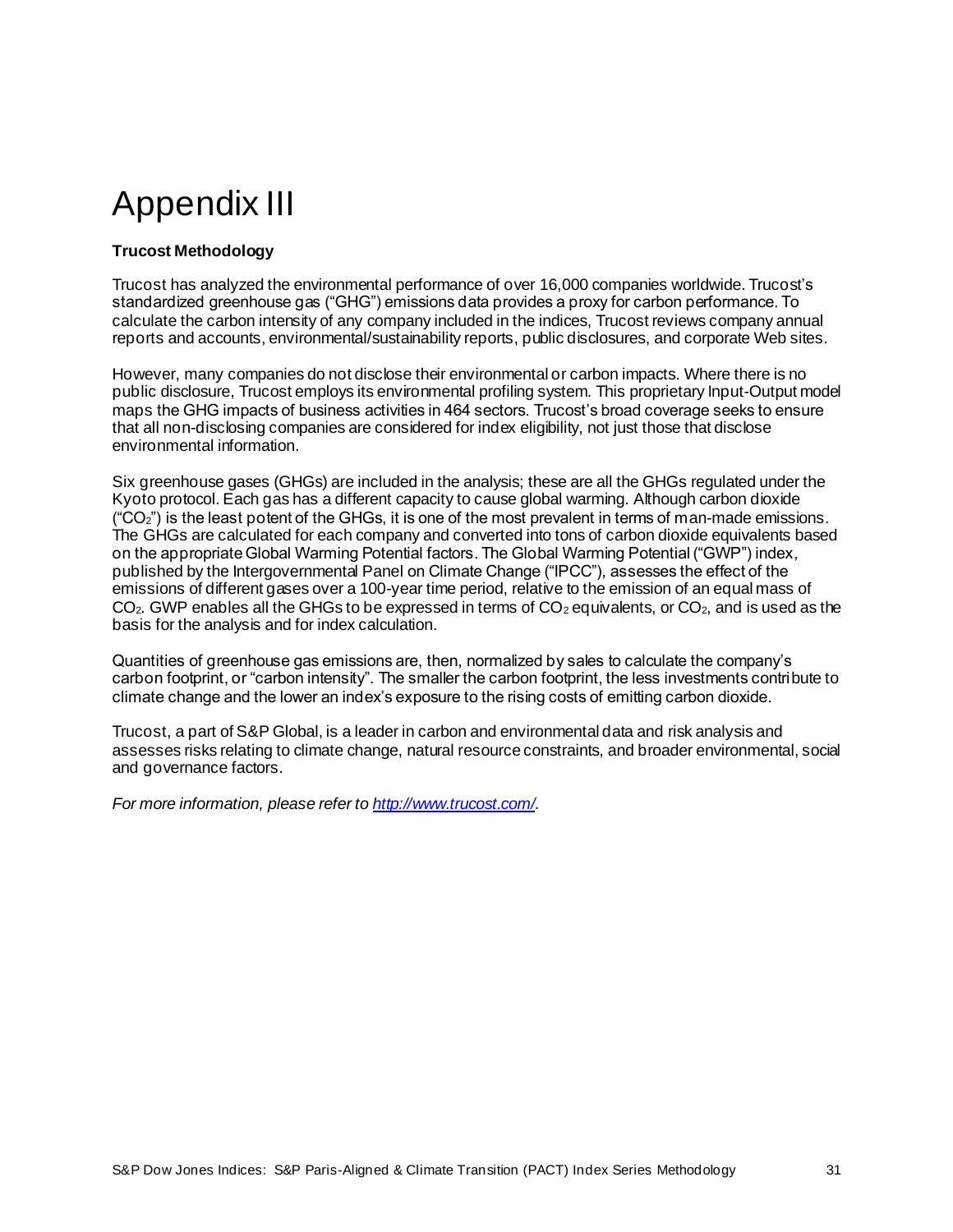<span id="page-32-0"></span>

### <span id="page-32-1"></span>**Methodology Changes**

Methodology changes since April 20, 2020, are as follows:

|                                                                                                                                        | <b>Effective</b>      |                                          |                                                       |
|----------------------------------------------------------------------------------------------------------------------------------------|-----------------------|------------------------------------------|-------------------------------------------------------|
|                                                                                                                                        | Date<br>(After Close) | <b>Previous</b>                          | Methodology<br><b>Updated</b>                         |
| Change<br>Diversification<br><b>Relative Stock</b><br>Weight:                                                                          | 03/31/2022            | ± 2% from underlying index stock weight  | ± 2% from underlying index company weight             |
| All Indices                                                                                                                            |                       |                                          |                                                       |
| Diversification<br>Absolute Max<br>Stock Weight:                                                                                       | 03/31/2022            | $\leq$ max(5%, underlying stock weight)  | $\leq$ max(5%, underlying company weight)             |
| All Indices<br><b>Physical Risk</b>                                                                                                    | 03/31/2022            | $\rho = -0.5$                            | Physical Risk Score 95th percentile – 10              |
| Constraint:<br>All Indices except                                                                                                      |                       | Constraint is applied at the stock level | $\rho =$<br>Physical Risk Score 95th percentile - 100 |
| S&P UK Net Zero<br>2050 Paris-<br>Aligned ESG<br>Index and S&P<br><b>UK Net Zero</b><br>2050 Climate<br><b>Transition ESG</b><br>Index |                       |                                          | Constraint is applied at the company level            |
| <b>Physical Risk</b><br>Constraint:                                                                                                    | 03/31/2022            | Constraint is applied at the stock level | Constraint is applied at the company level            |
| S&P UK Net Zero<br>2050 Paris-<br>Aligned ESG<br>Index and S&P<br>UK Net Zero<br>2050 Climate<br><b>Transition ESG</b><br>Index        |                       |                                          |                                                       |
| <b>Exclusions based</b><br>on Business<br>Activities:                                                                                  | 03/31/2022            | level of involvement threshold: >0%      | level of involvement threshold: ≥5%                   |
| Alcoholic<br>Beverages:<br>Production                                                                                                  |                       |                                          |                                                       |
| S&P Net Zero<br>2050 Paris-<br>Aligned ESG<br>Indices                                                                                  |                       |                                          |                                                       |
| <b>Exclusions based</b><br>on Business<br>Activities:                                                                                  | 03/31/2022            | level of involvement threshold: >0%      | level of involvement threshold: ≥5%                   |
| Military<br>Contracting:<br><b>Weapon Related</b><br>Products and/or<br><b>Services</b>                                                |                       |                                          |                                                       |
| S&P Net Zero<br>2050 Paris-<br>Aligned ESG<br>Indices                                                                                  |                       |                                          |                                                       |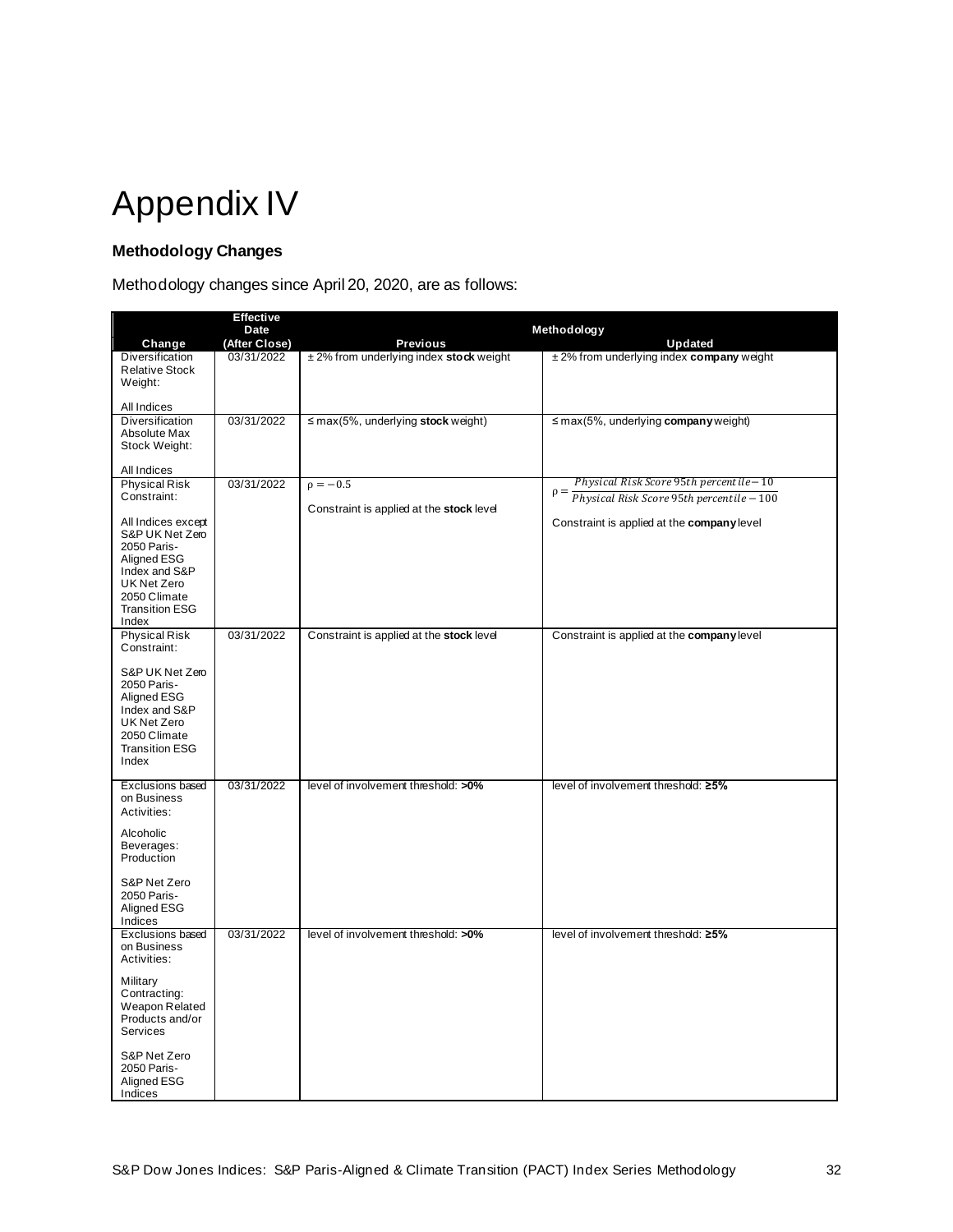| <b>Effective</b> |                                                                                                                                                                                                                                                                                                                                                                                                                                                                                                                                                               |                                                                                                                                                                                                                                                                                                                                                                                                                                                                                                                                                                                                                                                                   |
|------------------|---------------------------------------------------------------------------------------------------------------------------------------------------------------------------------------------------------------------------------------------------------------------------------------------------------------------------------------------------------------------------------------------------------------------------------------------------------------------------------------------------------------------------------------------------------------|-------------------------------------------------------------------------------------------------------------------------------------------------------------------------------------------------------------------------------------------------------------------------------------------------------------------------------------------------------------------------------------------------------------------------------------------------------------------------------------------------------------------------------------------------------------------------------------------------------------------------------------------------------------------|
|                  |                                                                                                                                                                                                                                                                                                                                                                                                                                                                                                                                                               | Methodology<br>Updated                                                                                                                                                                                                                                                                                                                                                                                                                                                                                                                                                                                                                                            |
|                  |                                                                                                                                                                                                                                                                                                                                                                                                                                                                                                                                                               | $\left[(Optimized \ Weight_i - Parent \ Weight_i\right)^2\right]$                                                                                                                                                                                                                                                                                                                                                                                                                                                                                                                                                                                                 |
|                  | Parent Weight,                                                                                                                                                                                                                                                                                                                                                                                                                                                                                                                                                | $\left(\frac{1}{n}\right)$<br>Minimize (<br>Parent Weight,<br><i>(Optimized Sector Weight<sub>i</sub></i> – Parent Sector Weight <sub>i</sub> ) <sup>2</sup>                                                                                                                                                                                                                                                                                                                                                                                                                                                                                                      |
|                  |                                                                                                                                                                                                                                                                                                                                                                                                                                                                                                                                                               | Parent Sector Weight,<br>$+\frac{1}{m}\sum_{i}\left[\frac{(Optimized\ Country\ Weight_{i}-Parent\ Country\ Weight_{i}}{n} - \{{length}\}\ \right]$                                                                                                                                                                                                                                                                                                                                                                                                                                                                                                                |
|                  |                                                                                                                                                                                                                                                                                                                                                                                                                                                                                                                                                               | Parent Country Weight.                                                                                                                                                                                                                                                                                                                                                                                                                                                                                                                                                                                                                                            |
| 06/26/2021       | The index names are:                                                                                                                                                                                                                                                                                                                                                                                                                                                                                                                                          | The index names are:                                                                                                                                                                                                                                                                                                                                                                                                                                                                                                                                                                                                                                              |
|                  | S&P 500 Climate Transition ESG Index<br>S&P 500 Paris-Aligned ESG Index<br>S&P Developed Ex-Korea LargeMidCap<br><b>Climate Transition ESG Index</b><br>• S&P Developed Ex-Korea LargeMidCap<br>Paris-Aligned ESG Index<br>S&P Europe LargeMidCap Climate<br><b>Transition ESG Index</b><br>• S&P Europe LargeMidCap Paris-Aligned<br><b>ESG Index</b><br>S&P Eurozone LargeMidCap Climate<br><b>Transition ESG Index</b><br>S&P Eurozone LargeMidCap Paris-<br>Aligned ESG Index                                                                             | S&P 500 Net Zero 2050 Climate Transition ESG<br>Index<br>S&P 500 Net Zero 2050 Paris-Aligned ESG Index<br>$\bullet$<br>S&P Developed Ex-Korea LargeMidCap Net Zero<br>$\bullet$<br>2050 Climate Transition ESG Index<br>S&P Developed Ex-Korea LargeMidCap Net Zero<br>$\bullet$<br>2050 Paris-Aligned ESG Index<br>S&P Europe LargeMidCap Net Zero 2050 Climate<br>$\bullet$<br><b>Transition ESG Index</b><br>S&P Europe LargeMidCap Net Zero 2050 Paris-<br>Aligned ESG Index<br>S&P Eurozone LargeMidCap Net Zero 2050 Climate<br>$\bullet$<br><b>Transition ESG Index</b><br>S&P Eurozone LargeMidCap Net Zero 2050 Paris-<br>$\bullet$<br>Aligned ESG Index |
| 06/30/2021       | Weighted-average S&P DJI Environmental<br>Score (waE) of the CT Index should be $\geq$ the<br>waE of the eligible universe.                                                                                                                                                                                                                                                                                                                                                                                                                                   | Weighted-average S&P DJIESG Score (waESG) of the<br>CT Index should be $\geq$ the eligible waESG of the eligible<br>universe.                                                                                                                                                                                                                                                                                                                                                                                                                                                                                                                                     |
|                  |                                                                                                                                                                                                                                                                                                                                                                                                                                                                                                                                                               | Weighted-average S&P DJIESG Score (waESG) of the                                                                                                                                                                                                                                                                                                                                                                                                                                                                                                                                                                                                                  |
|                  | Score (waE) of the PA Index should be ≥ the<br>waE of the eligible universe + $(20\% \times (maxE$<br>score in eligible universe - eligible universe's<br>waE))                                                                                                                                                                                                                                                                                                                                                                                               | PA Index should be ≥ the waESG of the universe after<br>20% of the worst ESG score performing companies by<br>count are removed and weight redistributed                                                                                                                                                                                                                                                                                                                                                                                                                                                                                                          |
| 06/30/2021       | No buffer, minimum stock weight lower<br>threshold of 0.01%, maximum weight of 5%.                                                                                                                                                                                                                                                                                                                                                                                                                                                                            | Minimum stock weight threshold≥1 bps for existing<br>constituents and max (1bps, min (5bps, 0.5 x weight in<br>underlying index) for new constituents.                                                                                                                                                                                                                                                                                                                                                                                                                                                                                                            |
|                  |                                                                                                                                                                                                                                                                                                                                                                                                                                                                                                                                                               | Max stock weight: max(5% weight in underlying index)                                                                                                                                                                                                                                                                                                                                                                                                                                                                                                                                                                                                              |
|                  | the Arabesque GC score universe globally are                                                                                                                                                                                                                                                                                                                                                                                                                                                                                                                  | Companies that are deemed by Sustainalytics to be non-<br>compliant are ineligible.                                                                                                                                                                                                                                                                                                                                                                                                                                                                                                                                                                               |
|                  | Controversial Weapons and Tobacco only.<br><b>Involvement Exclusion Threshold</b><br>'Controversial Weapons: Tailor Made and<br>Essential': >0% (no proxy)<br>'ControversialWeapons: Significant<br>Ownership (Tailor Made and Essential)':<br>≥25% Ownership of company<br>'Tobacco: Production': >0% Revenue<br>'Tobacco: Related Products/Services':<br>≥10% Revenue<br>'Tobacco: Retail': ≥10% Revenue<br>'Tobacco: Significant ownership (production)':<br>≥25% Revenue<br>'Tobacco: Significant ownership (related<br>products/services)': ≥25% Revenue | Stocks are excluded for involvement in Controversial<br>Weapons, Tobacco, Small Arms, Military Contracting,<br>Thermal Coal, Oil Sands, Shale Energy, Gambling and<br>Alcohol, as defined in the methodology. 'Tobacco: Retail'<br>exclusion amended from ≥10% to ≥5%. All other pre-<br>existing exclusions remain unchanged.                                                                                                                                                                                                                                                                                                                                    |
|                  | Date<br>(After Close)<br>03/31/2022<br>06/30/2021<br>06/30/2021<br>06/30/2021                                                                                                                                                                                                                                                                                                                                                                                                                                                                                 | <b>Previous</b><br>(Parent Weight, – Optimized Weigh<br>Minimize<br>Weighted-average S&P DJI Environmental<br>All companies at or below the bottom 5% of<br>ineligible.<br>Stocks are excluded for involvement in<br>'Tobacco: Significant ownership (retail)':<br>≥25% Revenue                                                                                                                                                                                                                                                                                                                                                                                   |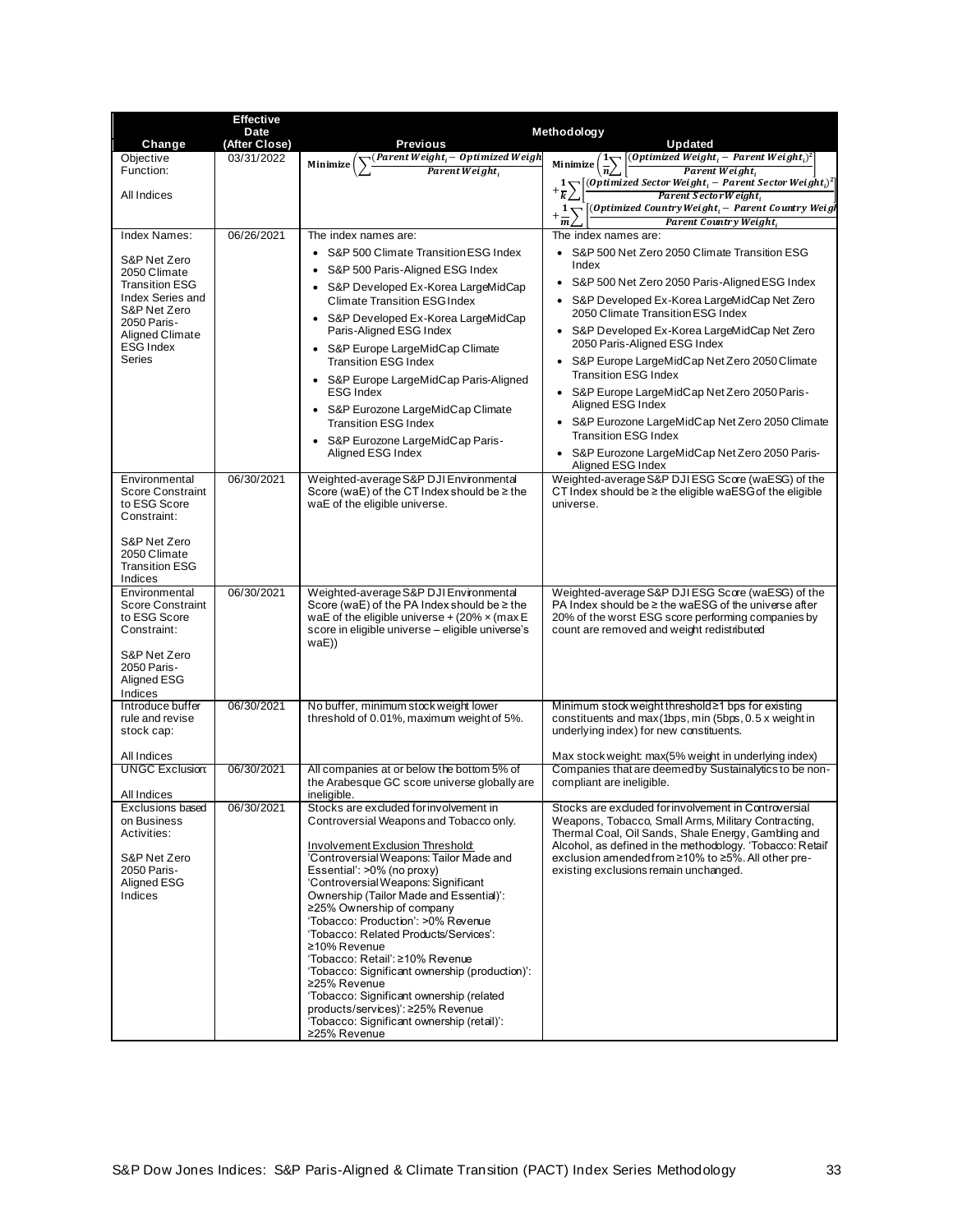## <span id="page-34-0"></span>Appendix V

### <span id="page-34-1"></span>**Index Anchor Date of Decarbonization Trajectory**

The index 'Anchor Date' is the date of the reference index composition and base carbon intensity calculation used to determine the index's decarbonization trajectory. It is the rebalancing reference date for the most recent index rebalancing prior to the index's launch date. Prior to the index 'Anchor Date' the index 'First Value Date' is used to determine the index's decarbonization trajectory.

| <b>Index</b>                                                                            | <b>First Value</b><br>Date | Anchor<br>Date | Launch<br><b>Date</b> |
|-----------------------------------------------------------------------------------------|----------------------------|----------------|-----------------------|
| S&P 500 Net Zero 2050 Climate Transition ESG Index                                      | 12/31/2016                 | 02/28/2020     | 06/01/2020            |
| S&P 500 Net Zero 2050 Paris-Alianed ESG Index                                           | 12/31/2016                 | 02/28/2020     | 06/01/2020            |
| S&P Developed Ex-Korea LargeMidCap Net Zero 2050 Climate<br><b>Transition ESG Index</b> | 12/31/2016                 | 02/28/2020     | 06/01/2020            |
| S&P Developed Ex-Korea LargeMidCap Net Zero 2050 Paris-Aligned<br><b>ESG Index</b>      | 12/31/2016                 | 02/28/2020     | 06/01/2020            |
| S&P Europe LargeMidCap Net Zero 2050 Climate Transition ESG<br>Index                    | 12/31/2016                 | 02/28/2020     | 05/04/2020            |
| S&P Europe Large Mid Cap Net Zero 2050 Paris-Aligned ESG Index                          | 12/31/2016                 | 02/28/2020     | 05/04/2020            |
| S&P Eurozone LargeMidCap Net Zero 2050 Climate Transition ESG<br>Index                  | 12/31/2016                 | 02/28/2020     | 04/20/2020            |
| S&P Eurozone LargeMidCap Net Zero 2050 Paris-Aligned ESG Index                          | 12/31/2016                 | 02/28/2020     | 04/20/2020            |
| S&P UK Net Zero 2050 Climate Transition ESG Index                                       | 12/31/2016                 | 08/31/2021     | 10/25/2021            |
| S&P UK Net Zero 2050 Paris-Aligned ESG Index                                            | 12/31/2016                 | 08/31/2021     | 10/25/2021            |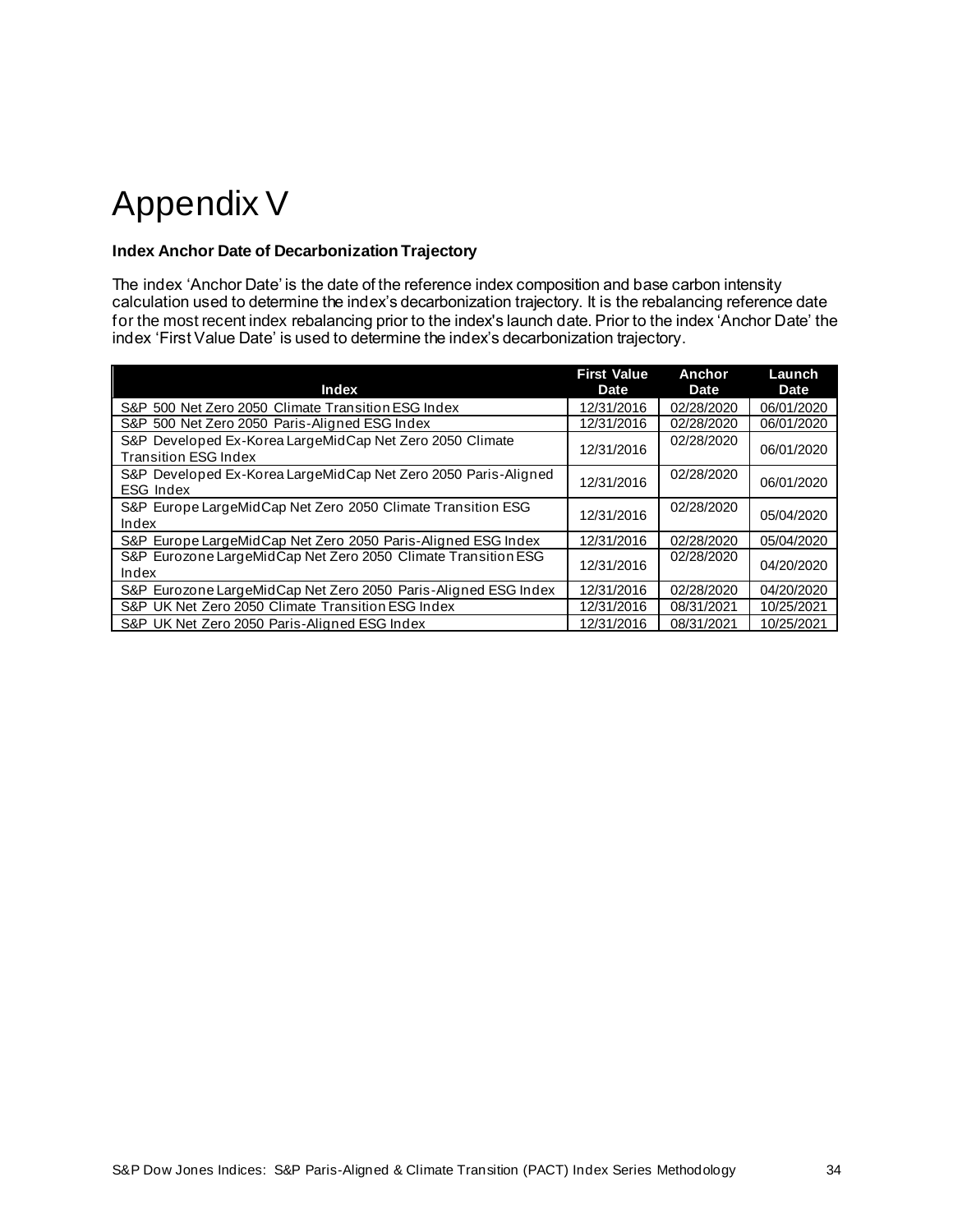### <span id="page-35-0"></span>Appendix VI

### <span id="page-35-1"></span>**Indices in this Methodology Employing Backward Data Assumption**

S&P 500 Net Zero 2050 Paris-Aligned ESG Index S&P 500 Net Zero 2050 Climate Transition ESG Index S&P Europe LargeMidCap Net Zero 2050 Climate Transition ESG Index S&P Europe LargeMidCap Net Zero 2050 Paris-Aligned ESG Index S&P Developed Ex-Korea LargeMidCap Net Zero 2050 Paris-Aligned ESG Index S&P Developed Ex-Korea LargeMidCap Net Zero 2050 Climate Transition ESG Index S&P Eurozone LargeMidCap Net Zero 2050 Climate Transition ESG Index S&P Eurozone LargeMidCap Net Zero 2050 Paris-Aligned ESG Index

### <span id="page-35-2"></span>**Backward Data Assumption**

The index employs a "Backward Data Assumption" method for some datapoints used in the derivation of historical index membership prior to the Live Data Effective Date (defined below). The "Backward Data Assumption" method involves applying the earliest available actual live data point for an index constituent to all prior, historical instances of that constituent in the index universe.

Backward Data Assumption affects only the historical, hypothetical constituents of any index back-test. Only actual live data is ever used in live index rebalancings and in the historical rebalancing calculation of an index after its Live Data Effective Date.

*For more information on S&P DJI's principles and processes for using Backward Data Assumption, please refer to the [FAQ](https://www.spglobal.com/spdji/en/education/article/faq-esg-back-testing-backward-data-assumption-overview/)*.

#### <span id="page-35-3"></span>**Designated Datasets Subject to Backward Data Assumption**

The Backward Data Assumption within the historical back-test, with respect to the indices identified above, applies only to designated datasets and associated time horizons as defined below. For each designated dataset, all historical rebalancing events prior to the Live Data Reference Date listed below are subject to use of the Backward Data Assumption.

| <b>Data Provider</b> | <b>Designated Dataset</b> | Live Data Reference Date | Live Data Effective Date I |
|----------------------|---------------------------|--------------------------|----------------------------|
| Trucost              | lPhysical Risk            | 2/28/2020                | 3/31/2020                  |
| Trucost              | IScope 3 Emissions        | 2/28/2020                | 3/31/2020                  |

The Live Data Reference Date refers to the first rebalancing reference date from which only actual live data is used.

The Live Data Effective Date refers to the first date from which index constituents are determined solely on actual live data for each respective dataset.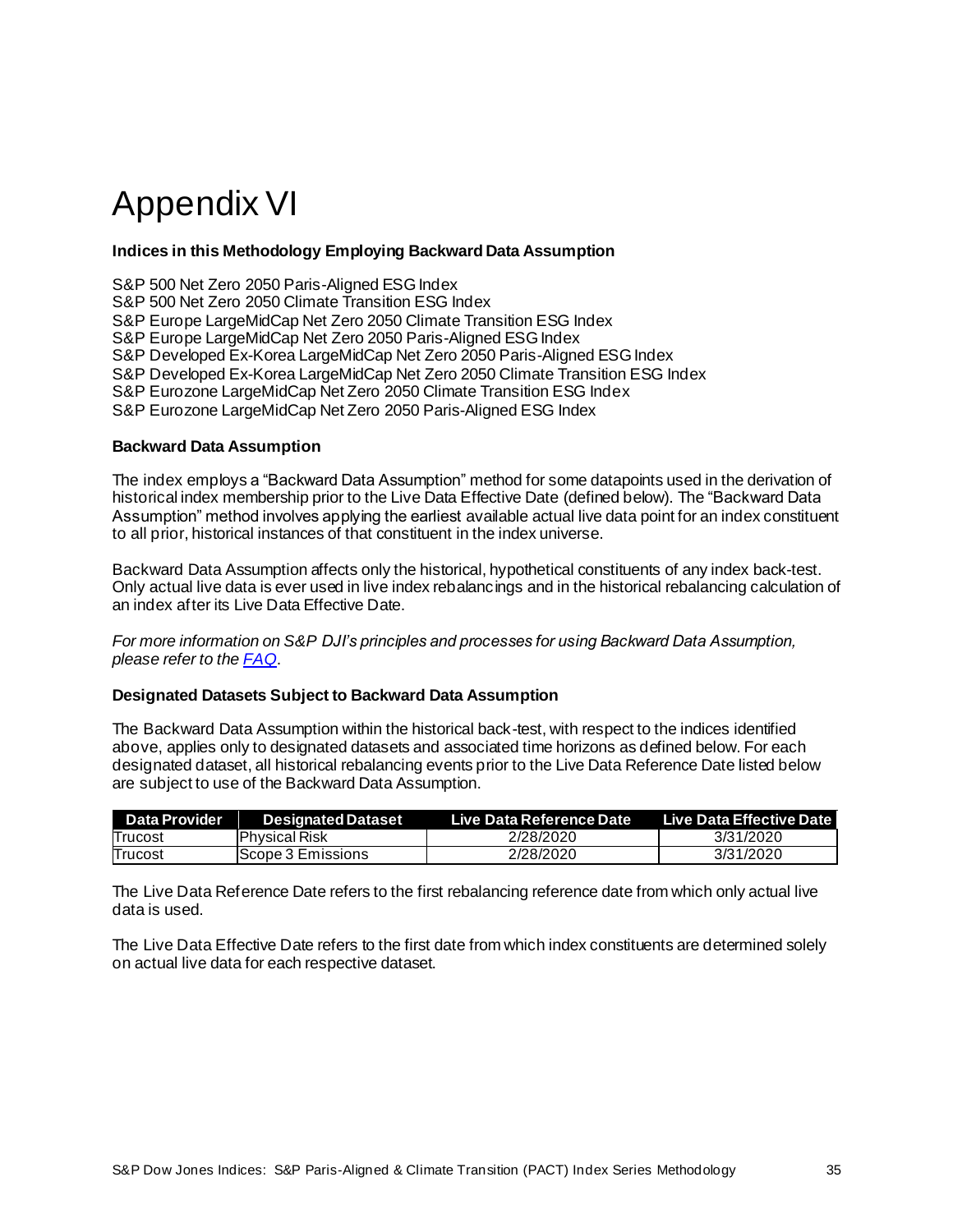### <span id="page-36-0"></span>**Historical Coverage Assessment per Designated Dataset**

**Trucost Physical Risk Coverage** (with respect to underlying index universe)**:**

### **S&P 500 Net Zero 2050 Climate Transition ESG Index & S&P 500 Net Zero 2050 Paris-Aligned ESG Index**

|      | Rebalancing Underlying Index           | <b>Point-in-Time Data</b> |       | After Using the Data Assumption |                     |
|------|----------------------------------------|---------------------------|-------|---------------------------------|---------------------|
| Date | Stock Count Stock Count   Index Weight |                           |       | <b>Stock Count</b>              | <b>Index Weight</b> |
| 2016 | 505                                    |                           | 0%    | 502                             | 99.7%               |
| 2017 | 505                                    |                           | 0%    | 504                             | 99.9%               |
| 2018 | 505                                    |                           | 0%    | 504                             | 99.9%               |
| 2019 | 505                                    |                           | 0%    | 504                             | 99.9%               |
| 2020 | 505                                    | 500                       | 99.7% | n/a                             | n/a                 |

### **S&P Europe LargeMidCap Net Zero 2050 Climate Transition ESG Index & S&P Europe LargeMidCap Net Zero 2050 Paris-Aligned ESG Index**

| Rebalancing | Underlying Index                       | Point-in-Time Data |       | After Using the Data Assumption |                     |
|-------------|----------------------------------------|--------------------|-------|---------------------------------|---------------------|
| Date        | Stock Count Stock Count   Index Weight |                    |       | <b>Stock Count</b>              | <b>Index Weight</b> |
| 2016        | 485                                    |                    | 0%    | 460                             | 96.1%               |
| 2017        | 472                                    |                    | 0%    | 453                             | 97.0%               |
| 2018        | 476                                    |                    | 0%    | 462                             | 97.6%               |
| 2019        | 459                                    |                    | 0%    | 440                             | 97.6%               |
| 2020        | 458                                    | 439                | 97.6% | n/a                             | n/a                 |

### **S&P Eurozone LargeMidCap Net Zero 2050 Climate Transition ESG Index & S&P Eurozone LargeMidCap Net Zero 2050 Paris-Aligned ESG Index**

| Rebalancing | <b>Underlying Index</b>                | <b>Point-in-Time Data</b> |       | After Using the Data Assumption |                     |
|-------------|----------------------------------------|---------------------------|-------|---------------------------------|---------------------|
| Date        | Stock Count Stock Count   Index Weight |                           |       | <b>Stock Count</b>              | <b>Index Weight</b> |
| 2016        | 271                                    |                           | 0%    | 259                             | 97.2%               |
| 2017        | 270                                    |                           | 0%    | 260                             | 97.1%               |
| 2018        | 271                                    |                           | 0%    | 265                             | 98.4%               |
| 2019        | 255                                    |                           | 0%    | 246                             | 97.7%               |
| 2020        | 255                                    | 246                       | 97.6% | n/a                             | n/a                 |

#### **S&P Developed Ex-Korea LargeMidCap Net Zero 2050 Climate Transition ESG Index & S&P Developed Ex-Korea LargeMidCap Net Zero 2050 Paris-Aligned ESG Index**

| Rebalancing | <b>Underlying Index</b> | <b>Point-in-Time Data</b> |                                 | After Using the Data Assumption |              |
|-------------|-------------------------|---------------------------|---------------------------------|---------------------------------|--------------|
| Date        | <b>Stock Count</b>      |                           | <b>Stock Count</b> Index Weight | <b>Stock Count</b>              | Index Weight |
| 2016        | 1776                    |                           | 0%                              | 1713                            | 97.1%        |
| 2017        | 1741                    |                           | $0\%$                           | 1699                            | 98.1%        |
| 2018        | 1766                    |                           | 0%                              | 1740                            | 99.2%        |
| 2019        | 1690                    |                           | $0\%$                           | 1643                            | 98.9%        |
| 2020        | 1686                    | 1639                      | 98.9%                           | n/a                             | n/a          |

**Trucost Scope 3 Emissions Coverage** (with respect to underlying index universe)**:**

### **S&P 500 Net Zero 2050 Climate Transition ESG Index & S&P 500 Net Zero 2050 Paris-Aligned ESG Index**

| Rebalancing | <b>Underlying Index</b> | Point-in-Time Data |                            | After Using the Data Assumption |              |
|-------------|-------------------------|--------------------|----------------------------|---------------------------------|--------------|
| Date        | <b>Stock Count</b>      |                    | Stock Count   Index Weight | <b>Stock Count</b>              | Index Weight |
| 2016        | 505                     |                    | 0%                         | 466                             | 95.7%        |
| 2017        | 505                     |                    | 0%                         | 483                             | 97.4%        |
| 2018        | 505                     |                    | 0%                         | 493                             | 98.6%        |
| 2019        | 505                     |                    | 0%                         | 504                             | 99.9%        |
| 2020        | 505                     | 500                | 99.7%                      | n/a                             | n/a          |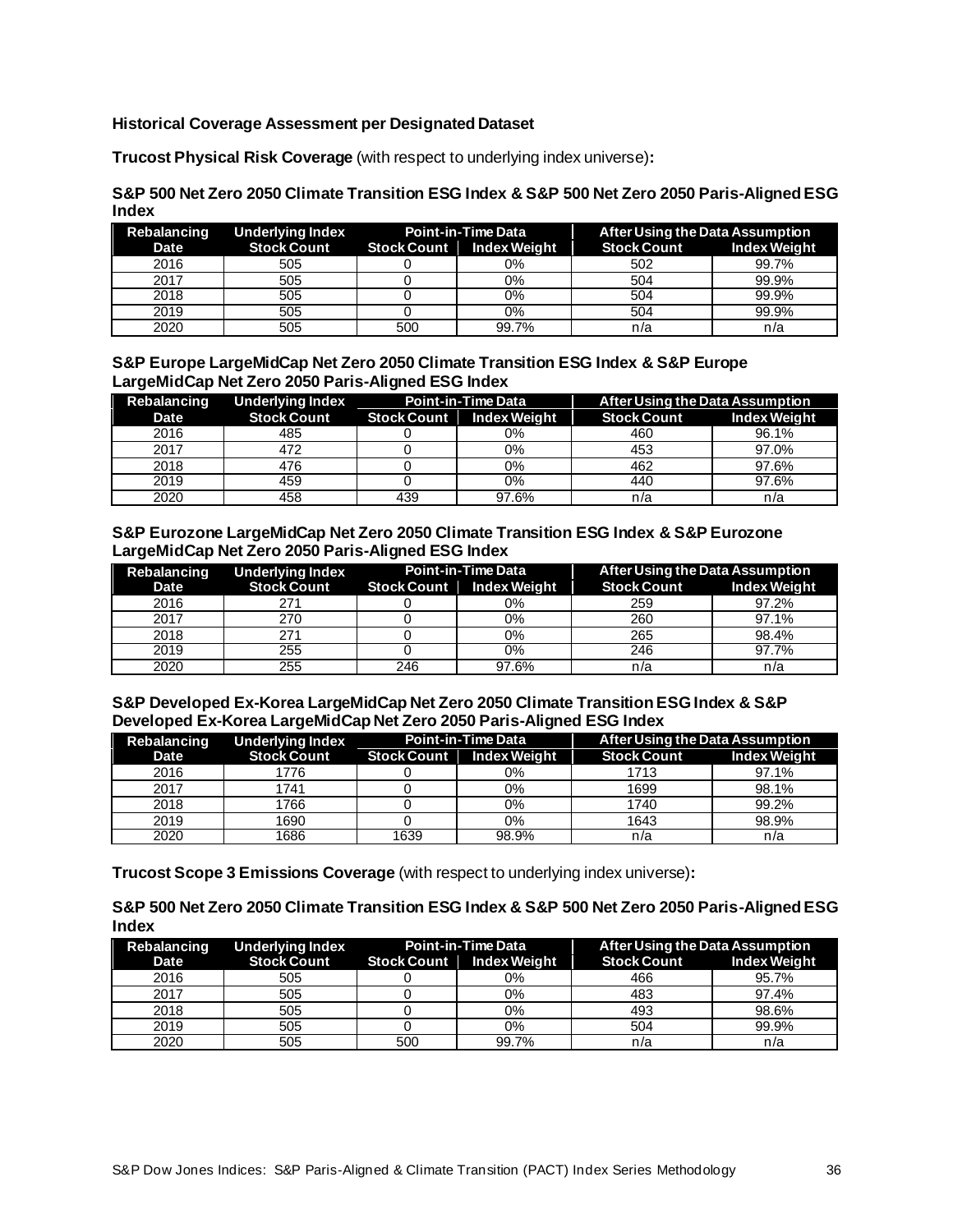| S&P Europe LargeMidCap Net Zero 2050 Climate Transition ESG Index & S&P Europe |  |
|--------------------------------------------------------------------------------|--|
| LargeMidCap Net Zero 2050 Paris-Aligned ESG Index                              |  |
|                                                                                |  |

| Rebalancing | <b>Underlying Index</b> | <b>Point-in-Time Data</b> |                     | After Using the Data Assumption |                     |
|-------------|-------------------------|---------------------------|---------------------|---------------------------------|---------------------|
| Date        | <b>Stock Count</b>      | Stock Count               | <b>Index Weight</b> | <b>Stock Count</b>              | <b>Index Weight</b> |
| 2016        | 485                     |                           | 0%                  | 469                             | 96.9%               |
| 2017        | 472                     |                           | 0%                  | 461                             | 97.3%               |
| 2018        | 476                     |                           | 0%                  | 471                             | 97.9%               |
| 2019        | 459                     |                           | 0%                  | 448                             | 97.8%               |
| 2020        | 458                     | 447                       | 97.7%               | n/a                             | n/a                 |

**S&P Eurozone LargeMidCap Net Zero 2050 Climate Transition ESG Index & S&P Eurozone LargeMidCap Net Zero 2050 Paris-Aligned ESG Index**

| Rebalancing | <b>Underlying Index</b>                | Point-in-Time Data |       | After Using the Data Assumption |                     |
|-------------|----------------------------------------|--------------------|-------|---------------------------------|---------------------|
| Date        | Stock Count Stock Count   Index Weight |                    |       | <b>Stock Count</b>              | <b>Index Weight</b> |
| 2016        | 271                                    |                    | 0%    | 265                             | 98.8%               |
| 2017        | 270                                    |                    | 0%    | 266                             | 98.8%               |
| 2018        | 271                                    |                    | 0%    | 271                             | 100.0%              |
| 2019        | 255                                    |                    | 0%    | 252                             | 99.2%               |
| 2020        | 255                                    | 252                | 99.2% | n/a                             | n/a                 |

| S&P Developed Ex-Korea LargeMidCap Net Zero 2050 Climate Transition ESG Index & S&P |  |
|-------------------------------------------------------------------------------------|--|
| Developed Ex-Korea LargeMidCap Net Zero 2050 Paris-Aligned ESG Index                |  |

| Rebalancing | <b>Underlying Index</b> | <b>Point-in-Time Data</b> |              | After Using the Data Assumption |                     |
|-------------|-------------------------|---------------------------|--------------|---------------------------------|---------------------|
| Date        | <b>Stock Count</b>      | <b>Stock Count</b>        | Index Weight | <b>Stock Count</b>              | <b>Index Weight</b> |
| 2016        | 1776                    |                           | 0%           | 1725                            | 97.4%               |
| 2017        | 1741                    |                           | 0%           | 1712                            | 98.3%               |
| 2018        | 1766                    |                           | 0%           | 1754                            | 99.4%               |
| 2019        | 1690                    |                           | 0%           | 1658                            | 99.1%               |
| 2020        | 1686                    | 1654                      | 99.1%        | n/a                             | n/a                 |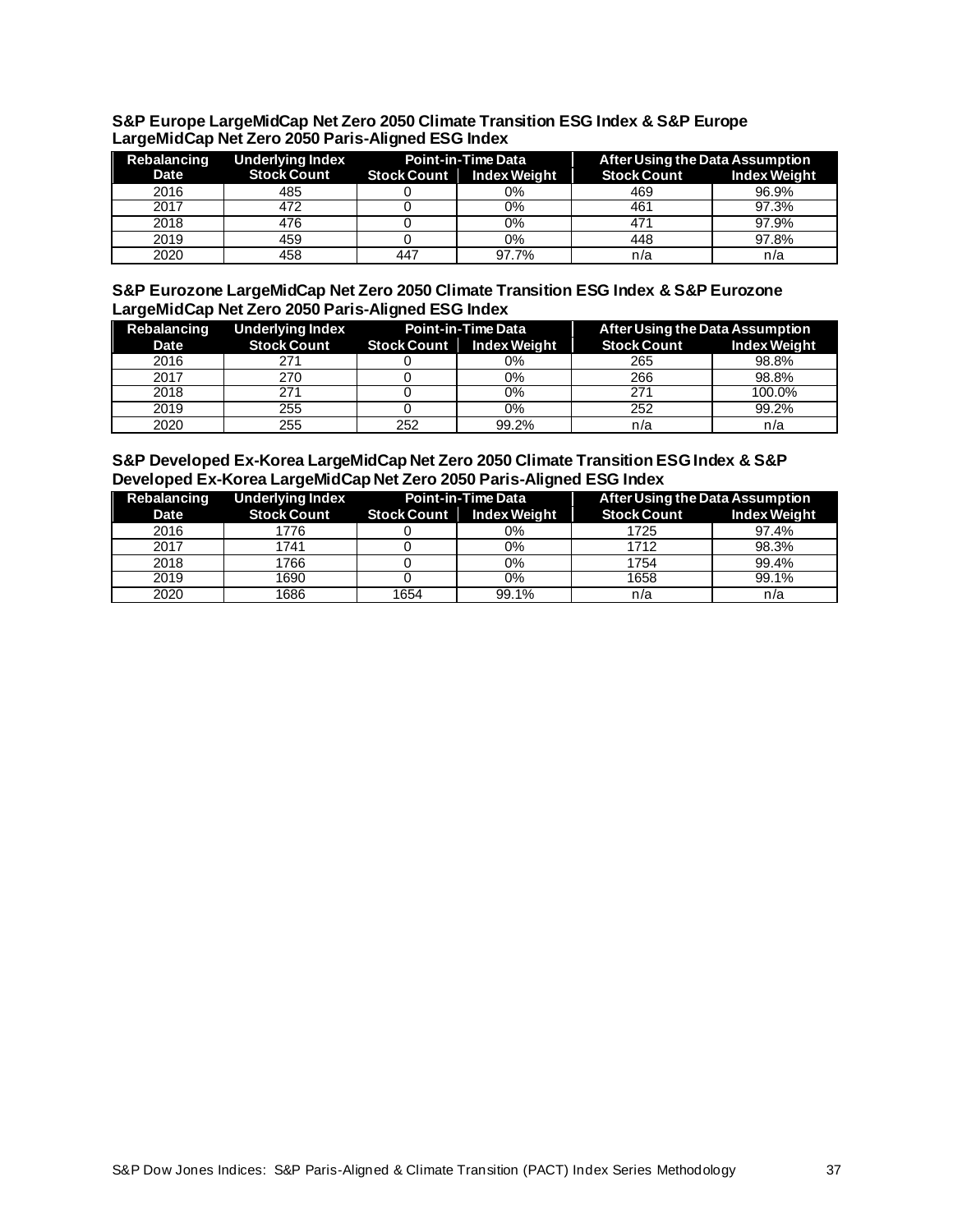### <span id="page-38-0"></span>Appendix VII

### <span id="page-38-1"></span>**EU Required ESG Disclosures**

| EXPLANATION OF HOW ENVIRONMENTAL, SOCIAL & GOVERNANCE (ESG) FACTORS ARE REFLECTED<br>IN THE KEY ELEMENTS OF THE BENCHMARK METHODOLOGY <sup>18</sup>                                                                                                          |                                                                                                               |                                                                                                                                                                                                                                                    |                                                                                                                                                     |                                                                                                                          |
|--------------------------------------------------------------------------------------------------------------------------------------------------------------------------------------------------------------------------------------------------------------|---------------------------------------------------------------------------------------------------------------|----------------------------------------------------------------------------------------------------------------------------------------------------------------------------------------------------------------------------------------------------|-----------------------------------------------------------------------------------------------------------------------------------------------------|--------------------------------------------------------------------------------------------------------------------------|
| 1.                                                                                                                                                                                                                                                           | Name of the<br>benchmark<br>administrator.                                                                    | S&P DJI Netherlands B.V.                                                                                                                                                                                                                           |                                                                                                                                                     |                                                                                                                          |
| 2.                                                                                                                                                                                                                                                           | <b>Underlying asset</b><br>class of the ESG<br>benchmark. <sup>19</sup>                                       | Equity                                                                                                                                                                                                                                             |                                                                                                                                                     |                                                                                                                          |
| 3.                                                                                                                                                                                                                                                           | Name of the S&P<br><b>Dow Jones</b><br><b>Indices</b><br>benchmark or<br>family of<br>benchmarks.             | <b>Statement</b>                                                                                                                                                                                                                                   | S&P Paris-Aligned & Climate Transition (PACT) Index Family Benchmark                                                                                |                                                                                                                          |
| 4.                                                                                                                                                                                                                                                           | Do any of the<br>indices<br>maintained by<br>this<br>methodology<br>take into<br>account ESG<br>factors?      | Yes                                                                                                                                                                                                                                                |                                                                                                                                                     |                                                                                                                          |
| 5.                                                                                                                                                                                                                                                           | If the response<br>to (4) is "Yes,"<br>the indices<br>stated here take<br>into account<br><b>ESG factors.</b> |                                                                                                                                                                                                                                                    | For a list of the benchmarks within this family that take in account ESG factors,<br>please refer to the S&P DJI Methodology & Regulatory Database. |                                                                                                                          |
| Where the response to (4) is 'Yes', the section below lists those ESG factors that are taken into<br>account by the ESG indices governed by the methodology, including those ESG factors listed in<br>6.<br>Annex II to Delegated Regulation (EU) 2020/1816. |                                                                                                               |                                                                                                                                                                                                                                                    |                                                                                                                                                     |                                                                                                                          |
|                                                                                                                                                                                                                                                              |                                                                                                               | ESG Factor <sup>20</sup>                                                                                                                                                                                                                           | <b>S&amp;P DJI ESG Factor</b>                                                                                                                       | <b>Comment</b>                                                                                                           |
| 6.а<br>List of environmental<br>factors considered                                                                                                                                                                                                           |                                                                                                               | Exposure of the<br>benchmark portfolio to<br>climate-related physical<br>risks, measuring the<br>effects of extreme<br>weather events on<br>companies' operations<br>and production or on the<br>different stages of the<br>supply chain (based on | Physical Risk Constraint:<br>Weighted-average<br>Physical Risk Score;<br>Physical Risk Max Stock<br>Weight                                          | Weighting. For more<br>information, please refer<br>to the <i>'Index</i><br>Construction' section of<br>the methodology. |

<sup>&</sup>lt;sup>18</sup> The information contained in this Appendix is intended to meet the requirements of the European Union Commission Delegated Regulation (EU) 2020/1817 supplementing Regulation (EU) 2016/1011 of the European Parliament and of the Council as regards the minimum content of the explanation of how environmental, social and governance factors are reflected in the b enchmark methodology.

<sup>19</sup> The 'underlying assets' are defined in European Union Commission Delegated Regulation (EU) 2020/1816 supplementing Regulation (EU) 2016/1011 of the European Parliament and of the Council as regards the explanation in the benchmark statement of how environmental, social and governance factors are reflected in each benchmark provided and published.

<sup>20 &#</sup>x27;ESG factors' are defined in Annex II of European Union Commission Delegated Regulation (EU) 2020/1816 supplementing Regulation (EU) 2016/1011 of the European Parliament and of the Council as regards the explanation in the benchmark statement of how environmental, social and governance factors are reflected in each benchmark provided and published.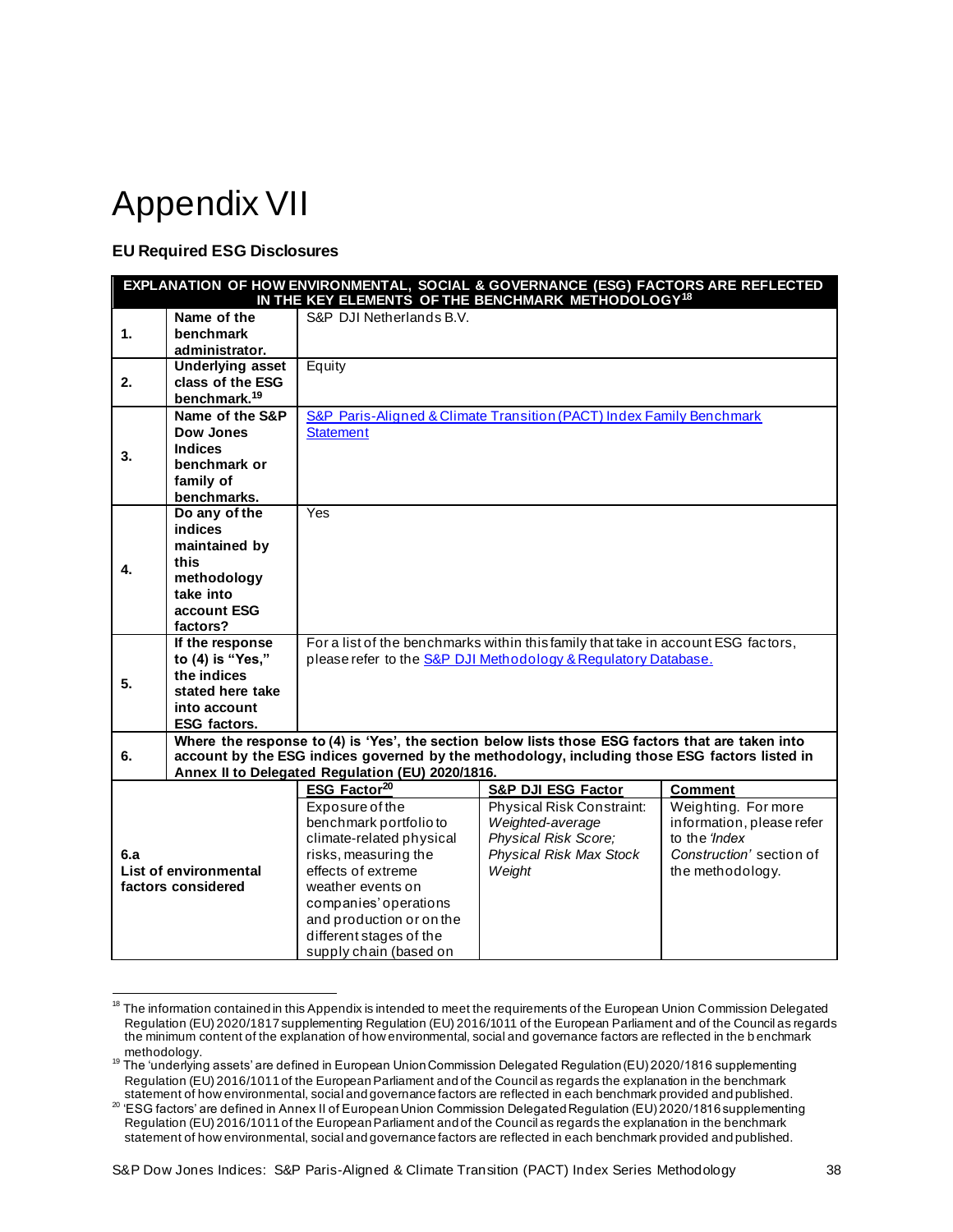| EXPLANATION OF HOW ENVIRONMENTAL, SOCIAL & GOVERNANCE (ESG) FACTORS ARE REFLECTED<br>IN THE KEY ELEMENTS OF THE BENCHMARK METHODOLOGY <sup>18</sup> |                                                                                                                                                                                                                                                                      |                                                                                                                                                |                                                                                                                          |
|-----------------------------------------------------------------------------------------------------------------------------------------------------|----------------------------------------------------------------------------------------------------------------------------------------------------------------------------------------------------------------------------------------------------------------------|------------------------------------------------------------------------------------------------------------------------------------------------|--------------------------------------------------------------------------------------------------------------------------|
|                                                                                                                                                     | issuer exposure)<br>(voluntary).                                                                                                                                                                                                                                     |                                                                                                                                                |                                                                                                                          |
|                                                                                                                                                     | Weighted average ESG<br>rating of the benchmark<br>(voluntary).                                                                                                                                                                                                      | Weighted-average S&P<br><b>DJI ESG Score</b>                                                                                                   | Weighting. For more<br>information, please refer<br>to the 'Index<br>Construction' section of<br>the methodology.        |
|                                                                                                                                                     | Degree of exposure of the<br>portfolio to the sectors<br>listed in Sections A to H<br>and Section L of Annex I<br>to Regulation (EC) No<br>1893/2006 of the<br>European Parliament and<br>of the Council as a<br>percentage of the total<br>weight in the portfolio. | <b>Transition Risk</b><br>Constraints: High Climate<br><b>Impact Sectors Revenue</b><br>Proportion (HCISRP)                                    | Weighting. For more<br>information, please refer<br>to the <i>'Index</i><br>Construction' section of<br>the methodology. |
|                                                                                                                                                     | Greenhouse gas (GHG)<br>intensity of the<br>benchmark.                                                                                                                                                                                                               | <b>Transition Risk</b><br>Constraints: Weighted-<br>average Carbon Intensity<br>(WACI) Target; 7%<br>Decarbonization<br>Trajectory WACI Target | Weighting. For more<br>information, please refer<br>to the 'Index<br>Construction' section of<br>the methodology.        |
|                                                                                                                                                     | Percentage of GHG<br>emissions reported versus<br>estimated.                                                                                                                                                                                                         | <b>Transition Risk</b><br>Constraints: Weight of<br>Non-Disclosing Carbon<br>Companies                                                         | Weighting. For more<br>information, please refer<br>to the 'Index<br>Construction' section of<br>the methodology.        |
|                                                                                                                                                     | N/A                                                                                                                                                                                                                                                                  | <b>Transition Risk</b><br>Constraints: Fossil Fuel<br>Reserves                                                                                 | Weighting. For more<br>information, please refer<br>to the 'Index<br>Construction' section of<br>the methodology.        |
|                                                                                                                                                     | N/A                                                                                                                                                                                                                                                                  | <b>Transition Risk</b><br>Constraints: 1.5°C<br>Climate Scenario<br><b>Transition Pathway</b><br><b>Budget Index Alignment</b>                 | Weighting. For more<br>information, please refer<br>to the 'Index<br>Construction' section of<br>the methodology.        |
|                                                                                                                                                     | N/A                                                                                                                                                                                                                                                                  | <b>Transition Risk</b><br>Constraints: Eligible<br>Science Based Targets<br>Companies                                                          | Weighting. For more<br>information, please refer<br>to the <i>'Index</i><br>Construction' section of<br>the methodology. |
|                                                                                                                                                     | N/A                                                                                                                                                                                                                                                                  | <b>Climate Opportunities</b><br>Constraints: Green-to-<br><b>Brown Revenue Share</b><br>(GBR)                                                  | Weighting. For more<br>information, please refer<br>to the 'Index<br>Construction' section of<br>the methodology.        |
|                                                                                                                                                     | N/A                                                                                                                                                                                                                                                                  | <b>Fossil Fuel Operations</b><br>and Power Generation                                                                                          | Exclusion. For more<br>information, please refer<br>to the 'Eligibility Criteria'<br>section of the<br>methodology.      |
|                                                                                                                                                     | N/A                                                                                                                                                                                                                                                                  | Controversies Monitoring:<br>Media and Stakeholder<br>Analysis                                                                                 | Exclusion. For more<br>information, please refer<br>to the 'Eligibility Criteria'<br>section of the<br>methodology.      |
|                                                                                                                                                     | N/A                                                                                                                                                                                                                                                                  | <b>Business Activities:</b><br><b>Thermal Coal</b>                                                                                             | Exclusion. For more<br>information, please refer<br>to the 'Eligibility Criteria'                                        |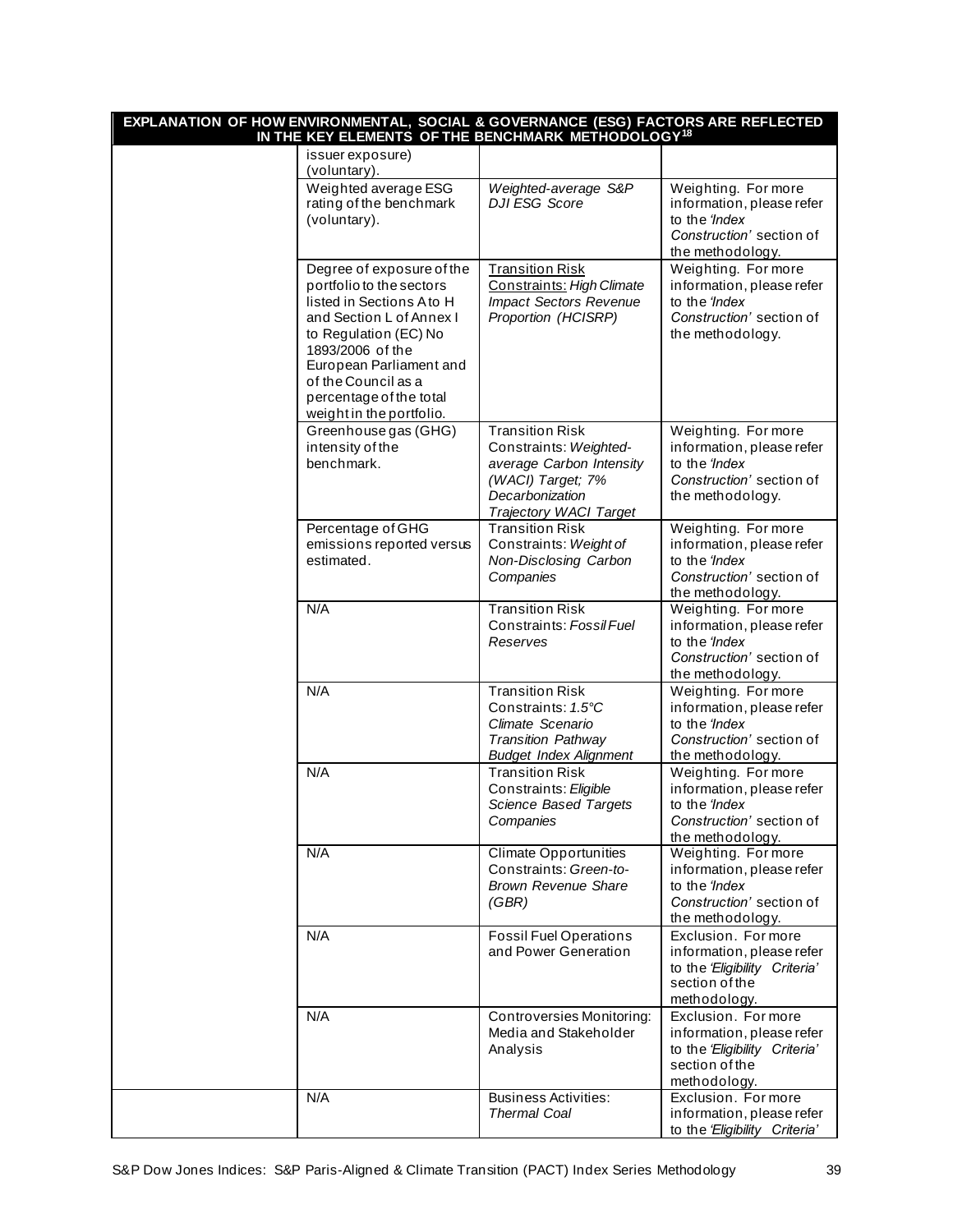|                                              | EXPLANATION OF HOW ENVIRONMENTAL, SOCIAL & GOVERNANCE (ESG) FACTORS ARE REFLECTED<br>IN THE KEY ELEMENTS OF THE BENCHMARK METHODOLOGY <sup>18</sup>                                                                                                                                        |                                                                       |                                                                                                                     |
|----------------------------------------------|--------------------------------------------------------------------------------------------------------------------------------------------------------------------------------------------------------------------------------------------------------------------------------------------|-----------------------------------------------------------------------|---------------------------------------------------------------------------------------------------------------------|
|                                              |                                                                                                                                                                                                                                                                                            |                                                                       | section of the<br>methodology.                                                                                      |
|                                              | N/A                                                                                                                                                                                                                                                                                        | <b>Business Activities:</b><br>Oil Sands                              | Exclusion. For more<br>information, please refer<br>to the 'Eligibility Criteria'<br>section of the<br>methodology. |
|                                              | N/A                                                                                                                                                                                                                                                                                        | <b>Business Activities:</b><br>Shale Energy                           | Exclusion. For more<br>information, please refer<br>to the 'Eligibility Criteria'<br>section of the<br>methodology. |
|                                              | International treaties and<br>conventions, United<br>Nations principles or,<br>where applicable, national<br>law used in order to<br>determine what<br>constitutes a<br>'controversial weapon'.                                                                                            | <b>Business Activities:</b><br>Controversial Weapons                  | Exclusion. For more<br>information, please refer<br>to the 'Eligibility Criteria'<br>section of the<br>methodology. |
|                                              | Weighted average<br>percentage of benchmark<br>constituents in the<br>controversial weapons<br>sector.                                                                                                                                                                                     | <b>Business Activities:</b><br>Controversial Weapons                  | Exclusion. For more<br>information, please refer<br>to the 'Eligibility Criteria'<br>section of the<br>methodology. |
|                                              | Weighted average<br>percentage of benchmark<br>constituents in the<br>tobacco sector.                                                                                                                                                                                                      | <b>Business Activities:</b><br>Tobacco                                | Exclusion. For more<br>information, please refer<br>to the 'Eligibility Criteria'<br>section of the<br>methodology. |
| 6.b<br>List of social factors<br>considered. | Number of benchmark<br>constituents subject to<br>social violations (absolute<br>number and relative<br>divided by all benchmark<br>constituents), as referred<br>to in international treaties<br>and conventions, United<br>Nations principles and,<br>where applicable, national<br>law. | <b>UNGC Non-Compliant</b><br>Companies                                | Exclusion. For more<br>information, please refer<br>to the 'Eligibility Criteria'<br>section of the<br>methodology. |
|                                              | Weighted average ESG<br>rating of the benchmark<br>(voluntary).                                                                                                                                                                                                                            | Weighted-average S&P<br><b>DJI ESG Score</b>                          | Weighting. For more<br>information, please refer<br>to the 'Index<br>Construction' section of<br>the methodology.   |
|                                              | N/A                                                                                                                                                                                                                                                                                        | <b>Controversies Monitoring:</b><br>Media and Stakeholder<br>Analysis | Exclusion. For more<br>information, please refer<br>to the 'Eligibility Criteria'<br>section of the<br>methodology. |
|                                              | N/A                                                                                                                                                                                                                                                                                        | <b>Business Activities:</b><br>Small Arms                             | Exclusion. For more<br>information, please refer<br>to the 'Eligibility Criteria'<br>section of the<br>methodology. |
|                                              | N/A                                                                                                                                                                                                                                                                                        | <b>Business Activities:</b><br>Military Contracting                   | Exclusion. For more<br>information, please refer<br>to the 'Eligibility Criteria'<br>section of the<br>methodology. |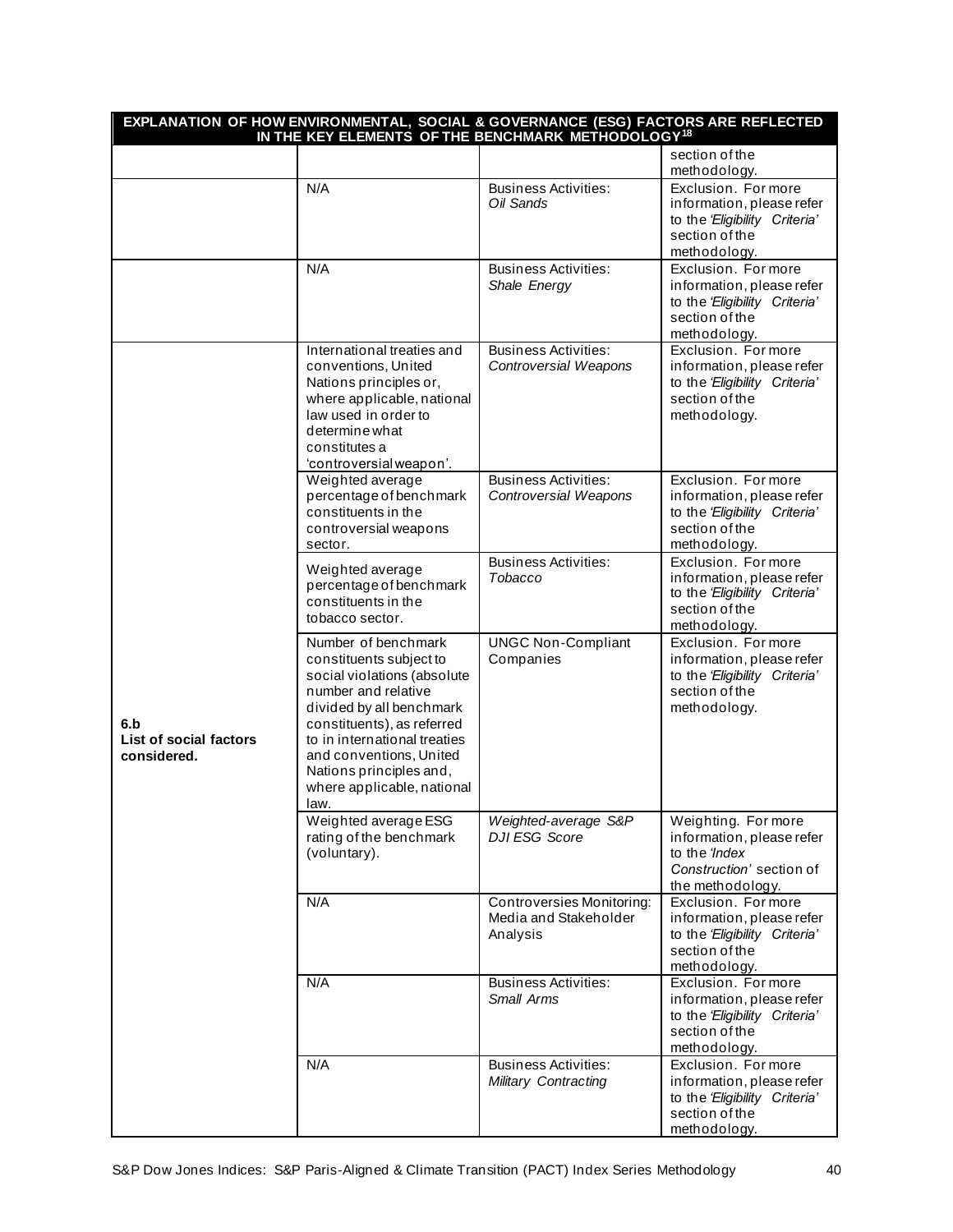|                                           |                                                                                          | EXPLANATION OF HOW ENVIRONMENTAL, SOCIAL & GOVERNANCE (ESG) FACTORS ARE REFLECTED<br>IN THE KEY ELEMENTS OF THE BENCHMARK METHODOLOGY <sup>18</sup>                                                                                                                                                                                                                                                                                                                                                                                                                                                        |                                                                                                                                                                                                                                                                                                                                                                                                                                                                                                                                                                                                                                                                                                                                                                                                                                                                                                                                                                                                                   |                                                                                                                     |
|-------------------------------------------|------------------------------------------------------------------------------------------|------------------------------------------------------------------------------------------------------------------------------------------------------------------------------------------------------------------------------------------------------------------------------------------------------------------------------------------------------------------------------------------------------------------------------------------------------------------------------------------------------------------------------------------------------------------------------------------------------------|-------------------------------------------------------------------------------------------------------------------------------------------------------------------------------------------------------------------------------------------------------------------------------------------------------------------------------------------------------------------------------------------------------------------------------------------------------------------------------------------------------------------------------------------------------------------------------------------------------------------------------------------------------------------------------------------------------------------------------------------------------------------------------------------------------------------------------------------------------------------------------------------------------------------------------------------------------------------------------------------------------------------|---------------------------------------------------------------------------------------------------------------------|
|                                           |                                                                                          | N/A                                                                                                                                                                                                                                                                                                                                                                                                                                                                                                                                                                                                        | <b>Business Activities:</b><br>Gambling                                                                                                                                                                                                                                                                                                                                                                                                                                                                                                                                                                                                                                                                                                                                                                                                                                                                                                                                                                           | Exclusion. For more<br>information, please refer<br>to the 'Eligibility Criteria'<br>section of the<br>methodology. |
|                                           |                                                                                          | N/A                                                                                                                                                                                                                                                                                                                                                                                                                                                                                                                                                                                                        | <b>Business Activities:</b><br>Alcoholic Beverages                                                                                                                                                                                                                                                                                                                                                                                                                                                                                                                                                                                                                                                                                                                                                                                                                                                                                                                                                                | Exclusion. For more<br>information, please refer<br>to the 'Eligibility Criteria'<br>section of the<br>methodology. |
| 6.c                                       |                                                                                          | Weighted average ESG<br>rating of the benchmark<br>(voluntary).                                                                                                                                                                                                                                                                                                                                                                                                                                                                                                                                            | Weighted-average S&P<br><b>DJI ESG Score</b>                                                                                                                                                                                                                                                                                                                                                                                                                                                                                                                                                                                                                                                                                                                                                                                                                                                                                                                                                                      | Weighting. For more<br>information, please refer<br>to the 'Index<br>Construction' section of<br>the methodology.   |
| List of governance<br>factors considered. |                                                                                          | N/A                                                                                                                                                                                                                                                                                                                                                                                                                                                                                                                                                                                                        | Controversies Monitoring:<br>Media and Stakeholder<br>Analysis                                                                                                                                                                                                                                                                                                                                                                                                                                                                                                                                                                                                                                                                                                                                                                                                                                                                                                                                                    | Exclusion. For more<br>information, please refer<br>to the 'Eligibility Criteria'<br>section of the<br>methodology. |
| 7.                                        | Data and standards used.                                                                 |                                                                                                                                                                                                                                                                                                                                                                                                                                                                                                                                                                                                            |                                                                                                                                                                                                                                                                                                                                                                                                                                                                                                                                                                                                                                                                                                                                                                                                                                                                                                                                                                                                                   |                                                                                                                     |
| 7.a                                       | Data sources,<br>verification and<br>quality of data.                                    | The datasets are defined as either:<br>Reported: All data in the dataset are provided as disclosed by companies,<br>or as stated in the public domain.<br>Modeled: All data are derived using a proprietary modelling process with<br>only proxies used in the creation of the dataset.<br>Reported and Modeled: The dataset is either a mix of reported and<br>$\overline{\phantom{a}}$<br>Modeled data or is derived by the vendor using reported data/information<br>in a proprietary scoring or determination process.<br>The index methodology uses the following ESG datasets.                       |                                                                                                                                                                                                                                                                                                                                                                                                                                                                                                                                                                                                                                                                                                                                                                                                                                                                                                                                                                                                                   |                                                                                                                     |
|                                           | Data Source.                                                                             | Dataset.                                                                                                                                                                                                                                                                                                                                                                                                                                                                                                                                                                                                   |                                                                                                                                                                                                                                                                                                                                                                                                                                                                                                                                                                                                                                                                                                                                                                                                                                                                                                                                                                                                                   |                                                                                                                     |
|                                           | <b>S&amp;P Trucost</b><br>Limited (a part of<br>S&P Global)<br>(external data<br>source) | This methodology uses several datasets provided by S&P Trucost Limited:<br>Transition pathway model (Reported and Modeled)<br>$\bullet$<br>Physical risk scores dataset (Reported and Modeled)<br>$\bullet$<br>Greenhouse gas emissions and emissions disclosure dataset (Reported and<br>$\bullet$<br>Modeled)<br>Green-to-brown share dataset (Reported and Modeled)<br>Fossil fuel reserves (Reported and Modeled)<br>$\bullet$<br>Trucost sector revenues dataset (Reported and Modeled)<br>$\bullet$<br>For more information on Trucost, please refer to Appendix III and<br>http://www.trucost.com/. |                                                                                                                                                                                                                                                                                                                                                                                                                                                                                                                                                                                                                                                                                                                                                                                                                                                                                                                                                                                                                   |                                                                                                                     |
|                                           | <b>S&amp;P Global</b><br>(external data<br>source)                                       |                                                                                                                                                                                                                                                                                                                                                                                                                                                                                                                                                                                                            | Media & Stakeholder Analysis (Reported and Modeled) - S&P Global uses<br>RepRisk, a leading provider of business intelligence on environmental, social, and<br>governance risks, for daily filtering, screening, and analysis of controversies related<br>to companies within the indices. In cases where risks are presented, S&P Global<br>releases a Media and Stakeholder Analysis (MSA) which includes a range of issues<br>such as economic crime and corruption, fraud, illegal commercial practices, human<br>rights issues, labor disputes, workplace safety, catastrophic accidents, and<br>environmental disasters. The Index Committee will review constituents that have<br>been flagged by S&P Global's MSA to evaluate the potential impact of controversial<br>company activities on the composition of the indices. If a company is removed due<br>to an MSA, that company is not eligible for re-entry into the index for one full<br>calendar year, beginning with the subsequent rebalancing. |                                                                                                                     |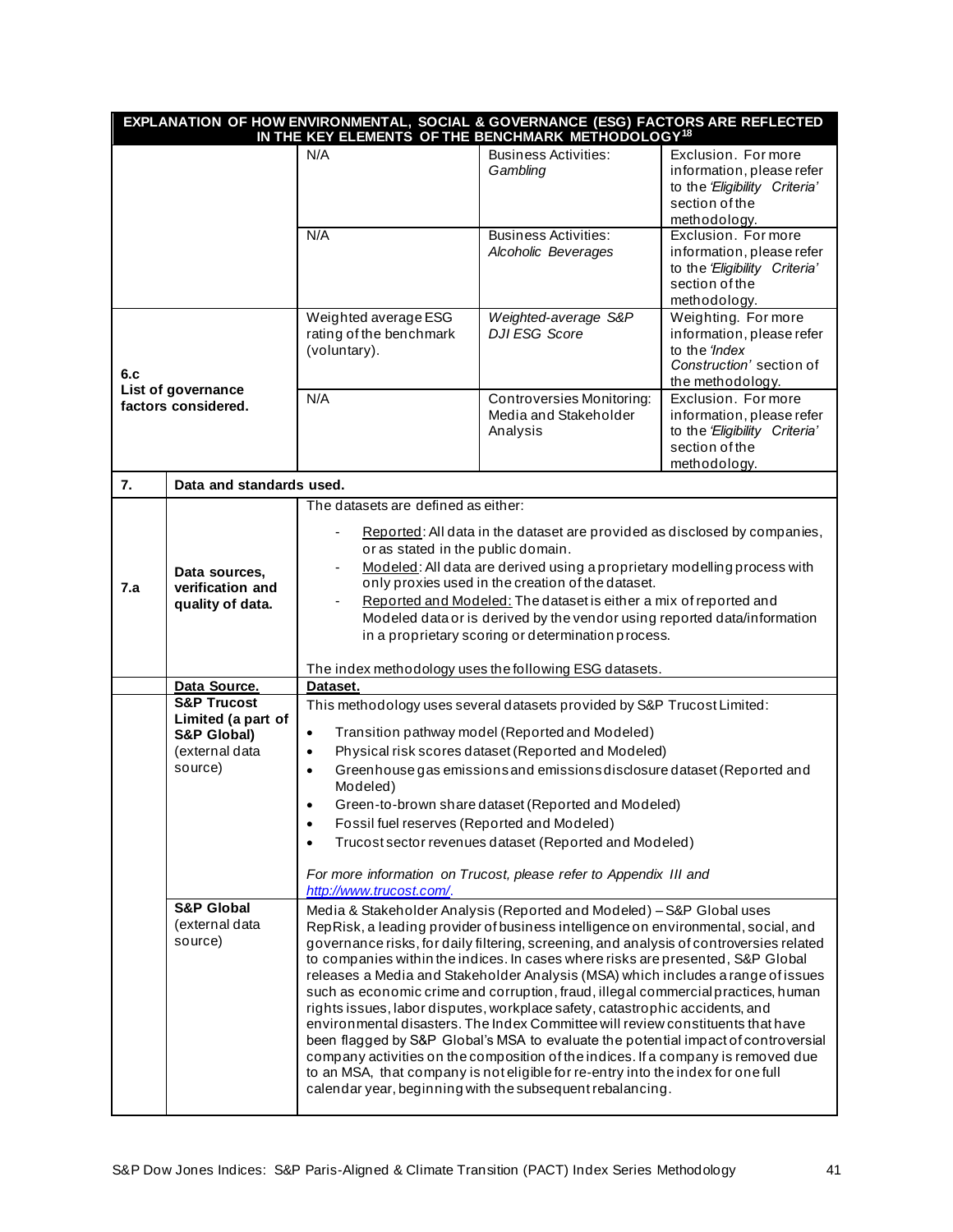| EXPLANATION OF HOW ENVIRONMENTAL, SOCIAL & GOVERNANCE (ESG) FACTORS ARE REFLECTED<br>IN THE KEY ELEMENTS OF THE BENCHMARK METHODOLOGY <sup>18</sup> |                                                               |                                                                                                                                                                                                                                                                                                                                                                                                                                                                                                                   |  |
|-----------------------------------------------------------------------------------------------------------------------------------------------------|---------------------------------------------------------------|-------------------------------------------------------------------------------------------------------------------------------------------------------------------------------------------------------------------------------------------------------------------------------------------------------------------------------------------------------------------------------------------------------------------------------------------------------------------------------------------------------------------|--|
|                                                                                                                                                     |                                                               | For more information about S&P Global's Media and Stakeholder Analysis, please<br>refer to the MSA Methodology Guidebook, available via<br>https://www.spglobal.com/esg/csa/csa-resources/csa-methodology.                                                                                                                                                                                                                                                                                                        |  |
|                                                                                                                                                     | <b>S&amp;P Dow Jones</b><br>Indices (internal<br>data source) | ESG score (Reported and Modeled) - The S&P DJI ESG Score is built from the<br>S&P Global 'Corporate Sustainability Assessment' (CSA). A company's S&P DJI<br>ESG score may either be calculated from data received directly by a company<br>completing the comprehensive assessment (together with supporting documents),<br>or - in the absence of this - by using publicly available information. S&P Global<br>uses the CSA results to then calculate the S&P DJI ESG Scores used in the index<br>methodology. |  |
|                                                                                                                                                     |                                                               | For more information about the S&P DJI ESG scores please refer to the S&P DJI<br><b>ESG Score Methodology and</b><br>https://www.spglobal.com/spdji/en/landing/investment-themes/esq-scores/.                                                                                                                                                                                                                                                                                                                     |  |
|                                                                                                                                                     | <b>Sustainalytics</b><br>(external data                       | This methodology uses the following datasets provided by Sustainalytics, a global<br>leader in sustainability research and analytics:                                                                                                                                                                                                                                                                                                                                                                             |  |
|                                                                                                                                                     | source)                                                       | Business Activities (Reported and Modeled) - Product involvement data<br>Global Standards Screening (Reported and Modeled)<br>$\bullet$<br>For more information, please refer to www.sustainalytics.com.                                                                                                                                                                                                                                                                                                          |  |
| 7.b                                                                                                                                                 | Reference<br>standards and<br>index<br>methodology.           | Whilst there are no specific reference standards that apply to the data, where<br>possible, S&P DJI uses international sustainability disclosure frameworks such as,<br>SASB, GRI, UN Global Compact and the recommendations of the Financial Stability<br>Board's Task Force for Climate-related Financial Disclosures as published in the<br>2017 Final Report.                                                                                                                                                 |  |
|                                                                                                                                                     | Appendix latest update:                                       | June 2021                                                                                                                                                                                                                                                                                                                                                                                                                                                                                                         |  |
| <b>Appendix first</b>                                                                                                                               |                                                               | December 2020                                                                                                                                                                                                                                                                                                                                                                                                                                                                                                     |  |
| publication:                                                                                                                                        |                                                               |                                                                                                                                                                                                                                                                                                                                                                                                                                                                                                                   |  |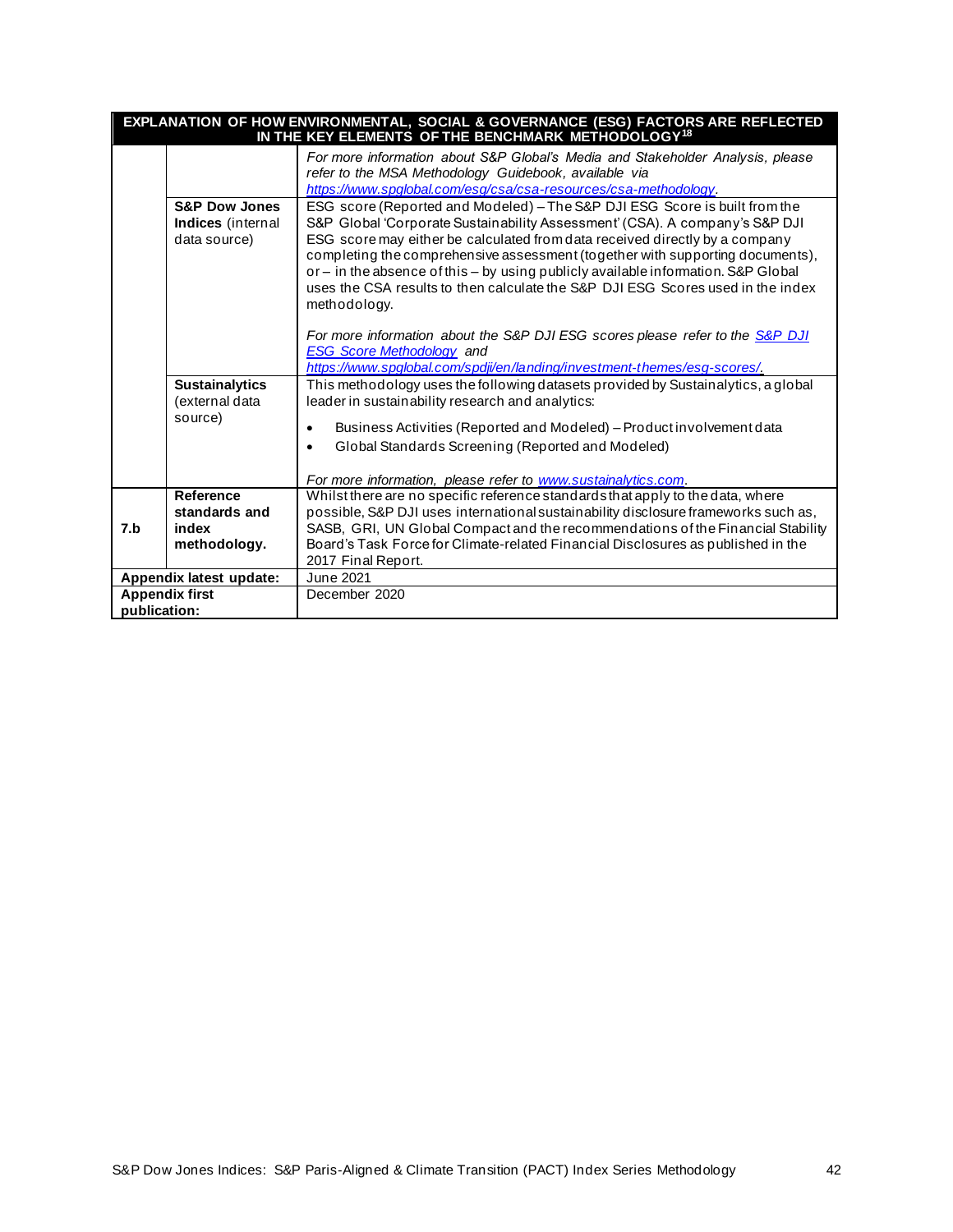### <span id="page-43-0"></span>Disclaimer

### <span id="page-43-1"></span>**Performance Disclosure/Back-Tested Data**

S&P Dow Jones Indices defines various dates to assist our clients in providing transparency. The First Value Date is the first day for which there is a calculated value (either live or back-tested) for a given index. The Base Date is the date at which the index is set to a fixed value for calculation purposes. The Launch Date designates the date when the values of an index are first considered live: index values provided for any date or time period prior to the index's Launch Date are considered back -tested. S&P Dow Jones Indices defines the Launch Date as the date by which the values of an index are known to have been released to the public, for example via the company's public website or its data feed to external parties. For Dow Jones-branded indices introduced prior to May 31, 2013, the Launch Date (which prior to May 31, 2013, was termed "Date of introduction") is set at a date upon which no further changes were permitted to be made to the index methodology, but that may have been prior to the Index's public release date.

Please refer to the methodology for the Index for more details about the index, including the manner in which it is rebalanced, the timing of such rebalancing, criteria for additions and deletions, as well as all index calculations.

Information presented prior to an index's launch date is hypothetical back-tested performance, not actual performance, and is based on the index methodology in effect on the launch date. However, when creating back-tested history for periods of market anomalies or other periods that do not reflect the general current market environment, index methodology rules may be relaxed to capture a large enough universe of securities to simulate the target market the index is designed to measure or strategy the index is designed to capture. For example, market capitalization and liquidity thresholds may be reduced. Back -tested performance reflects application of an index methodology and selection of index constituents with the benefit of hindsight and knowledge of factors that may have positively affected its performance, cannot account for all financial risk that may affect results and may be considered to reflect survivor/look ahead bias. Actual returns may differ significantly from, and be lower than, back-tested returns. Past performance is not an indication or guarantee of future results.

Typically, when S&P DJI creates back-tested index data, S&P DJI uses actual historical constituent-level data (e.g., historical price, market capitalization, and corporate action data) in its calculations. As ESG investing is still in early stages of development, certain datapoints used to calculate S&P DJI's ESG indices may not be available for the entire desired period of back-tested history. The same data availability issue could be true for other indices as well. In cases when actual data is not available for all relevant historical periods, S&P DJI may employ a process of using "Backward Data Assumption" (or pulling back) of ESG data for the calculation of back-tested historical performance. "Backward Data Assumption" is a process that applies the earliest actual live data point available for an index constituent company to all prior historical instances in the index performance. For example, Backward Data Assumption inherently ass umes that companies currently not involved in a specific business activity (also known as "product involvement") were never involved historically and similarly also assumes that companies currently involved in a specific business activity were involved historically too. The Backward Data Assumption allows the hypothetical back-test to be extended over more historical years than would be feasible using only actual data. For more information on "Backward Data Assumption" please refer to the FAQ. The methodology and factsheets of any index that employs backward assumption in the back-tested history will explicitly state so. The methodology will include an Appendix with a table setting forth the specific data points and relevant time period for which backward projected data was used.

Index returns shown do not represent the results of actual trading of investable assets/securities. S&P Dow Jones Indices maintains the index and calculates the index levels and performance shown or discussed but does not manage actual assets. Index returns do not reflect payment of any sales charges or fees an investor may pay to purchase the securities underlying the Index or investment funds that are intended to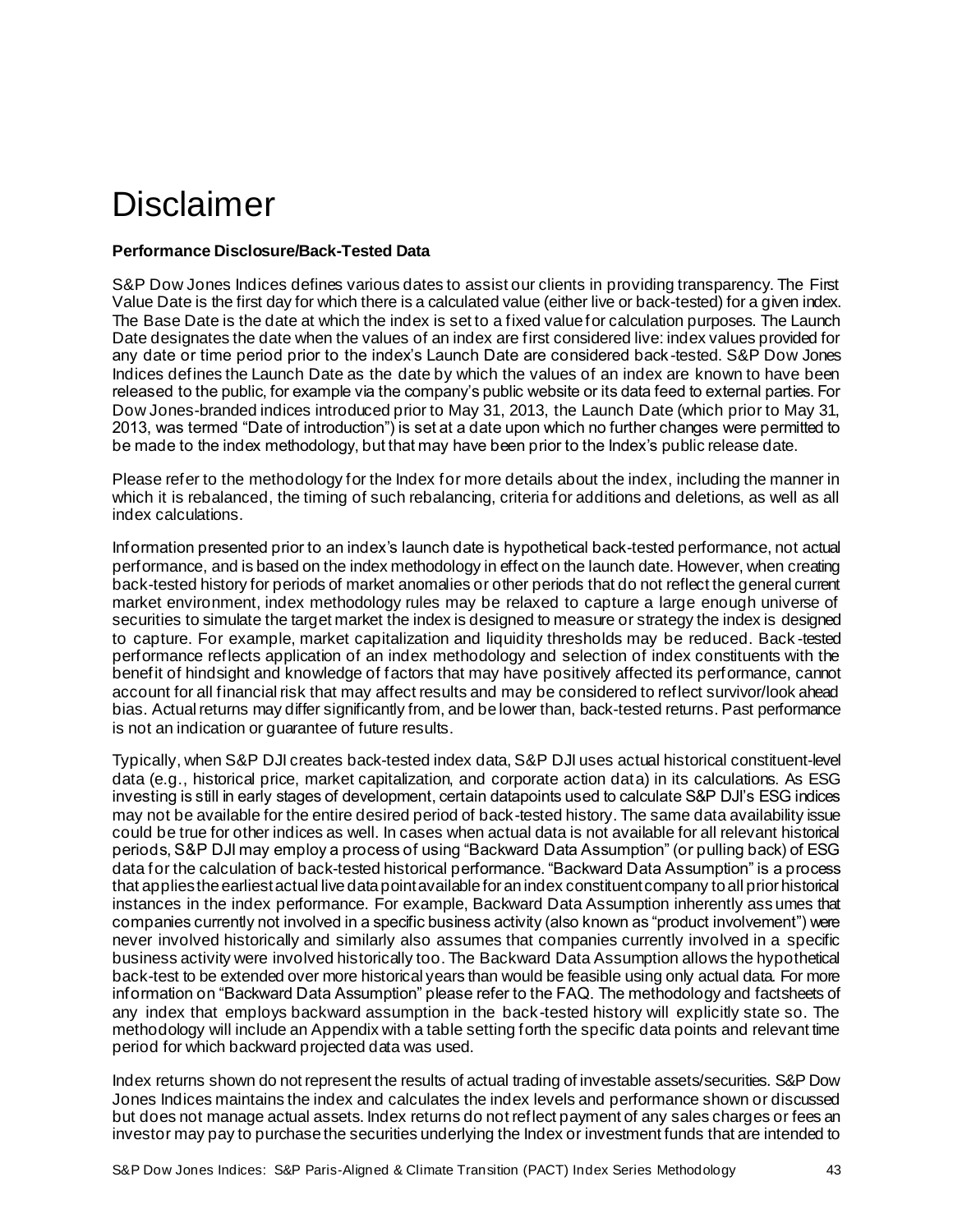track the performance of the Index. The imposition of these fees and charges would cause actual and backtested performance of the securities/fund to be lower than the Index performance shown. As a simple example, if an index returned 10% on a US \$100,000 investment for a 12-month period (or US \$10,000) and an actual asset-based fee of 1.5% was imposed at the end of the period on the investment plus accrued interest (or US \$1,650), the net return would be 8.35% (or US \$8,350) for the year. Over a three-year period, an annual 1.5% fee taken at year end with an assumed 10% return per year would result in a cumulative gross return of 33.10%, a total fee of US \$5,375, and a cumulative net return of 27.2% (or US \$27,200).

### <span id="page-44-0"></span>**Intellectual Property Notices/Disclaimer**

© 2022 S&P Dow Jones Indices. All rights reserved. S&P, S&P 500, S&P 500 LOW VOLATILITY INDEX, S&P 100, S&P COMPOSITE 1500, S&P 400, S&P MIDCAP 400, S&P 600, S&P SMALLCAP 600, S&P GIVI, GLOBAL TITANS, DIVIDEND ARISTOCRATS, S&P TARGET DATE INDICES, S&P PRISM, S&P STRIDE, GICS, SPIVA, SPDR and INDEXOLOGY are registered trademarks of S&P Global, Inc. ("S&P Global") or its affiliates. DOW JONES, DJ, DJIA, THE DOW and DOW JONES INDUSTRIAL AVERAGE are registered trademarks of Dow Jones Trademark Holdings LLC ("Dow Jones"). These trademarks together with others have been licensed to S&P Dow Jones Indices LLC. Redistribution or reproduction in whole or in part are prohibited without written permission of S&P Dow Jones Indices LLC. This document does not constitute an offer of services in jurisdictions where S&P Dow Jones Indices LLC, S&P Global, Dow Jones or their respective affiliates (collectively "S&P Dow Jones Indices") do not have the necessary licenses. Except for certain custom index calculation services, all information provided by S&P Dow Jones Indices is impersonal and not tailored to the needs of any person, entity or group of persons. S&P Dow Jones Indices receives compensation in connection with licensing its indices to third parties and providing custom calculation services. Past performance of an index is not an indication or guarantee of future results.

The indices to which this methodology relates are either EU Paris-aligned benchmarks or EU Climate Transition benchmarks. As such they are administered in accordance with specific obligations in order to meet the classification criteria of an EU Paris-aligned benchmark or an EU Climate Transition benchmark, as applicable. These obligations include the setting of a decarbonization trajectory for each EU Parisaligned benchmark or EU Climate Transition benchmark. However, there is no guarantee that this trajectory will be met and where it is not disclosure will be made where required, in accordance with applicable law.

It is not possible to invest directly in an index. Exposure to an asset class represented by an index may be available through investable instruments based on that index. S&P Dow Jones Indices does not sponsor, endorse, sell, promote or manage any investment fund or other investment vehicle that is offered by third parties and that seeks to provide an investment return based on the performance of any index. S&P Dow Jones Indices makes no assurance that investment products based on the index will accurately track index performance or provide positive investment returns. S&P Dow Jones Indices makes no assurance that investment products based on an index will contribute to decarbonization or other climate change objectives. S&P Dow Jones Indices LLC is not an investment advisor, and S&P Dow Jones Indices makes no representation regarding the advisability of investing in any such investment fund or other investment vehicle. A decision to invest in any such investment fund or other investment vehicle should not be made in reliance on any of the statements set forth in this document. Prospective investors are advised to make an investment in any such fund or other vehicle only after carefully considering the risks associated with investing in such funds, as detailed in an offering memorandum or similar document that is prepared by or on behalf of the issuer of the investment fund or other investment product or vehicle. S&P Dow Jones Indices LLC is not a tax advisor. A tax advisor should be consulted to evaluate the impact of any tax-exempt securities on portfolios and the tax consequences of making any particular investment decision. Inclusion of a security within an index is not a recommendation by S&P Dow Jones Indices to buy, sell, or hold such security, nor is it considered to be investment advice.

These materials have been prepared solely for informational purposes based upon information generally available to the public and from sources believed to be reliable. No content contained in these materials (including index data, ratings, credit-related analyses and data, research, valuations, model, software or